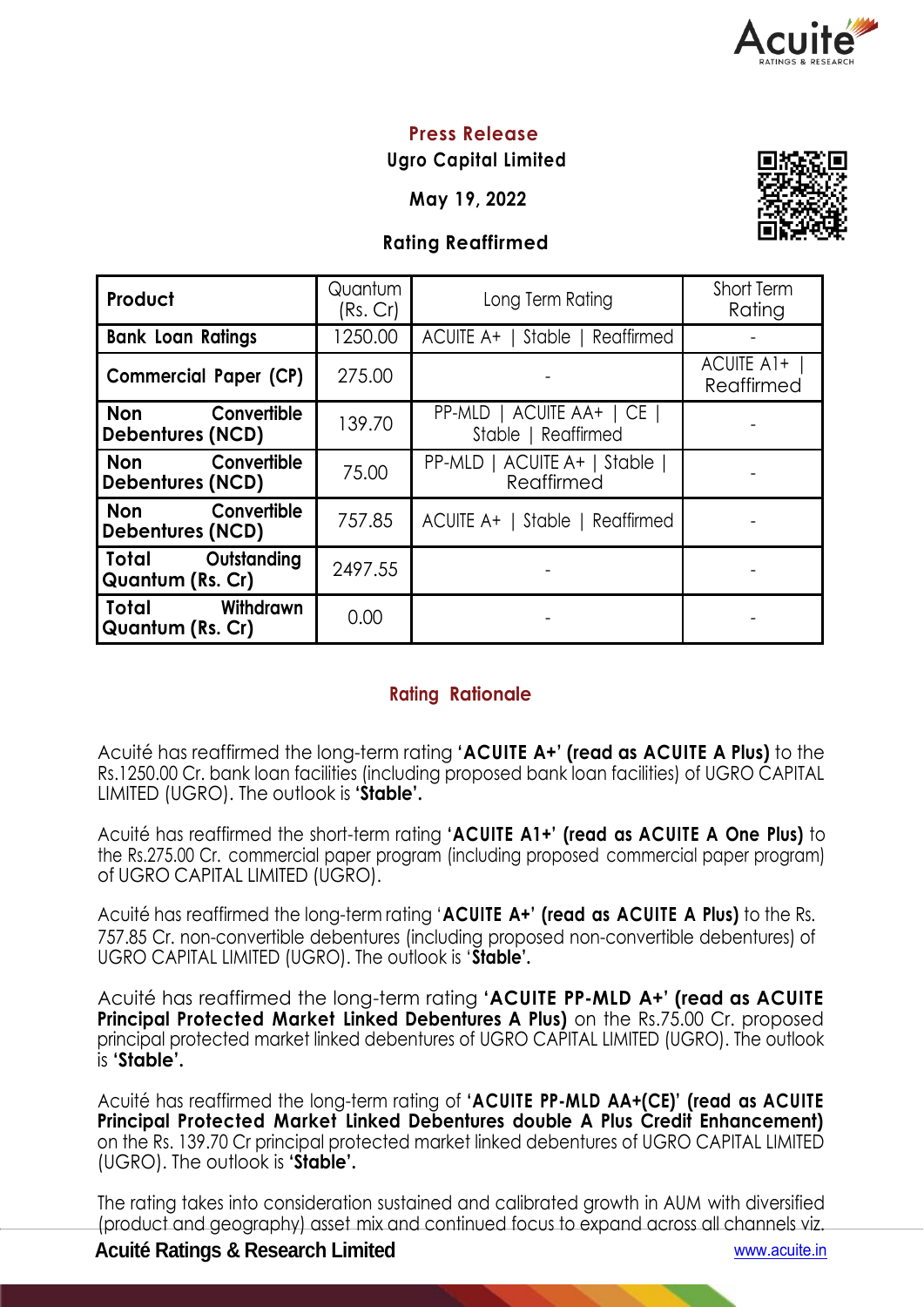branch-led, ecosystem and partnership & alliances, demonstrated resource raising ability with granular liability franchise to cushion finance cost and support; the NIM and profitability, though modest, are expected to improve, augmented by business growth.

The rating continues to takes into account the governance framework of UGRO wherein the majority of the Board comprises of Independent Directors and nominee directors (three Private Equity Investors) coupled with an experienced management team. The rating also

actors in the high capitalization levels and low gearing levels. The capital adequacy ratio stood at 36% as on December 31, 2021 and 65.02 % as on March 31, 2021 (March 31, 2020: 88.25%) coupled with moderate gearing of 1.84 times as on December 31, 2021 and 0.80 times as on March 31, 2021 (March 31, 2020: 0.28 times). The company has demonstrated its ability to raise funds of Rs.705.40 Cr. by way of Term Loans, Non-Convertible Debentures, Commercial Paper in FY2021 from a diversified base of around 50 lenders including large Public and Private Sectors Banks as of December 31, 2021. The company has also diversified its borrowing profile by way of direct assignment transactions of ~Rs. 14 Cr. in FY2021. The rating also derives comfort from the business model which is based on technology adoption at each and every stage, right from initial screening of the borrower to monitoring of the exposures at the post disbursal stage.

The rating is constrained by high operating costs at ~69% of UGRO's total income (i.e. net interest income and other operating income) during 9MFY22, though improvement from ~71% during FY2021, as UGRO continues to invest into its distribution channel to diversify its asset profile within MSME from 1 Lac loan to 5 Crores loan segment. This has in return led to subdued Return on Average Assets (RoAA) of 0.52% (annualized) as on December 31, 2021 compared to 1.98% as on March 31, 2021. Though the company has registered significant growth in outstanding portfolio to Rs. 2,589 Cr as on December 31, 2021 from Rs. 1,317 Cr. as on March 31, 2021, its ability to sustain this growth momentum while containing its asset quality given the likelihood of resurgence of the COVID19 and its consequent impact on the recovery of the MSME focused NBFCs like UGRO will be key monitorable.

Rating rationale for the ACUITE PP-MLD AA+(CE) rated principal protected market linked debentures:

The rating takes into account the comfort of dual recourse to the investors. The debt servicing to the investors is supported by regular cash flows of UGRO and the presence of a cover pool to support the servicing of the NCDs in the event of non-payment by UGRO.

#### **About the company**

UGRO was originally incorporated as Chokhani Securities Limited in 1993. It is a systemically important non-deposit taking non-banking financial company (NBFC) registered with the Reserve Bank of India (RBI). In 2018, pursuant to a change in control and management, the company was renamed as UGRO Capital Limited. UGRO's equity shares, commercial paper and non-convertible debentures are listed on the Bombay Stock Exchange (BSE). The company's equity is also listed on the National Stock Exchange (NSE).

UGRO is headed by Mr. Shachindra Nath, a seasoned finance professional, with more than two decades of experience in the financial services sector. He is the Promoter, Executive Chairman and Managing Director of the company. UGRO is a Mumbai based company (registered office). It has more than 75 branches across the country as on December 31, 2021. UGRO lends to the MSME segment in nine specifically identified sectors i.e. Healthcare, Education, Chemicals, Food Processing/FMCG, Hospitality, Electrical Equipment's and Components, Auto Components, Light Engineering and Micro-Enterprise segment. UGRO has built diversified distribution channels which consist of Branch led channel, Ecosystem consisting of Supply Chain & Machinery Finance, Partnership & Alliances for Co-lending with smaller NBFCs & FinTechs & Digital Channel.

#### **Analytical Approach**

Acuité has considered the standalone financial and business risk profile of UGRO to arrive at the rating.

Standalone rating considered for the Rs. 139.70 Cr PP-MLDs: ACUITE A+

×.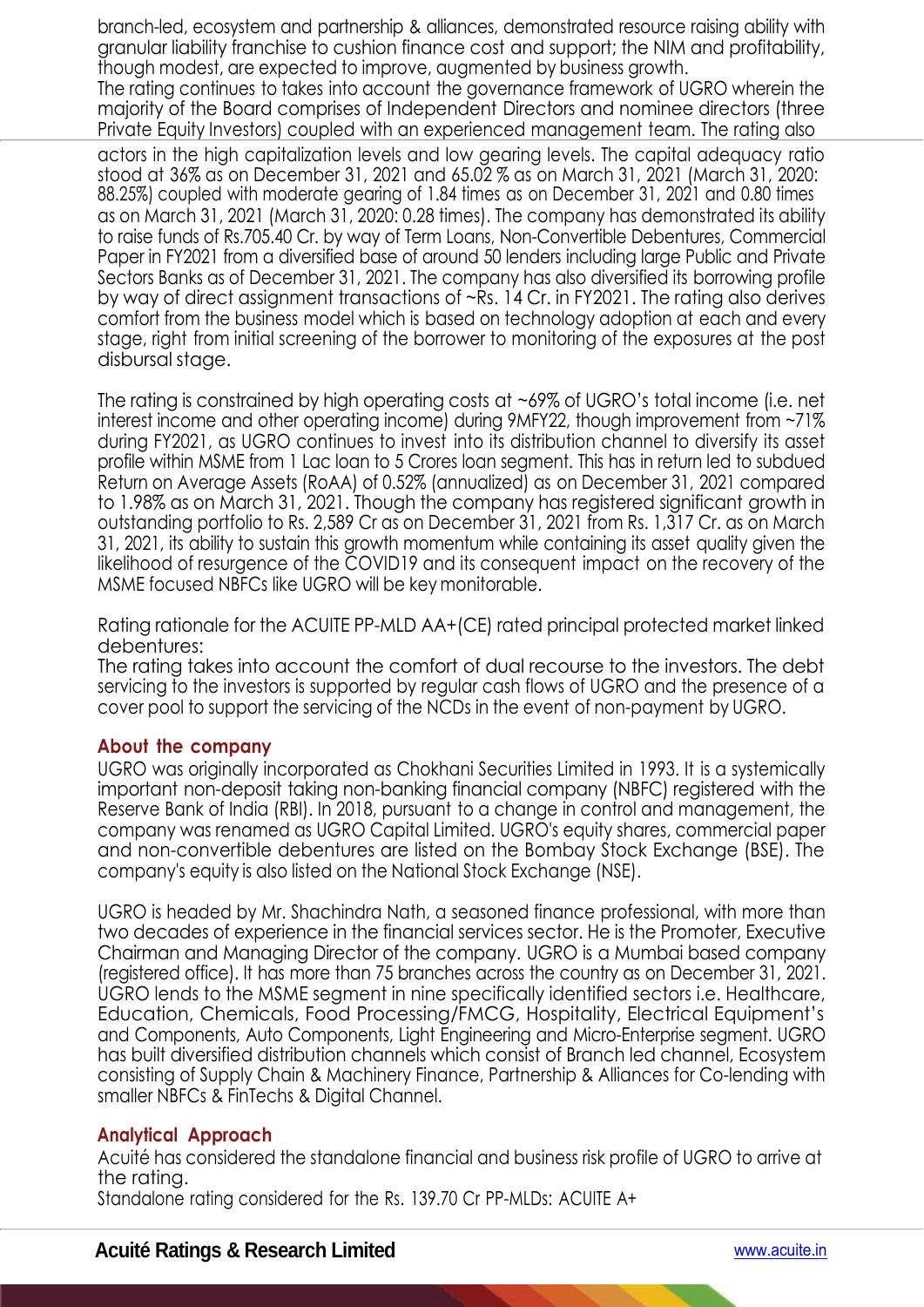## **Key Rating Drivers**

## **Strength**

## **Experienced management team supported by marquee investors**

UGRO commenced lending operations in 2019 with a focus on lending towards the Micro Small and Medium Enterprises (MSME) segment. The company is headed by Chairman and Managing Director, Mr. Shachindra Nath. Mr. Nath has over two decades of experience in BFSI across insurance, asset management, lending and capital markets sectors. The company is supervised by a majority Independent Board consisting of experienced professional drawn from different background. The other members of the senior management team have experience of around two decades in BFSI sector.

UGRO's management team is supported by marquee investors. UGRO's investors includes private equity players, insurance companies and family offices. The institutional investors include ADV Partners, NewQuest Asia Investments III Limited, PAG (PE firm with focus on the AsiaPacific region), Samena Capital (a MENA focused PE investment group). In addition to the Private Equity Investors UGRO through QIP and Private Placement also raised money from domestic AIFs, Insurances Companies, Family Offices. These investors have infused capital of ~Rs. 650 Cr in FY2019 and ~Rs. 240 Cr in FY2020. The ability to attract capital from a diverse set of investors in its initial stage of operations points to the credibility of the top management team. It also reflects the confidence in the business model and strategy. UGRO's net worth stood at Rs. 959 Cr as on Dec 31, 2021 as compared to Rs. 952 Cr. as on March 31, 2021. The company's capital adequacy ratio stood at 65.02% as on March 31, 2021 as compared to 88.25 %as on March 31, 2020. The capital adequacy ratio stood at 36% as on December 31, 2021 and 65% as on March 31, 2021 (March 31, 2020: 88%). The high capital adequacy (i.e. moderate gearing, 1.84x as on December 31, 2021 and 0.80x as on March 31, 2021) provides UGRO adequate headroom to raise additional borrowings to support its future growth trajectory.

Acuité believes, that the experienced management team, presence of marquee investors and healthy capitalisation levels will support UGRO's fund raising plans over the near to medium term.

#### **Business model based on high level of digitization and adherence to predefined policies**

UGRO's business model is based on technology adoption at each and every stage, right from initial screening of the borrower to monitoring of the exposures, at the post disbursal stage. UGRO's average ticket size is Rs. 15 lacs with maximum single party exposure of ~Rs. 5 Cr. Hence, the portfolio is expected to be granular in nature and with high degree of technological support for effective monitoring of the portfolio. UGRO's target clientele are MSME units from nine identified sectors, which are Healthcare, Education, Chemicals, Food Processing/FMCG, Hospitality, Electrical Equipment's and Components, Auto Components, Light Engineering and Micro Enterprise Segment. UGRO has identified these sectors from an indepth study and recommendations from external advisory agencies. UGRO divides these sectors into multiple sub – sectors and approach them with concept of eco system around them.

The credit underwriting process and platforms are designed to ensure quick turnaround, without compromising on quality of the loan appraised. The company has put in place credit tools such as scorecards, which help in arriving at the credit decision. The management has developed detailed questionnaires for each sub segment, which help in identifying the key credit issues and sharpening the quality of credit decision.

The systems and process are evaluated and reviewed from time to time to improve their efficacy to the credit process. The company has put in place safeguards to minimize the possibility of dilution of these processes. These include clauses in the Article of Association such as the right of appointment/termination of key managerial personnel directly to the board and ensuring granularity of the portfolio with loan of more than 1 per cent of its Net Worth or to any related party requiring majority board approval and a unanimous consent of its Asset Liability Committee.

Acuité believes that while adherence to stringent underwriting standards may impact the pace of growth of UGRO, it will aid UGRO to maintain its asset quality in a steady operating

 $\overline{\phantom{0}}$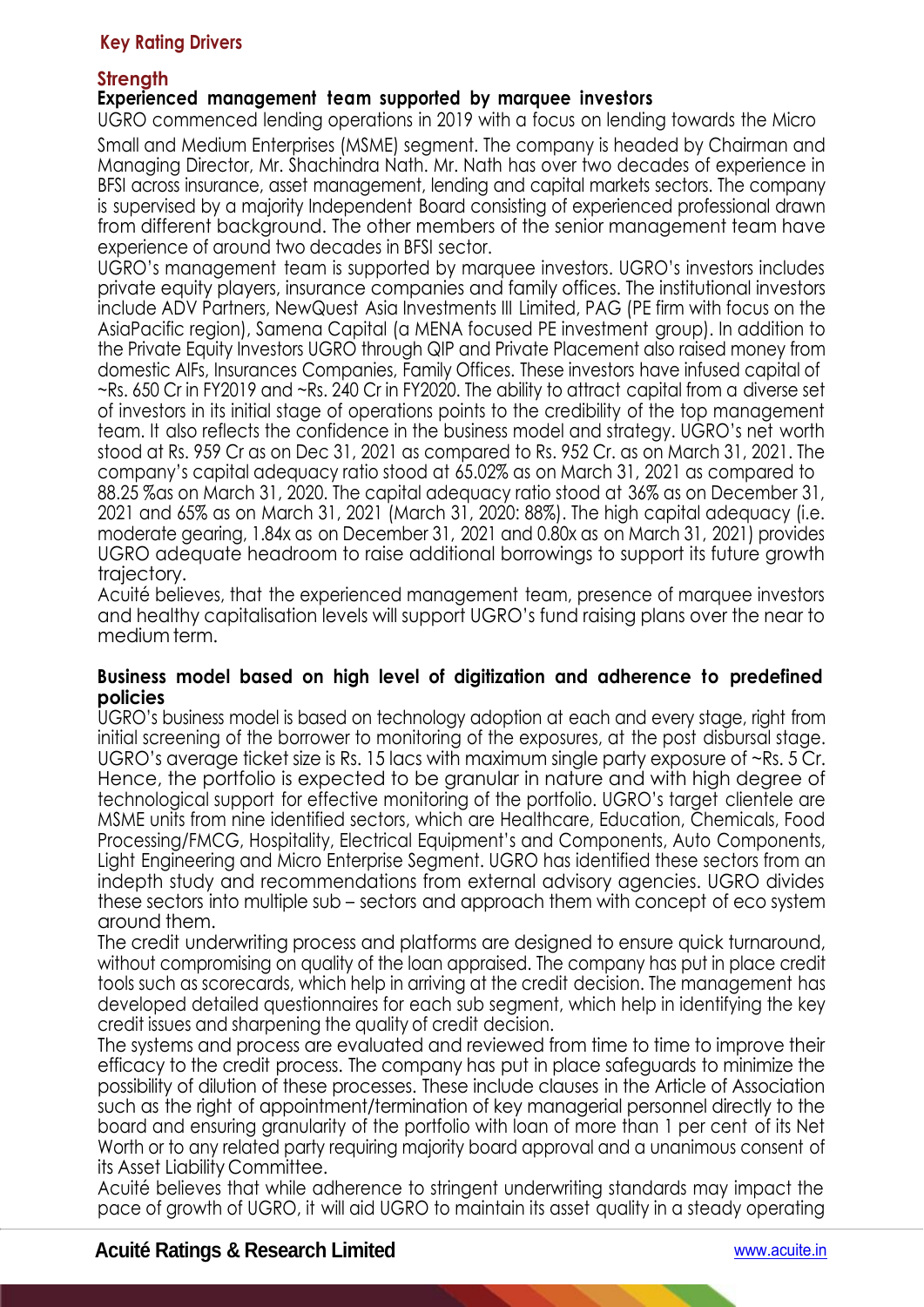#### environment.

#### **Strong and sustained business growth**

UGRO commenced its lending operations in January 2019 with a focus on lending towards MSME segment across eight identified sectors. The company has been gradually building a

granular loan portfolio with a maximum single borrower exposure restricted to ~Rs. 5 Cr. The company witnessed strong and sustained traction in its business in FY2022 with outstanding portfolio growing to about Rs. 2,589 Cr. as on December 31,2021 (March 31,2021: Rs. 1,317 Cr.). In terms of distribution channel wise, though disbursals picked up across all the channels viz. branch-led, partnership and alliances (including co-origination arrangements with NBFCs and loans to NBFCs for onward lending), ecosystem channel (machinery loans and supply chain finance) and pools buyout out from other NBFCs., healthy disbursals momentum was seen particularly in branch-led and machinery loan channels, together constituting about 72% of total disbursals of Rs. 2175 Cr. during 9MFY2022 (FY2021: Rs. 1147 Cr.).

Acuite believes that the ability of the company to sustain the business growth will be key monitorable.

#### **Well diversified resource profile with demonstrated resource raising ability**

UGRO has a fairly well diversified funding profile with resources raised from various sources such as private sector banks, public banks, NCDs, funding via direct assignment and securitization transactions and term loans from other financial institutions. Demonstrated ability to secure equity funding from a diverse base of marquee investors, comprising private equity funds, insurance companies and family offices. The lender base witnessed substantial increase to 50 lenders as of December 31, 2021 as against 29 lenders as of March 31, 2021.

Furthermore, borrowing costs have steadily declined underlying growing acceptance among the bankers. On the co-lending front, the company has Bank of Baroda, SBI, IDBI Bank and most recently Central Bank of India as its partners.

UGRO is a listed entity, hence raising additional equity/debt should be relatively easy, subject to operational performance. The high disclosure norms associated with listed companies will help in raising debt funding since lenders will prefer high level of disclosures.

The company's gearing stood at 1.84 times as on Dec 31, 2021 leaving adequate headroom for raising additional debt. The company has sanctions amount to about Rs 1,115 Cr in the pipeline till March 2022.

The company has a strong investor base with comfortable liquidity position.

#### **Weakness**

### **Moderate improvement in asset quality**

UGRO's 90+dpd has improved to 1.91% as on December 31, 2021 from 2.28% as on March 31, 2021. Also, the company's 30+dpd has improved to 3.31% as on December 31, 2021 from 5.10% as on March 31, 2021. The company's restructured portfolio constitutes Rs.136.4 Cr. (5.3% of the AUM) as on December 31, 2021 (7.2% of the portfolio as on Sep 30, 2021). The company has made no additional restructuring during Q3FY2022 and the decline in the restructured book percentage is on account of growth in AUM. Majority of the restructuring was done in the Branch Led Portfolio within the Education & Hospitality sector.

UGRO's asset quality has not witnessed material deterioration with GNPA at 2.4% as of December'21, where the impact of change in IRAC asset classification norms have already been taken into consideration. This has been extended till September 30, 2022. Excluding the impact of change in IRAC asset classification norms, the GNPA stood at 1.9% as of December'21. The company's restructured portfolio steadily increased since December 2020 under the Covid19 restructuring window provided by the RBI, and it accounts for 5.3% of the overall book as of Dec'21. However, the company has no plans of significant additional restructuring going forward.

UGRO's credit profile, hitherto, has been underpinned by its track record in raising resources both debt and equity from various investors/lenders. It has also demonstrated the ability to raise funds through avenues like securitisation deals to diversify its sources of funding. Hence the resource raising ability has been adequately demonstrated in the past. Besides continued resource raising ability, Acuité takes cognisance of UGRO's strategy of diversifying distribution channel with recent co-lending partnerships with Bank of Baroda (BoB), State Bank of India (SBI), Industrial Development Bank of India (IDBI), and Central Bank of India (CBI), and

## **Acuité Ratings & Research Limited** www.acuite.in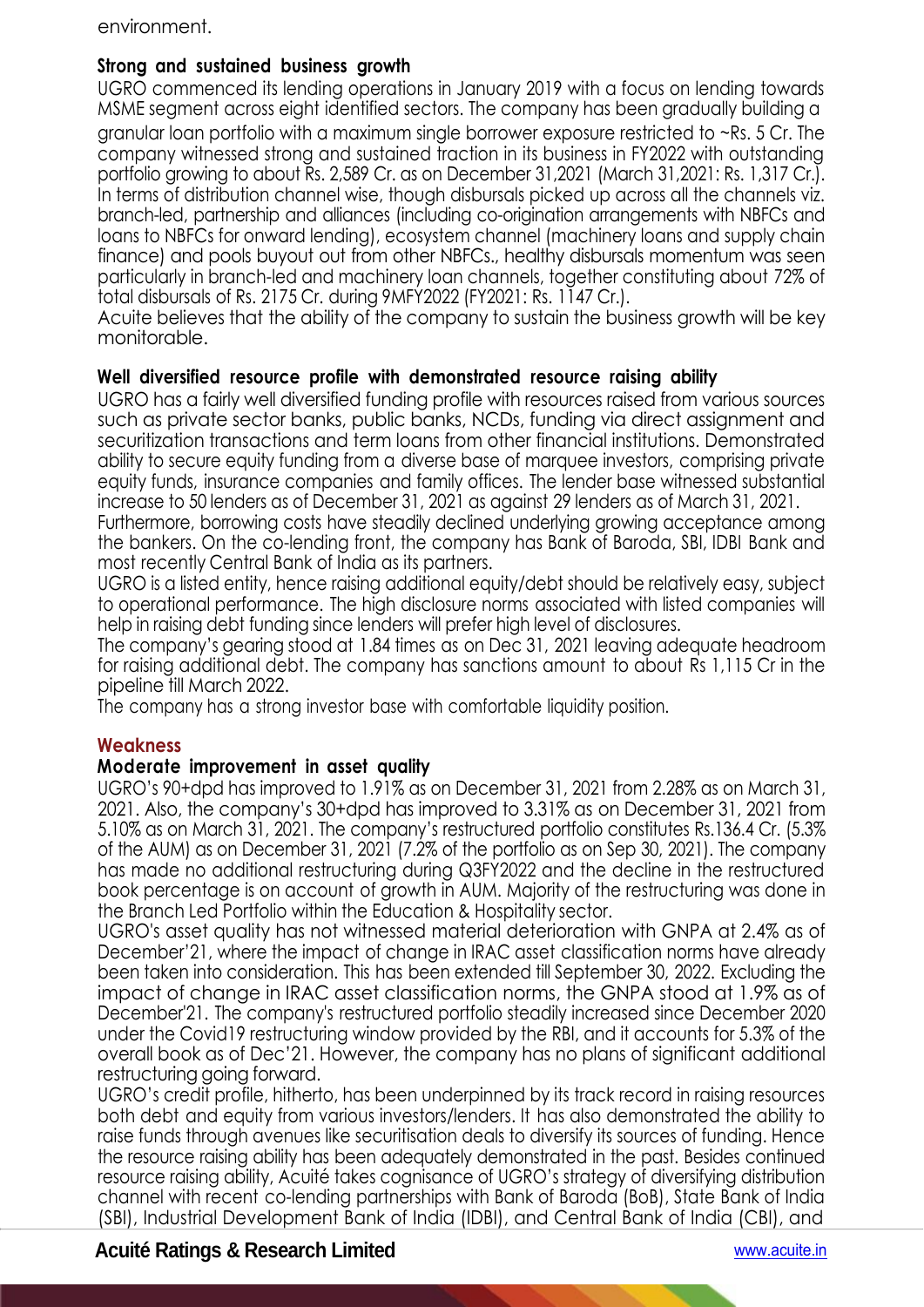proposed partnerships in the pipeline, which, coupled with focus on building branch network, is expected to drive the outstanding portfolio growth.

## **Moderate, albeit improving earnings profile**

The company posted muted profits (PAT) of Rs.3.39 Cr. for Q3FY2022 as compared to Rs. 3.38 Cr for Q2FY2022 despite noticeable improvement in pre-provisioning operating profit of Rs. 14.44 Cr for Q3FY2022 as compared to Rs. 10.64 Cr for Q2FY2022 as it booked higher provisioning costs. The PAT was Rs. 28.73 Cr for FY2021 as compared to Rs. 19.52 Cr for FY2020. The company made management overlay of Rs.2.7 Cr. during Q3FY2022. The operational costs continue to benefit from growing scale of operations with operations expenses as gauged from cost to income ratio (%) witnessing downward trend to 69% during Q3FY2022 (Q2FY2022: 69% and Q3FY2021: 74%).

The company witnessed a subdued Return on Average Assets (RoAA) of 0.52% (annualized) as on December 31, <sup>2021</sup> compared to 1.98% as on March 31, 2021. **Assessment of Adequacy of Credit Enhancement**

The ACUITE PP-MLD AA+(CE) debentures shall be backed by an unconditional and irrevocable guarantee provided by the Trust. Further, the servicing of the debentures is supported by the internal accruals of UGRO and the guarantee provided by the Trust to which UGRO shall assign the pool with minimum cover of more than 1x of the MLD amount outstanding (including accrued unpaid interest). The guarantee shall be invoked on the occurrence of predefined trigger events.

### **ESG Factors Relevant for Rating**

UGRO belongs to the NBFC sector which complements bank lending in India. Some of the material governance issues for the financial services sector are policies and practices with regard to business ethics, board diversity and independence, compensation structure for board and KMPs, role of the audit committee and shareholders' rights. On the social aspect, some of the critical issues for the sector are the contributions to financial inclusion and social development, responsible financing including environmentally friendly projects and policies around data privacy. The industry, by nature has a low exposure to environmental risks.

UGRO primarily lends to small businesses where access to funds is a challenge. The company proposes to facilitate financial inclusion and growth for MSMEs through secured or unsecured loans as well as supply chain finance. It is important for UGRO to assess the sustainability factors mainly related to environment, social and corporate governance practices for its lending portfolio. It has a well-articulated CSR policy and Smile Foundation, working under the ambit of UGRO, monitors the CSR activities of the company.

The company has adequate corporate governance policies on whistle blower programme and related party transactions; it has made adequate disclosures related to board and management compensation and outlines the policies related to diversity and ethical business practices in its code of conduct. UGRO's board comprises of 6 Independent Directors, which is more than 50% of the total board members.

## **Rating Sensitivity**

- Sustainable growth in AUM
- Movement in profitability and asset quality
- Maintaining granularity in the portfolio
- Maintenance of adequate liquidity

## **Material Covenants**

UGRO is subject to covenants stipulated by its lenders/investors in respect of various parameters like capital structure, asset quality, among others.

#### **Liquidity Position: Adequate For ACUITE PP-MLD AA+(CE): Adequate**

The principal and interest on the PP-MLD are to be paid by the issuer on the final legal maturity date. The cash flows from the pool shall be utilised in case of occurrence of the trigger events.

×.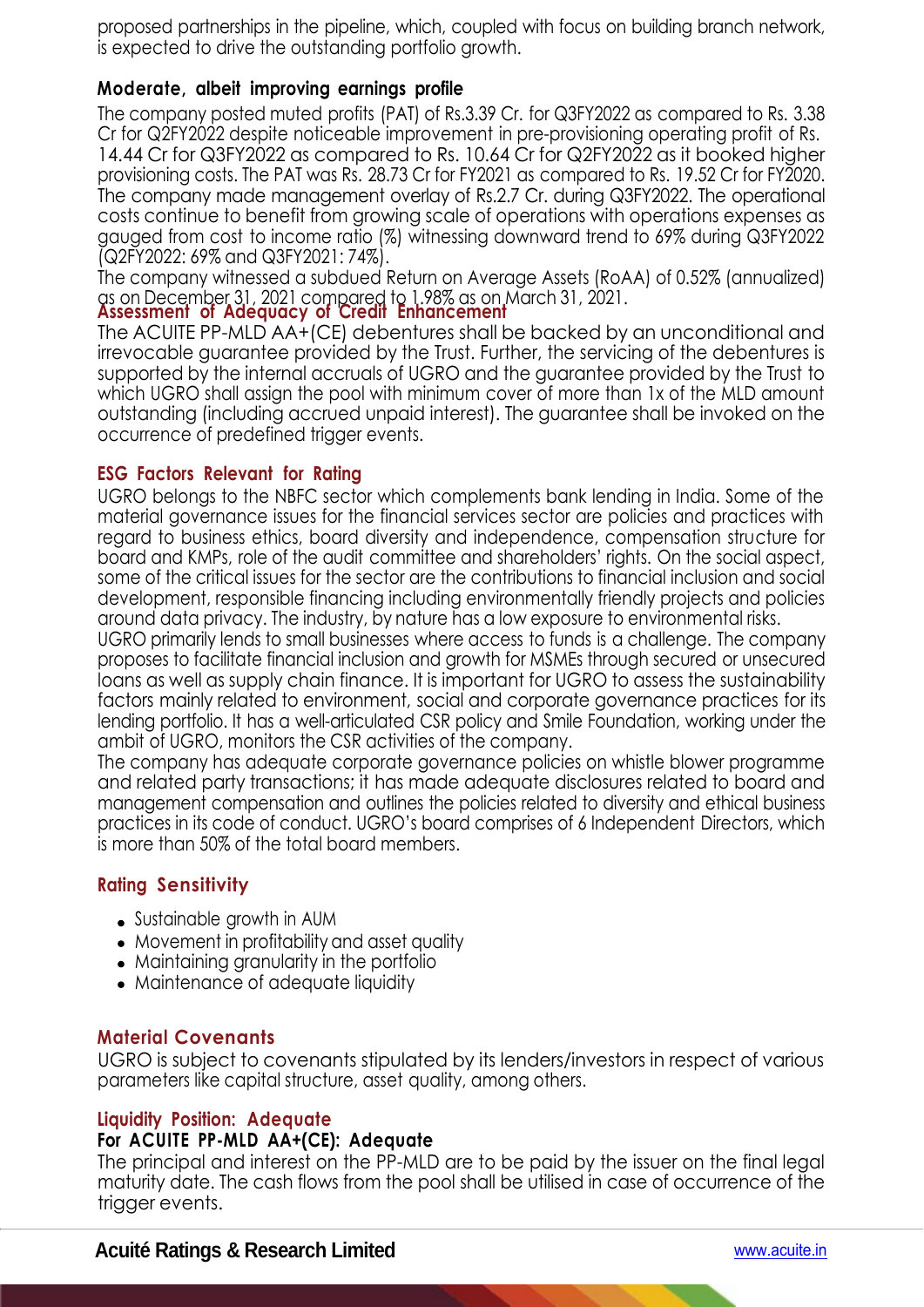## **For unsupported Rating ACUITE A+: Adequate**

The company is adequately capitalised with networth of Rs. 959.1 Cr. as on December 31,2021 coupled with moderate gearing of 1.84 times as on December 31, 2021. The company's high capitalisation levels provides high flexibility to raise additional borrowings. It also has the flexibility to raise funds through securitisation transactions.

As per the asset liability management (ALM) statement dated December 31, 2021, UGRO has no negative cumulative mismatches in upto 1 year bucket. The company has unencumbered cash and cash equivalents of about Rs. 298 Cr as on December 31, 2021. The cumulative fixed obligations (debt and operating expenses) are projected at about Rs. 492 Cr. for the next three months ended March 2022 while collections are projected at about Rs. 355 Cr. in the same period. Further, the collection efficiency (current month basis) trended over 90% since June 2021 and for November 2021, December 2021 and January 2022 stood at 93.5%, 93.8% and 94.0% respectively.

#### **Outlook : Stable**

Acuité expects UGRO to maintain 'Stable' outlook over the near to medium term on account of experienced management team supported by marquee investors, well diversified resource profile. The outlook may be revised to 'Positive' in case UGRO is able to contain asset quality risks within reasonable levels and sustain improving profitability parameters while scaling up its operations. Conversely, the outlook may be revised to 'Negative' in case of any challenges in scaling up of AUM or in case of any sharp deterioration in asset quality and profitability levels.

#### **Other Factors affecting Rating**

Not Applicable

#### **Key Financials - Standalone / Originator**

| <b>Particulars</b>                        | Unit    | <b>FY21</b><br>(Actual) | <b>FY20</b><br>(Actual) |
|-------------------------------------------|---------|-------------------------|-------------------------|
| <b>Total Assets</b>                       | Rs. Cr. | 1707.96                 | 1190.90                 |
| Total Income (Net of Interest<br>Expense) | Rs. Cr. | 108.78                  | 91.47                   |
| PAT                                       | Rs. Cr. | 28.73                   | 19.52                   |
| Net Worth                                 | Rs. Cr. | 952.44                  | 921.52                  |
| Return on Average Assets<br>(ROAA)        | $(\%)$  | 1.98                    | 1.90                    |
| Return on Average<br>Net<br>Worth (RoNW)  | (%)     | 3.07                    | 2.23                    |
| Debt/Equity                               | Times   | 0.80                    | 0.28                    |
| Gross NPA (Owned Portfolio)               | (%)     | 2.72                    | 0.95                    |
| Net NPA (Owned Portfolio)                 | (%)     | 1.75                    | 0.57                    |

#### **Status of non-cooperation with previous CRA (if applicable):**  Not Applicable

**Any other information**  Not Applicable

#### **Applicable Criteria**

• Application Of Financial Ratios And Adjustments: https://www.acuite.in/view-rating-criteria-53.htm

- Commercial Paper: https://www.acuite.in/view-rating-criteria-54.htm
- Default Recognition: https://www.acuite.in/view-rating-criteria-52.htm
- Explicit Credit Enhancements: https://www.acuite.in/view-rating-criteria-49.htm
- Non-Banking Financing Entities: https://www.acuite.in/view-rating-criteria-44.htm

## **Note on complexity levels of the rated instrument**

https://www.acuite.in/view-rating-criteria-55.htm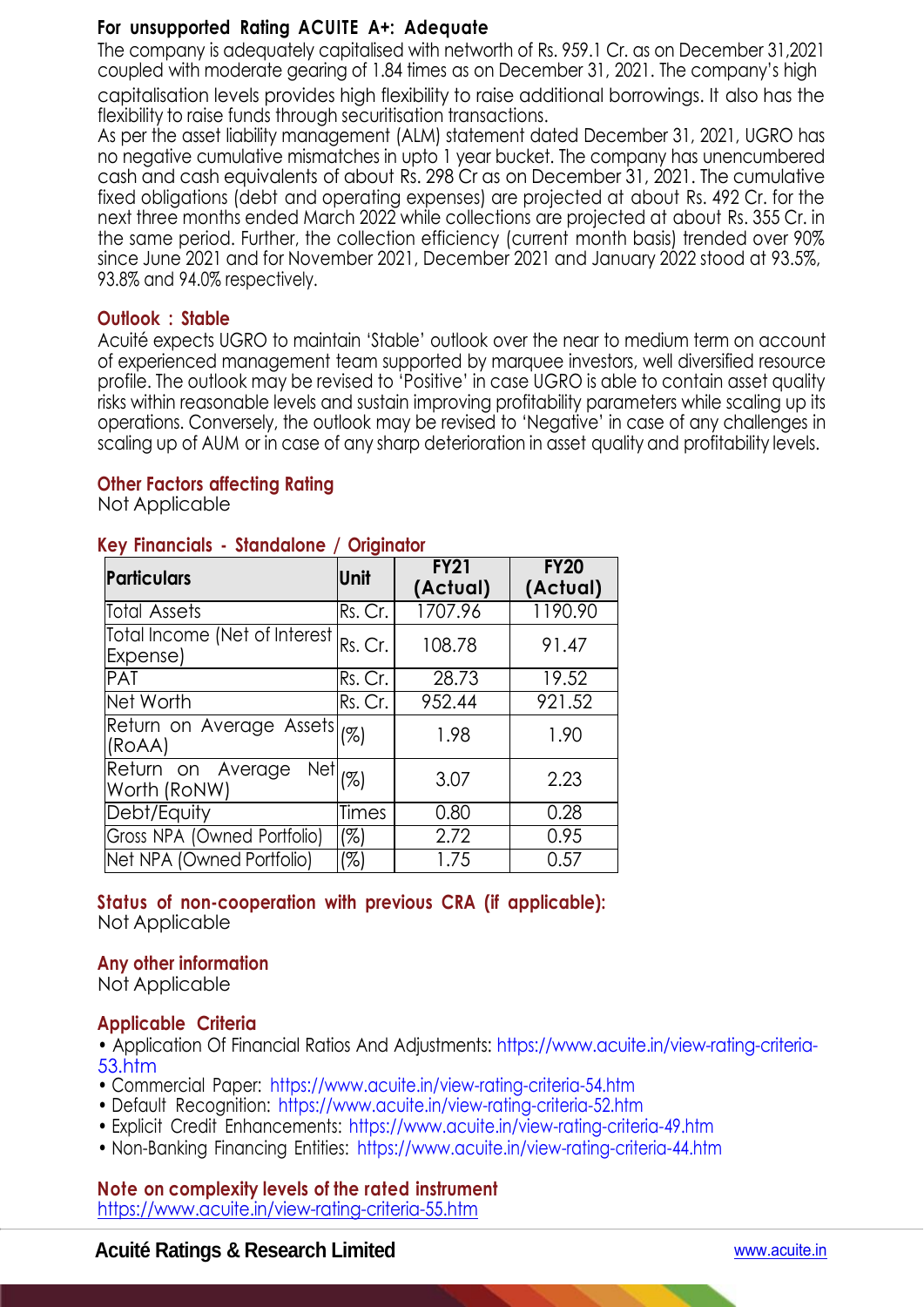# **Rating History**

| <b>Date</b> | Name of<br><b>Instruments/Facilities</b>    | Term                | Amount<br>(Rs. Cr) | <b>Rating/Outlook</b>                          |
|-------------|---------------------------------------------|---------------------|--------------------|------------------------------------------------|
|             | Proposed Term Loan                          | Long<br>Term        | 35.15              | ACUITE A+   Stable (Reaffirmed)                |
|             | Term Loan                                   | Longl<br>Term       | 22.00              | ACUITE A+   Stable (Reaffirmed)                |
|             | Non Convertible<br>Debentures               | <b>Long</b><br>Term | 50.00              | ACUITE A+   Stable (Reaffirmed)                |
|             | Proposed Term Loan                          | Longl<br>Term       | 20.95              | ACUITE A+   Stable (Reaffirmed)                |
|             | Proposed Term Loan                          | <b>Long</b><br>Term | 5.00               | ACUITE A+   Stable (Reaffirmed)                |
|             | Non Convertible<br>Debentures               | Long<br>Term        | 35.00              | ACUITE A+   Stable (Reaffirmed)                |
|             | Proposed Non<br>Convertible Debentures      | <b>Long</b><br>Term | 25.00              | ACUITE PP-MLD A+   Stable (Reaffirmed)         |
|             | Non Convertible<br>Debentures               | Long<br>Term        | 29.70              | ACUITE PP-MLD AA+(CE)   Stable<br>(Reaffirmed) |
|             | Proposed Non<br>Convertible Debentures      | Long<br>Term        | 50.00              | ACUITE A+   Stable (Reaffirmed)                |
|             | <b>Commercial Paper</b><br>Program          | Short<br>Term       | 25.00              | ACUITE A1+ (Reaffirmed)                        |
|             | Proposed Term Loan                          | Long<br>Term        | 22.86              | ACUITE A+   Stable (Reaffirmed)                |
|             | Proposed Non<br>Convertible Debentures      | Long<br>Term        | 145.00             | ACUITE A+   Stable (Reaffirmed)                |
|             | <b>Commercial Paper</b><br>Program          | Short<br>Term       | 30.00              | ACUITE A1+ (Reaffirmed)                        |
|             | Proposed Term Loan                          | Long<br>Term        | 45.00              | ACUITE A+   Stable (Reaffirmed)                |
|             | Cash Credit                                 | Long<br>Term        | 10.00              | ACUITE A+   Stable (Reaffirmed)                |
|             | Proposed Term Loan                          | Long<br>Terml       | 4.58               | ACUITE A+   Stable (Reaffirmed)                |
|             | <b>Commercial Paper</b><br>Program          | Short<br>Term       | 25.00              | ACUITE A1+ (Reaffirmed)                        |
|             | <b>Proposed Commercial</b><br>Paper Program | Short<br>Term       | 50.00              | ACUITE A1+ (Assigned)                          |
|             | Non Convertible<br>Debentures               | Long<br>Term        | 50.00              | ACUITE A+   Stable (Reaffirmed)                |
|             | Term Loan                                   | Long<br>Term        | 3.33               | ACUITE A+   Stable (Reaffirmed)                |
|             | Proposed Term Loan                          | Long<br>Term        | 8.75               | ACUITE A+   Stable (Reaffirmed)                |
|             | Proposed Non<br>Convertible Debentures      | Long<br>Term        | 65.00              | ACUITE A+   Stable (Reaffirmed)                |
|             | Proposed Term Loan                          | Long<br>Term        | 6.03               | ACUITE A+   Stable (Reaffirmed)                |
|             | <b>Commercial Paper</b><br>Program          | Short<br>Term       | 15.00              | ACUITE A1+ (Reaffirmed)                        |
|             | Term Loan                                   | Longl<br>Term       | 46.87              | ACUITE A+   Stable (Reaffirmed)                |
|             | Proposed Non<br>Convertible Debentures      | Long<br>Term        | 200.00             | ACUITE A+   Stable (Assigned)                  |
|             | <b>Commercial Paper</b>                     | Short               |                    |                                                |

**Acuité Ratings & Research Limited** www.acuite.in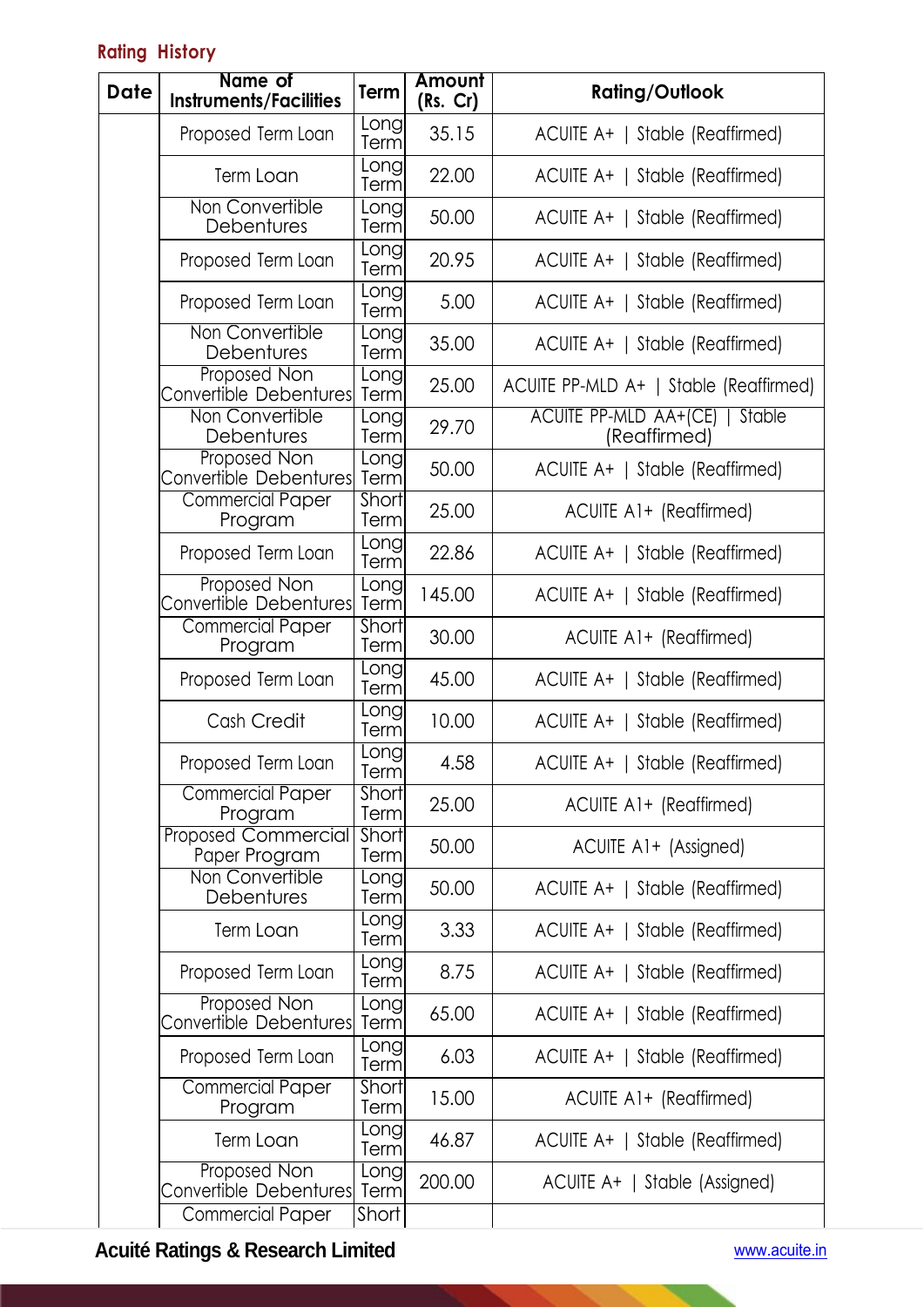|        | Program                                       | Term                  | 25.00  | ACUITE A1+ (Reaffirmed)                               |
|--------|-----------------------------------------------|-----------------------|--------|-------------------------------------------------------|
|        | <b>Commercial Paper</b><br>Program            | Short<br>Term         | 10.00  | ACUITE A1+ (Reaffirmed)                               |
|        | Term Loan                                     | <b>Long</b><br>Term   | 40.00  | ACUITE A+   Stable (Reaffirmed)                       |
| 04 Mar | Non Convertible<br>Debentures                 | <b>L</b> ongl<br>Term | 20.00  | <b>ACUITE PP-MLD AA+(CE)   Stable</b><br>(Reaffirmed) |
| 2022   | <b>Secured Overdraft</b>                      | Longl<br>Term         | 1.00   | ACUITE A+   Stable (Reaffirmed)                       |
|        | Term Loan                                     | <b>Long</b><br>Term   | 10.00  | ACUITE A+   Stable (Reaffirmed)                       |
|        | <b>Commercial Paper</b><br>Program            | Short<br>Term         | 20.00  | ACUITE A1+ (Reaffirmed)                               |
|        | Non Convertible<br>Debentures                 | <b>Long</b><br>Term   | 20.00  | ACUITE PP-MLD AA+(CE)   Stable<br>(Reaffirmed)        |
|        | Non Convertible<br>Debentures                 | Eong<br>Term          | 50.00  | ACUITE A+   Stable (Reaffirmed)                       |
|        | Term Loan                                     | <u>Long</u><br>Term   | 25.00  | ACUITE A+   Stable (Reaffirmed)                       |
|        | Proposed Term Loan                            | <b>Long</b><br>Term   | 43.34  | ACUITE A+   Stable (Reaffirmed)                       |
|        | Proposed Term Loan                            | [ong<br>Term          | 150.00 | ACUITE A+   Stable (Assigned)                         |
|        | Term Loan                                     | <b>L</b> ong<br>Term  | 90.00  | ACUITE A+   Stable (Reaffirmed)                       |
|        | Non Convertible<br>Debentures                 | <u>Longl</u><br>Term  | 20.00  | ACUITE A+   Stable (Reaffirmed)                       |
|        | Proposed Non<br><b>Convertible Debentures</b> | <b>Long</b><br>Term   | 107.85 | ACUITE A+   Stable (Reaffirmed)                       |
|        | Proposed Term Loan                            | Long<br>Term          | 22.03  | ACUITE A+   Stable (Reaffirmed)                       |
|        | Non Convertible<br>Debentures                 | Long<br>Term          | 10.00  | ACUITE A+   Stable (Reaffirmed)                       |
|        | Term Loan                                     | Long<br>Term          | 8.00   | ACUITE A+   Stable (Reaffirmed)                       |
|        | Term Loan                                     | Long<br>Term          | 25.00  | ACUITE A+   Stable (Reaffirmed)                       |
|        | Proposed Term Loan                            | Eong<br>Term          | 20.00  | ACUITE A+   Stable (Reaffirmed)                       |
|        | Proposed Term Loan                            | Long<br>Term          | 24.83  | ACUITE A+   Stable (Reaffirmed)                       |
|        | <b>Proposed Commercial</b><br>Paper Program   | Short<br>Term         | 45.00  | ACUITE A1+ (Reaffirmed)                               |
|        | Non Convertible<br>Debentures                 | Long<br>Term          | 25.00  | ACUITE A+   Stable (Reaffirmed)                       |
|        | Term Loan                                     | Long<br>Term          | 25.00  | ACUITE A+   Stable (Reaffirmed)                       |
|        | Term Loan                                     | Long<br>Term          | 25.00  | ACUITE A+   Stable (Reaffirmed)                       |
|        | Term Loan                                     | Longl<br>Term         | 8.75   | ACUITE A+   Stable (Reaffirmed)                       |
|        | Cash Credit                                   | Long<br>Term          | 10.00  | ACUITE A+   Stable (Reaffirmed)                       |
|        | Non Convertible<br>Debentures                 | Eongl<br>Term         | 20.00  | <b>ACUITE PP-MLD AA+(CE)   Stable</b><br>(Reaffirmed) |
|        | Proposed Term Loan                            | Long<br>Term          | 0.20   | ACUITE A+   Stable (Reaffirmed)                       |
|        |                                               |                       |        |                                                       |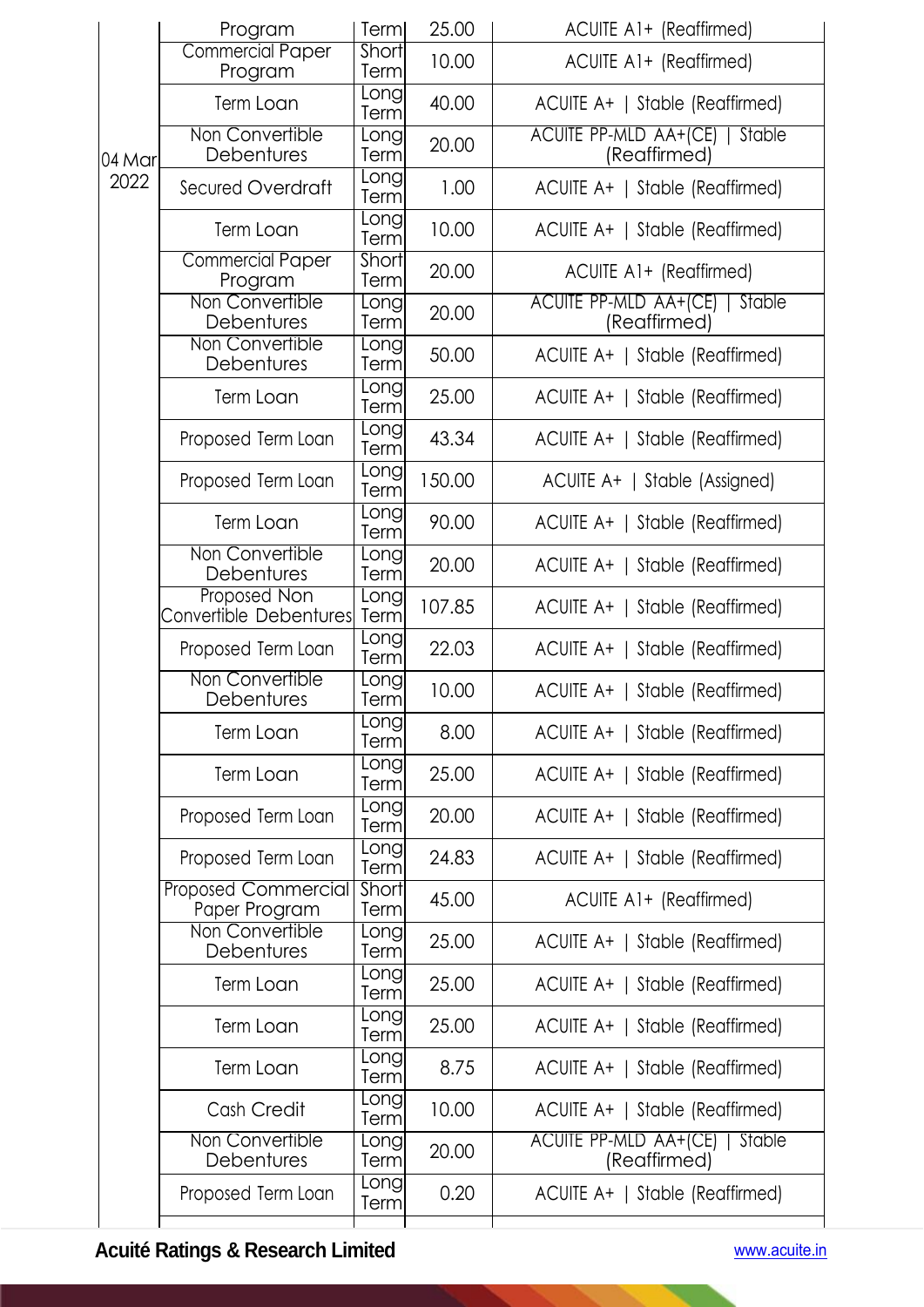| Proposed Term Loan                            | Long<br>Term        | 18.89  | ACUITE A+   Stable (Reaffirmed)                                                     |
|-----------------------------------------------|---------------------|--------|-------------------------------------------------------------------------------------|
| Non Convertible<br>Debentures                 | Long<br>Term        | 50.00  | ACUITE PP-MLD AA+(CE)  <br>Stable<br>(Reaffirmed)                                   |
| Proposed Term Loan                            | Long<br>Term        | 455.77 | ACUITE A+   Stable (Reaffirmed)                                                     |
| <b>Commercial Paper</b><br>Program            | Short<br>Term       | 30.00  | ACUITE A1+ (Reaffirmed)                                                             |
| Proposed Term Loan                            | Long<br>Term        | 16.67  | ACUITE A+   Stable (Reaffirmed)                                                     |
| Non Convertible<br>Debentures                 | <b>Long</b><br>Term | 29.70  | ACUITE PP-MLD AA+(CE)<br>Stable<br>(Reaffirmed)                                     |
| Proposed Term Loan                            | Long<br>Term        | 6.03   | Stable (Upgraded from<br><b>ACUITE A+</b><br>ACUITE A  <br>Positive)                |
| Term Loan                                     | <b>Long</b><br>Term | 8.00   | ACUITE A+   Stable (Upgraded from<br><b>ACUITE A</b><br>Positive)                   |
| <b>Term Loan</b>                              | <b>Long</b><br>Term | 90.00  | <b>ACUITE A+ 1</b><br>Stable (Upgraded from<br><b>ACUITE A</b><br>Positive)         |
| Non Convertible<br>Debentures                 | <b>Long</b><br>Term | 25.00  | ACUITE A+   Stable (Upgraded from<br><b>ACUITE A</b><br>Positive)                   |
| Proposed Term Loan                            | Long<br>Term        | 8.75   | <b>ACUITE A+</b><br>Stable (Upgraded from<br><b>ACUITE A</b><br>Positive)           |
| Proposed Term Loan                            | <b>Long</b><br>Term | 0.20   | ACUITE A+   Stable<br>(Upgraded from<br><b>ACUITE A</b><br>Positive)                |
| Term Loan                                     | <b>Long</b><br>Term | 22.00  | ACUITE A+  <br>Stable<br>(Upgraded from<br><b>ACUITE A</b><br>Positive)             |
| Proposed Non<br>Convertible Debentures        | Long<br>Term        | 50.00  | <b>ACUITE A+</b><br><b>Stable</b><br>(Upgraded from<br><b>ACUITE A</b><br>Positive) |
| Proposed Term Loan                            | <b>Long</b><br>Term | 18.89  | <b>Stable</b><br><b>ACUITE A+</b><br>(Upgraded from<br><b>ACUITE A</b><br>Positive) |
| Proposed Non<br><b>Convertible Debentures</b> | Long<br>Term        | 25.00  | ACUITE PP-MLD A+   Stable (Upgraded<br>from ACUITE A   Positive)                    |
| <b>Commercial Paper</b><br>Program            | Short<br>Term       | 25.00  | ACUITE A1+ (Upgraded from ACUITE A1)                                                |
| <b>Commercial Paper</b><br>Program            | Short<br>Term       | 20.00  | ACUITE A1+ (Upgraded from ACUITE A1)                                                |
| Proposed Non<br>Convertible Debentures        | Long<br>Term        | 107.85 | ACUITE A+   Stable (Upgraded from<br>ACUITE A   Positive)                           |
| Proposed Term Loan                            | Long<br>Term        | 16.67  | ACUITE A+   Stable (Upgraded from<br><b>ACUITE A</b><br>Positive)                   |
| Cash Credit                                   | Long<br>Term        | 10.00  | ACUITE A+   Stable (Upgraded from<br><b>ACUITE A</b><br>Positive)                   |
| Non Convertible<br>Debentures                 | Long<br>Term        | 20.00  | ACUITE PP-MLD AA+(CE)  <br>Stable<br>(Reaffirmed)                                   |
| Proposed Term Loan                            | Long<br>Term        | 20.00  | ACUITE A+   Stable (Upgraded from<br><b>ACUITE A</b><br>Positive)                   |
| Term Loan                                     | Long<br>Term        | 3.33   | ACUITE A+  <br>Stable (Upgraded from<br><b>ACUITE A</b><br>Positive)                |
| Term Loan                                     | Long<br>Term        | 40.00  | Stable<br>(Upgraded from<br>$ACUITE A+$<br><b>ACUITE A</b><br>Positive)             |
| Cash Credit                                   | Long<br>Term        | 10.00  | ACUITE A+   Stable<br>(Upgraded from<br><b>ACUITE A</b><br>Positive)                |
| Non Convertible<br>Debentures                 | Long<br>Term        | 35.00  | ACUITE A+   Stable (Upgraded from<br><b>ACUITE A</b><br>Positive)                   |
| Non Convertible<br>Debentures                 | Long<br>Term        | 50.00  | ACUITE A+   Stable (Upgraded from<br><b>ACUITE A</b><br>Positive)                   |
| Term Loan                                     | Long                | 25.00  | ACUITE A+   Stable (Upgraded from                                                   |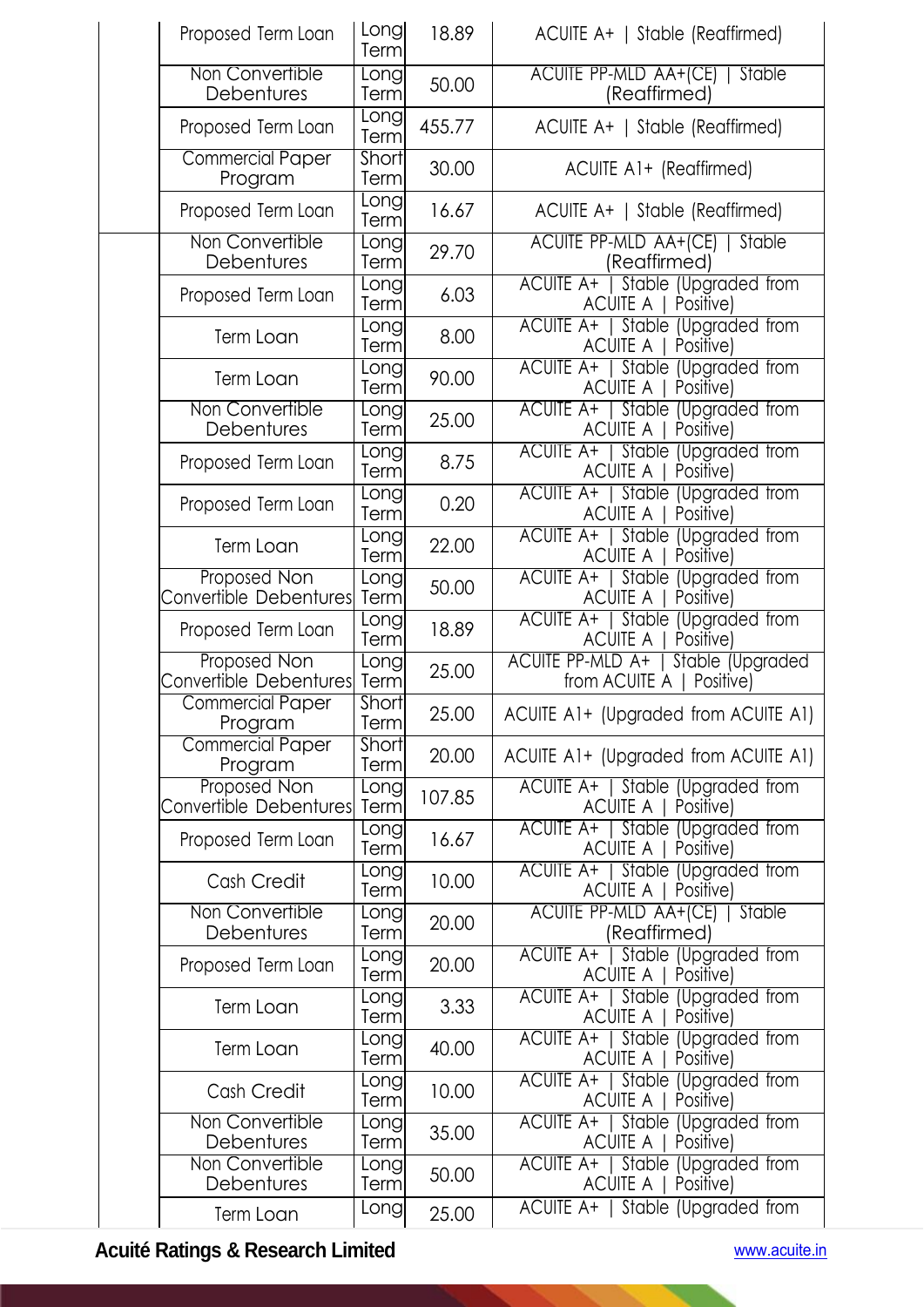|                | Non Convertible                             | <b>Terml</b><br>Lŏng |        | ACUITE PP-WED AA-POULTING Stable                                    |
|----------------|---------------------------------------------|----------------------|--------|---------------------------------------------------------------------|
|                | Debentures                                  | Term                 | 20.00  | (Reaffirmed)                                                        |
|                | <b>Proposed Commercial</b><br>Paper Program | Short<br>Term        | 45.00  | ACUITE A1+ (Upgraded from ACUITE A1)                                |
|                | Term Loan                                   | Long<br>Term         | 10.00  | ACUITE A+   Stable (Upgraded from<br>ACUITE A   Positive)           |
|                | Proposed Term Loan                          | Longl<br>Term        | 4.58   | ACUITE A+   Stable (Upgraded from<br>Positive)<br><b>ACUITE A</b>   |
| 24 Feb<br>2022 | Proposed Term Loan                          | Longl<br>Term        | 22.86  | ACUITE A+   Stable (Upgraded from<br><b>ACUITE A</b>  <br>Positive) |
|                | <b>Commercial Paper</b><br>Program          | Short<br>Term        | 25.00  | ACUITE A1+ (Upgraded from ACUITE A1)                                |
|                | Proposed Term Loan                          | Long<br>Term         | 35.15  | ACUITE A+   Stable (Upgraded from<br>ACUITE A   Positive)           |
|                | <b>Commercial Paper</b><br>Program          | Short<br>Term        | 25.00  | ACUITE A1+ (Upgraded from ACUITE A1)                                |
|                | Secured Overdraft                           | Longl<br>Term        | 1.00   | ACUITE A+   Stable (Upgraded from<br>ACUITE A   Positive)           |
|                | Term Loan                                   | Long<br>Term         | 25.00  | ACUITE A+   Stable (Upgraded from<br>Positive)<br>ACUITE A          |
|                | Non Convertible<br>Debentures               | Long<br>Term         | 10.00  | ACUITE A+   Stable (Upgraded from<br>ACUITE A  <br>Positive)        |
|                | Proposed Term Loan                          | Long<br>Term         | 22.03  | ACUITE A+   Stable (Upgraded from<br>Positive)<br><b>ACUITE A</b>   |
|                | Term Loan                                   | Long<br>Term         | 25.00  | ACUITE A+   Stable (Upgraded from<br>ACUITE A  <br>Positive)        |
|                | Non Convertible<br>Debentures               | Long<br>Term         | 20.00  | ACUITE PP-MLD AA+(CE)   Stable<br>(Reaffirmed)                      |
|                | Proposed Non<br>Convertible Debentures      | Long<br>Term         | 65.00  | ACUITE A+   Stable (Upgraded from<br>ACUITE A   Positive)           |
|                | Term Loan                                   | Long<br>Term         | 8.75   | ACUITE A+   Stable (Upgraded from<br>ACUITE A  <br>Positive)        |
|                | Non Convertible<br>Debentures               | Long<br>Term         | 50.00  | ACUITE PP-MLD AA+(CE)   Stable<br>(Reaffirmed)                      |
|                | <b>Commercial Paper</b><br>Program          | Short<br>Term        | 30.00  | ACUITE A1+ (Upgraded from ACUITE A1)                                |
|                | Term Loan                                   | Long<br>Term         | 25.00  | ACUITE A+   Stable (Upgraded from<br>ACUITE A   Positive)           |
|                | Proposed Non<br>Convertible Debentures      | Long<br>Term         | 145.00 | ACUITE A+   Stable (Upgraded from<br>Positive)<br>ACUITE A          |
|                | Term Loan                                   | Long<br>Term         | 46.87  | ACUITE A+   Stable (Upgraded from<br>ACUITE A  <br>Positive)        |
|                | Proposed Term Loan                          | Long<br>Term         | 43.34  | ACUITE A+   Stable (Upgraded from<br>Positive)<br>ACUITE A          |
|                | Non Convertible<br>Debentures               | Longl<br>Term        | 50.00  | ACUITE A+   Stable (Upgraded from<br>ACUITE A  <br>Positive)        |
|                | <b>Commercial Paper</b><br>Program          | Short<br>Term        | 10.00  | ACUITE A1+ (Upgraded from ACUITE A1)                                |
|                | Proposed Term Loan                          | Long<br>Term         | 24.83  | ACUITE A+   Stable (Upgraded from<br><b>ACUITE A</b><br>Positive)   |
|                | Non Convertible<br>Debentures               | Long<br>Term         | 20.00  | ACUITE A+   Stable (Upgraded from<br>Positive)<br>ACUITE A          |
|                | Proposed Term Loan                          | Long<br>Term         | 20.95  | ACUITE A+   Stable (Upgraded from<br><b>ACUITE A</b><br>Positive)   |
|                | Proposed Term Loan                          | Long<br>Term         | 455.77 | ACUITE A+   Stable (Upgraded from<br>Positive)<br>ACUITE A          |
|                |                                             |                      |        |                                                                     |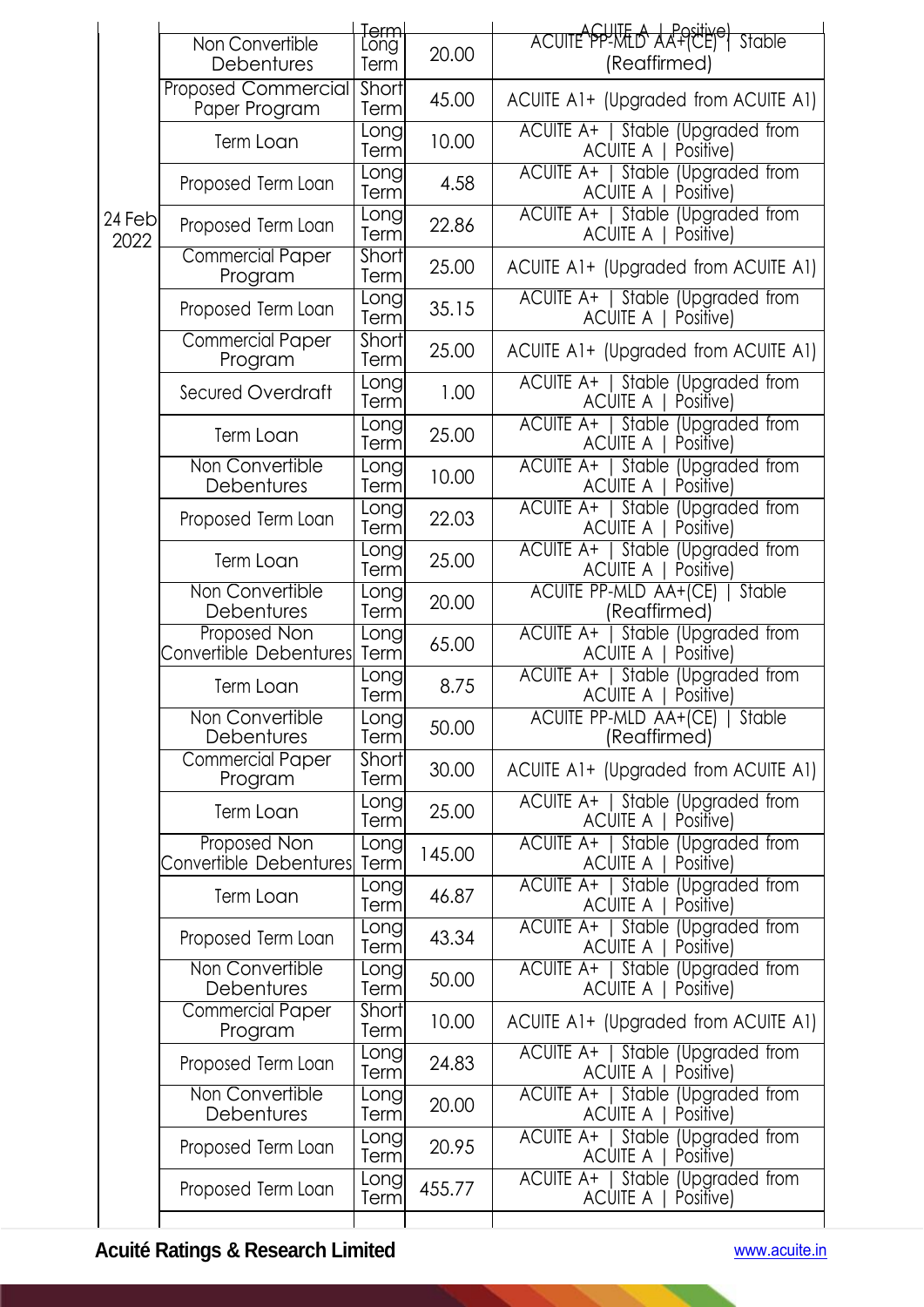| <b>Commercial Paper</b><br>Program     | Shortl<br>Term      | 30.00  | ACUITE A1+ (Upgraded from ACUITE A1)                                   |
|----------------------------------------|---------------------|--------|------------------------------------------------------------------------|
| Proposed Term Loan                     | <u> Long</u>        | 5.00   | ACUITE A+   Stable (Upgraded from                                      |
| Proposed Term Loan                     | Term<br>[ong        | 45.00  | ACUITE A   Positive)<br>  Stable<br><b>ACUITE A+</b><br>(Upgraded from |
| Non Convertible                        | Term<br>Long        |        | <b>ACUITE A</b><br>Positive)<br>ACUITE A+   Stable (Upgraded from      |
| Debentures                             | Term                | 50.00  | <b>ACUITE A</b><br>Positive)                                           |
| <b>Commercial Paper</b><br>Program     | Short<br>Term       | 15.00  | ACUITE A1+ (Upgraded from ACUITE A1)                                   |
| Term Loan                              | Long<br>Term        | 25.00  | ACUITE A   Positive (Reaffirmed)                                       |
| Non Convertible<br>Debentures          | Long<br>Term        | 10.00  | ACUITE A   Positive (Reaffirmed)                                       |
| Cash Credit                            | Long<br>Term        | 10.00  | ACUITE A   Positive (Reaffirmed)                                       |
| Non Convertible<br>Debentures          | Long<br>Term        | 50.00  | ACUITE A   Positive (Reaffirmed)                                       |
| Non Convertible<br>Debentures          | Long                | 10.00  | ACUITE A   Positive (Reaffirmed)                                       |
| Proposed Non                           | Term<br>Long        | 65.00  | ACUITE A   Positive (Reaffirmed)                                       |
| Convertible Debentures<br>Proposed Non | Term<br>Long        | 145.00 |                                                                        |
| Convertible Debentures                 | Term<br>Long        |        | ACUITE A   Positive (Reaffirmed)                                       |
| Term Loan                              | Term                | 43.34  | ACUITE A   Positive (Reaffirmed)                                       |
| <b>Commercial Paper</b><br>Program     | Short<br>Term       | 20.00  | <b>ACUITE A1 (Reaffirmed)</b>                                          |
| Term Loan                              | Long<br>Term        | 8.00   | ACUITE A   Positive (Reaffirmed)                                       |
| <b>Commercial Paper</b><br>Program     | <b>Long</b><br>Term | 25.00  | <b>ACUITE A1 (Reaffirmed)</b>                                          |
| Non Convertible<br>Debentures          | <b>Long</b><br>Term | 50.00  | ACUITE A   Positive (Reaffirmed)                                       |
| Non Convertible<br>Debentures          | Eong<br>Term        | 50.00  | ACUITE PP-MLD AA+(CE)   Stable<br>(Reaffirmed)                         |
| Term Loan                              | <b>Long</b><br>Term | 20.95  | ACUITE A1   Positive (Reaffirmed)                                      |
| <b>Term Loan</b>                       | Long<br>Term        | 10.00  | ACUITE A   Positive (Reaffirmed)                                       |
| Term Loan                              | <b>Long</b><br>Term | 8.75   | ACUITE A1   Positive (Reaffirmed)                                      |
| Term Loan                              | <b>Long</b><br>Term | 18.89  | ACUITE A1   Positive (Reaffirmed)                                      |
| Term Loan                              | <b>Long</b><br>Term | 22.00  | ACUITE A   Positive (Reaffirmed)                                       |
| Non Convertible<br>Debentures          | Long<br>Term        | 35.00  | ACUITE A   Positive (Reaffirmed)                                       |
| Term Loan                              | Long<br>Term        | 22.86  | ACUITE A   Positive (Reaffirmed)                                       |
| Non Convertible<br>Debentures          | Eong<br>Term        | 20.00  | ACUITE PP-MLD AA+(CE)  <br>Stable<br>(Reaffirmed)                      |
| Non Convertible<br>Debentures          | Longl<br>Term       | 20.00  | ACUITE PP-MLD AA+(CE)  <br>Stable<br>(Reaffirmed)                      |
| Term Loan                              | Long<br>Term        | 45.00  | ACUITE A1   Positive (Reaffirmed)                                      |
| Proposed Non                           | Long                | 25.00  | ACUITE A   Positive (Reaffirmed)                                       |

S.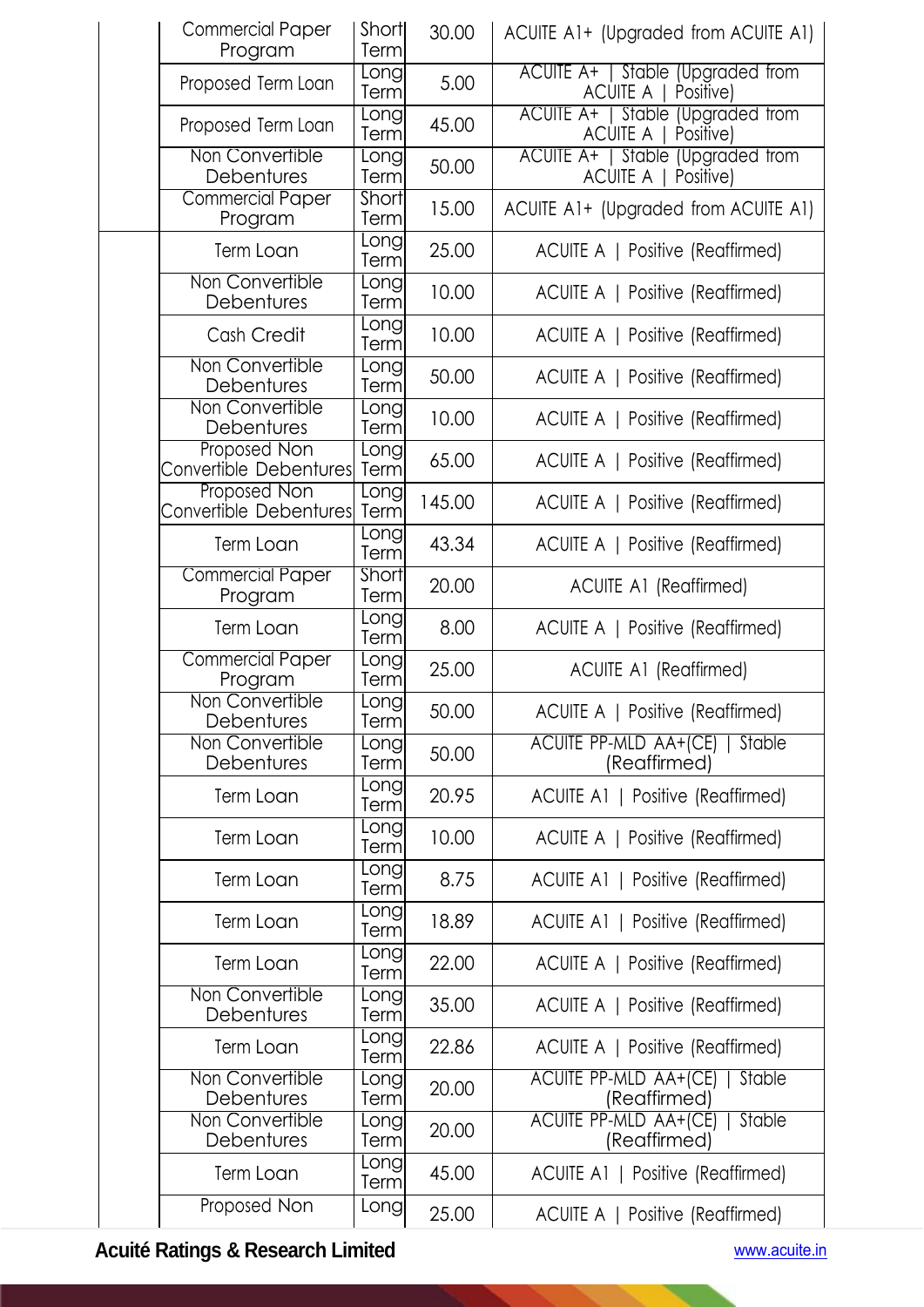| Debentures                                  | Term<br>Long<br>Term | 20.00  | ACUITE PP-MLD AA+(CE)  <br>Stable<br>(Reaffirmed) |
|---------------------------------------------|----------------------|--------|---------------------------------------------------|
| <b>Term Loan</b>                            | Short<br>Term        | 8.75   | <b>ACUITE A1 (Reaffirmed)</b>                     |
| Term Loan                                   | Long<br>Term         | 20.00  | ACUITE A1   Positive (Reaffirmed)                 |
| Term Loan                                   | Long<br>Term         | 90.00  | ACUITE A1   Positive (Reaffirmed)                 |
| Proposed Term Loan                          | Long<br>Term         | 0.20   | ACUITE A   Positive (Reaffirmed)                  |
| <b>Commercial Paper</b><br>Program          | Short<br>Term        | 25.00  | <b>ACUITE A1 (Reaffirmed)</b>                     |
| Secured Overdraft                           | Long<br>Term         | 1.00   | ACUITE A   Positive (Reaffirmed)                  |
| <b>Proposed Commercial</b><br>Paper Program | Long<br>Term         | 45.00  | ACUITE A1   Positive (Reaffirmed)                 |
| Non Convertible<br>Debentures               | Long<br>Term         | 50.00  | ACUITE A   Positive (Reaffirmed)                  |
| Term Loan                                   | Long<br>Term         | 5.00   | ACUITE A   Positive (Reaffirmed)                  |
| <b>Commercial Paper</b><br>Program          | Short<br>Term        | 30.00  | <b>ACUITE A1 (Reaffirmed)</b>                     |
| Term Loan                                   | Long<br>Term         | 3.33   | ACUITE A   Positive (Reaffirmed)                  |
| Term Loan                                   | Long<br>Term         | 25.00  | ACUITE A1   Positive (Reaffirmed)                 |
| Term Loan                                   | Long<br>Term         | 40.00  | ACUITE A1   Positive (Reaffirmed)                 |
| Cash Credit                                 | Long<br>Term         | 10.00  | ACUITE A   Positive (Reaffirmed)                  |
| <b>Commercial Paper</b><br>Program          | Short<br>Term        | 10.00  | <b>ACUITE A1 (Reaffirmed)</b>                     |
| Term Loan                                   | Long<br>Term         | 24.83  | ACUITE A1   Positive (Reaffirmed)                 |
| Proposed Term Loan                          | Long<br>Term         | 455.77 | ACUITE A   Positive (Reaffirmed)                  |
| <b>Commercial Paper</b><br>Program          | Long<br>Term         | 30.00  | <b>ACUITE A1 (Reaffirmed)</b>                     |
| Term Loan                                   | Long<br>Term         | 25.00  | ACUITE A1   Positive (Reaffirmed)                 |
| Term Loan                                   | Long<br>Term         | 16.67  | ACUITE A   Positive (Reaffirmed)                  |
| Proposed Non<br>Convertible Debentures      | Long<br>Term         | 107.85 | ACUITE A   Positive (Assigned)                    |
| Term Loan                                   | Long<br>Term         | 6.03   | ACUITE A   Positive (Reaffirmed)                  |
| Term Loan                                   | Long<br>Term         | 25.00  | ACUITE A1   Positive (Reaffirmed)                 |
| <b>Commercial Paper</b><br>Program          | Long<br>Term         | 25.00  | <b>ACUITE A1 (Reaffirmed)</b>                     |
| Term Loan                                   | Long<br>Term         | 22.03  | ACUITE A1   Positive (Reaffirmed)                 |
| <b>Commercial Paper</b><br>Program          | Long<br>Term         | 15.00  | <b>ACUITE A1 (Reaffirmed)</b>                     |
| Term Loan                                   | Long<br>Term         | 35.15  | ACUITE A1   Positive (Reaffirmed)                 |
|                                             |                      |        |                                                   |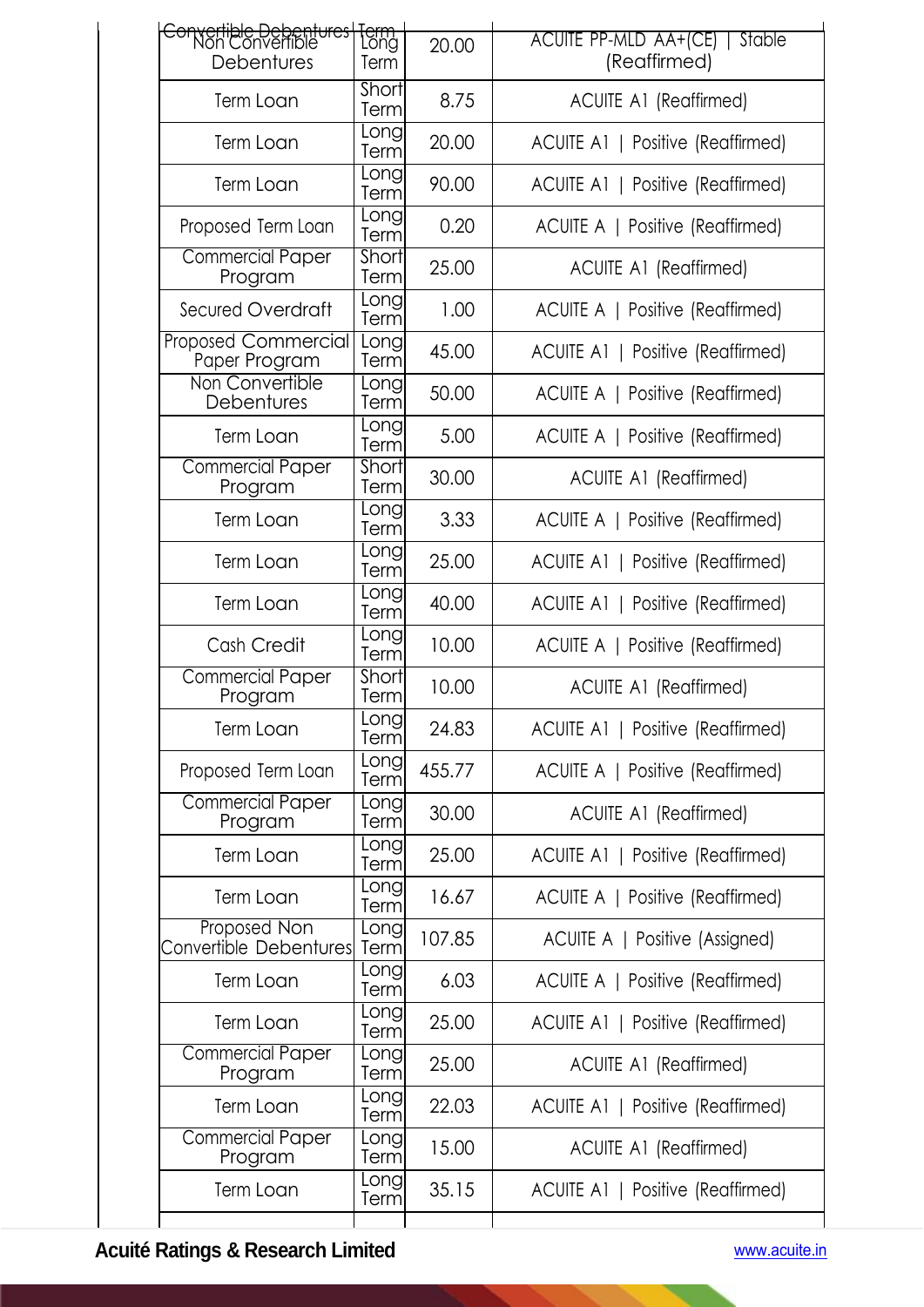|                | Non Convertible                             | Long                 | 20.00  | ACUITE A   Positive (Reaffirmed)                  |
|----------------|---------------------------------------------|----------------------|--------|---------------------------------------------------|
|                | <b>Deperitures</b><br>Term Loan             | <b>Leke</b><br>Term  | 25.00  | ACUITE A   Positive (Reaffirmed)                  |
|                | Term Loan                                   | Long<br>Term         | 46.87  | ACUITE A1   Positive (Reaffirmed)                 |
|                | Non Convertible<br>Debentures               | Long<br>Term         | 25.00  | ACUITE A   Positive (Reaffirmed)                  |
| 09 Dec<br>2021 | Term Loan                                   | Long<br>Term         | 4.58   | ACUITE A1   Positive (Reaffirmed)                 |
|                | Proposed Non<br>Convertible Debentures      | Long<br>Term         | 50.00  | ACUITE A   Positive (Reaffirmed)                  |
|                | Non Convertible<br>Debentures               | Long<br>Term         | 29.70  | ACUITE PP-MLD AA+(CE)  <br>Stable<br>(Reaffirmed) |
|                | Non Convertible<br>Debentures               | Long<br>Term         | 50.00  | ACUITE A   Positive (Reaffirmed)                  |
|                | Proposed Non<br>Convertible Debentures      | Long<br>Term         | 50.00  | ACUITE A   Positive (Reaffirmed)                  |
|                | Term Loan                                   | Longl<br>Term        | 46.87  | ACUITE A   Positive (Reaffirmed)                  |
|                | Term Loan                                   | Long<br>Term         | 10.00  | ACUITE A   Positive (Reaffirmed)                  |
|                | <b>Commercial Paper</b><br>Program          | Short<br>Term        | 30.00  | <b>ACUITE A1 (Reaffirmed)</b>                     |
|                | <b>Commercial Paper</b><br>Program          | Short<br>Term        | 10.00  | <b>ACUITE A1 (Reaffirmed)</b>                     |
|                | Non Convertible<br>Debentures               | Longl<br>Term        | 20.00  | ACUITE PP-MLD AA+(CE)   Stable<br>(Reaffirmed)    |
|                | Term Loan                                   | Long<br>Term         | 16.67  | ACUITE A   Positive (Reaffirmed)                  |
|                | Term Loan                                   | Long<br>Term         | 35.15  | ACUITE A   Positive (Reaffirmed)                  |
|                | Term Loan                                   | Long<br>Term         | 25.00  | ACUITE A   Positive (Reaffirmed)                  |
|                | Term Loan                                   | Long<br>Term         | 6.03   | ACUITE A   Positive (Reaffirmed)                  |
|                | Cash Credit                                 | Long<br>Term         | 10.00  | ACUITE A   Positive (Reaffirmed)                  |
|                | Term Loan                                   | Long<br>Term         | 22.86  | ACUITE A   Positive (Reaffirmed)                  |
|                | <b>Commercial Paper</b><br>Program          | Short<br>Term        | 15.00  | <b>ACUITE A1 (Reaffirmed)</b>                     |
|                | Non Convertible<br>Debentures               | Long<br>Term         | 25.00  | ACUITE A   Positive (Reaffirmed)                  |
|                | Cash Credit                                 | <b>Long</b><br>Terml | 10.00  | ACUITE A   Positive (Reaffirmed)                  |
|                | Term Loan                                   | <b>Long</b><br>Term  | 8.75   | ACUITE A   Positive (Reaffirmed)                  |
|                | Non Convertible<br>Debentures               | Long<br>Term         | 50.00  | ACUITE A   Positive (Reaffirmed)                  |
|                | Term Loan                                   | Long<br>Term         | 18.89  | ACUITE A   Positive (Reaffirmed)                  |
|                | Proposed Non<br>Convertible Debentures      | Long<br>Term         | 145.00 | ACUITE A   Positive (Reaffirmed)                  |
|                | <b>Proposed Commercial</b><br>Paper Program | Short<br>Term        | 45.00  | <b>ACUITE A1 (Reaffirmed)</b>                     |
|                | <b>Commercial Paper</b>                     | Short                |        |                                                   |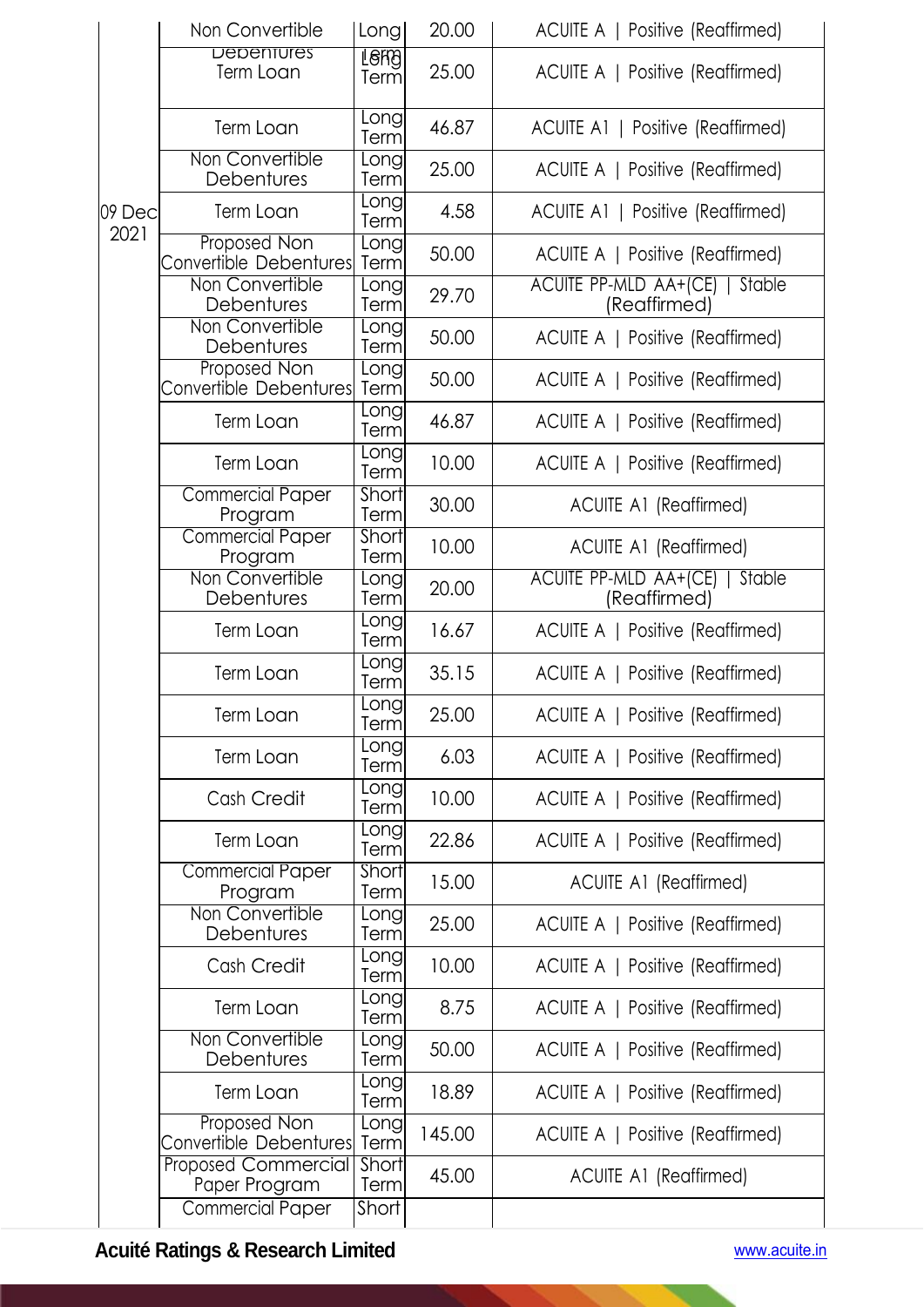| <b>FIUGICIII</b>                       | U             | <b>JU.UU</b> | <b>AUDILE AT (KEUHIHIEU)</b>                          |
|----------------------------------------|---------------|--------------|-------------------------------------------------------|
| Proposed Term Loan                     | Long<br>Term  | 0.20         | ACUITE A   Positive (Reaffirmed)                      |
| Non Convertible<br>Debentures          | Long<br>Term  | 20.00        | ACUITE PP-MLD AA+(CE)   Stable<br>(Reaffirmed)        |
| Secured Overdraft                      | Long<br>Term  | 1.00         | ACUITE A   Positive (Reaffirmed)                      |
| Term Loan                              | Long<br>Term  | 22.03        | ACUITE A   Positive (Reaffirmed)                      |
| Term Loan                              | Long<br>Term  | 20.95        | ACUITE A   Positive (Reaffirmed)                      |
| Term Loan                              | Long<br>Term  | 24.83        | ACUITE A   Positive (Reaffirmed)                      |
| Proposed Non<br>Convertible Debentures | Long<br>Term  | 107.85       | ACUITE A   Positive (Assigned)                        |
| Term Loan                              | Long<br>Term  | 4.58         | ACUITE A   Positive (Reaffirmed)                      |
| Non Convertible<br>Debentures          | Long<br>Term  | 20.00        | <b>ACUITE PP-MLD AA+(CE)   Stable</b><br>(Reaffirmed) |
| Non Convertible<br>Debentures          | Long<br>Term  | 20.00        | ACUITE A   Positive (Reaffirmed)                      |
| Term Loan                              | Long<br>Term  | 3.33         | ACUITE A   Positive (Reaffirmed)                      |
| <b>Commercial Paper</b><br>Program     | Short<br>Term | 25.00        | <b>ACUITE A1 (Reaffirmed)</b>                         |
| Term Loan                              | Long<br>Term  | 43.34        | ACUITE A   Positive (Reaffirmed)                      |
| Non Convertible<br>Debentures          | Long<br>Term  | 35.00        | ACUITE A   Positive (Reaffirmed)                      |
| Non Convertible<br>Debentures          | Long<br>Term  | 50.00        | ACUITE PP-MLD AA+(CE)   Stable<br>(Reaffirmed)        |
| Term Loan                              | Long<br>Term  | 20.00        | ACUITE A   Positive (Reaffirmed)                      |
| Commercial Paper<br>Program            | Short<br>Term | 25.00        | <b>ACUITE A1 (Reaffirmed)</b>                         |
| Term Loan                              | Long<br>Term  | 22.00        | ACUITE A   Positive (Reaffirmed)                      |
| Proposed Non<br>Convertible Debentures | Long<br>Term  | 65.00        | ACUITE A   Positive (Reaffirmed)                      |
| Non Convertible<br>Debentures          | Long<br>Term  | 50.00        | ACUITE A   Positive (Reaffirmed)                      |
| <b>Commercial Paper</b><br>Program     | Short<br>Term | 25.00        | <b>ACUITE A1 (Reaffirmed)</b>                         |
| Term Loan                              | Long<br>Term  | 40.00        | ACUITE A   Positive (Reaffirmed)                      |
| Proposed Term Loan                     | Long<br>Term  | 455.77       | ACUITE A   Positive (Reaffirmed)                      |
| Term Loan                              | Long<br>Term  | 45.00        | ACUITE A   Positive (Reaffirmed)                      |
| Proposed Non<br>Convertible Debentures | Long<br>Term  | 25.00        | ACUITE A   Positive (Reaffirmed)                      |
| Term Loan                              | Long<br>Term  | 5.00         | ACUITE A   Positive (Reaffirmed)                      |
| Term Loan                              | Long<br>Term  | 8.75         | ACUITE A   Positive (Reaffirmed)                      |
| Non Convertible<br>Debentures          | Long<br>Term  | 29.70        | ACUITE PP-MLD AA+(CE)   Stable<br>(Reaffirmed)        |
|                                        |               |              |                                                       |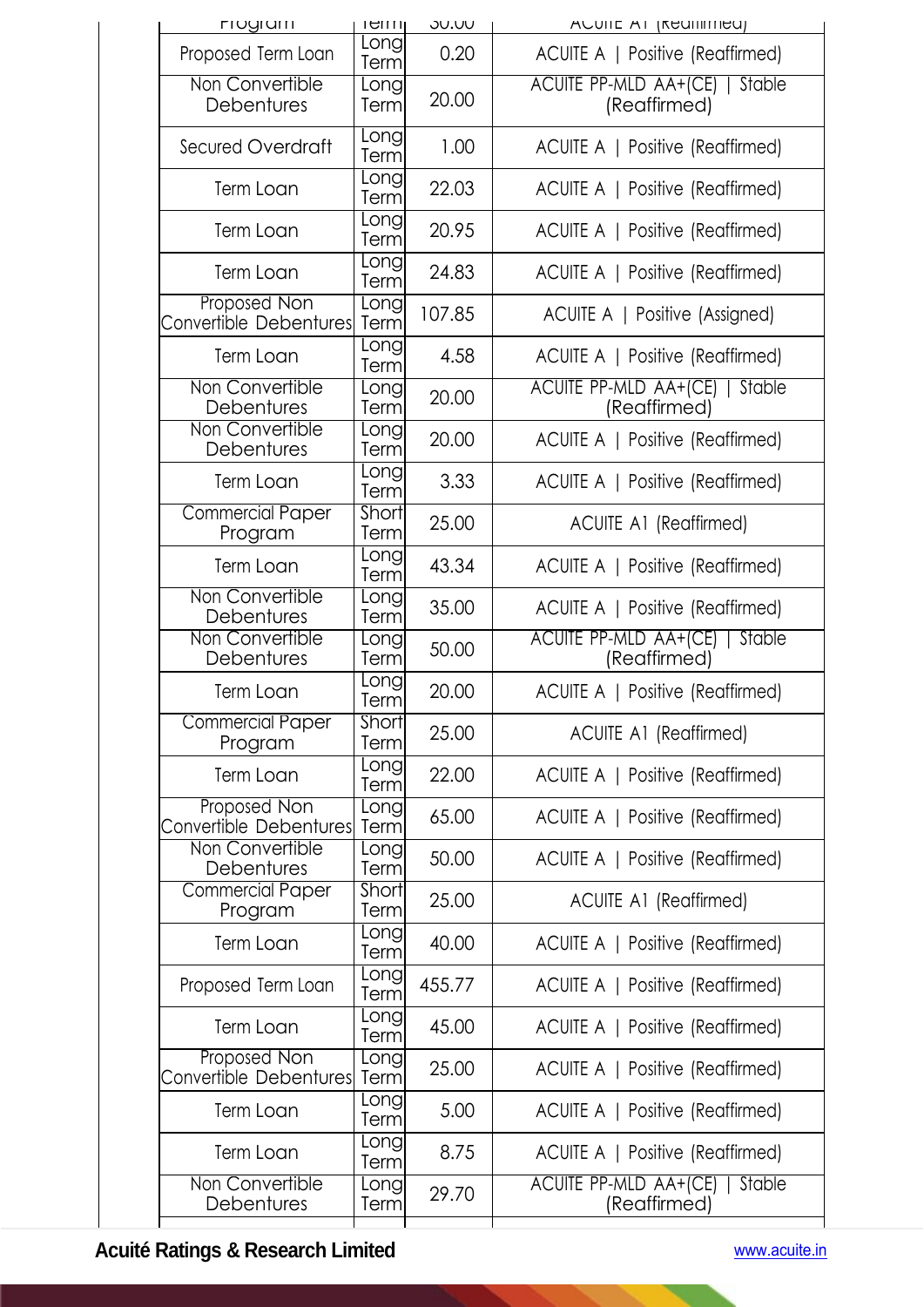| <b>Commercial Paper</b>                       | <b>Short</b>             | 20.00  | <b>ACUITE A1 (Reaffirmed)</b>                     |
|-----------------------------------------------|--------------------------|--------|---------------------------------------------------|
| <del>Program</del><br><b>Term Loan</b>        | <del>Isng</del><br>Terml | 25.00  | ACUITE A   Positive (Reaffirmed)                  |
| <b>Term Loan</b>                              | Long<br>Term             | 8.00   | ACUITE A   Positive (Reaffirmed)                  |
| Term Loan                                     | Long<br>Terml            | 90.00  | ACUITE A   Positive (Reaffirmed)                  |
| Term Loan                                     | Long<br>Term             | 25.00  | ACUITE A   Positive (Reaffirmed)                  |
| Non Convertible<br>Debentures                 | Long<br>Term             | 35.00  | ACUITE A   Positive (Reaffirmed)                  |
| <b>Proposed Commercial</b><br>Paper Program   | Long<br>Term             | 65.00  | ACUITE A   Positive (Reaffirmed)                  |
| <b>Term Loan</b>                              | Long<br>Term             | 25.00  | ACUITE A   Positive (Reaffirmed)                  |
| <b>Commercial Paper</b><br>Program            | Short<br>Term            | 75.00  | <b>ACUITE A1 (Reaffirmed)</b>                     |
| Non Convertible<br>Debentures                 | Long<br>Term             | 29.70  | ACUITE PP-MLD AA+(CE)  <br>Stable<br>(Reaffirmed) |
| Cash Credit                                   | Long<br>Term             | 10.00  | ACUITE A   Positive (Reaffirmed)                  |
| Non Convertible<br>Debentures                 | Longl<br>Term            | 35.00  | ACUITE A   Positive (Reaffirmed)                  |
| Term Loan                                     | Long<br>Term             | 25.00  | ACUITE A1   Positive (Reaffirmed)                 |
| Term Loan                                     | Long<br>Term             | 22.00  | ACUITE A   Positive (Reaffirmed)                  |
| Secured Overdraft                             | Long<br>Term             | 1.00   | ACUITE A   Positive (Reaffirmed)                  |
| <b>Commercial Paper</b><br>Program            | Short<br>Term            | 50.00  | ACUITE A1 (Assigned)                              |
| Non Convertible<br>Debentures                 | Long<br>Term             | 25.00  | ACUITE A   Positive (Reaffirmed)                  |
| Term Loan                                     | Long<br>Term             | 35.15  | ACUITE A   Positive (Reaffirmed)                  |
| Term Loan                                     | Long<br>Term             | 24.83  | ACUITE A1   Positive (Reaffirmed)                 |
| Non Convertible<br>Debentures                 | Long<br>Term             | 50.00  | ACUITE A   Positive (Reaffirmed)                  |
| Term Loan                                     | Long<br>Term             | 8.00   | ACUITE A   Positive (Reaffirmed)                  |
| <b>Commercial Paper</b><br>Program            | Short<br>Term            | 10.00  | <b>ACUITE A1 (Reaffirmed)</b>                     |
| Term Loan                                     | Long<br>Term             | 40.00  | ACUITE A1   Positive (Reaffirmed)                 |
| Non Convertible<br>Debentures                 | Long<br>Term             | 50.00  | ACUITE A   Positive (Reaffirmed)                  |
| Term Loan                                     | Long<br>Term             | 4.58   | ACUITE A1   Positive (Reaffirmed)                 |
| Non Convertible<br>Debentures                 | Eong<br>Term             | 10.00  | ACUITE A   Positive (Reaffirmed)                  |
| <b>Term Loan</b>                              | Long<br>Term             | 43.34  | ACUITE A   Positive (Reaffirmed)                  |
| <b>Proposed Non</b><br>Convertible Debentures | Long<br>Term             | 145.00 | ACUITE A   Positive (Reaffirmed)                  |
| Term Loan                                     | Long<br>Term             | 10.00  | ACUITE A   Positive (Reaffirmed)                  |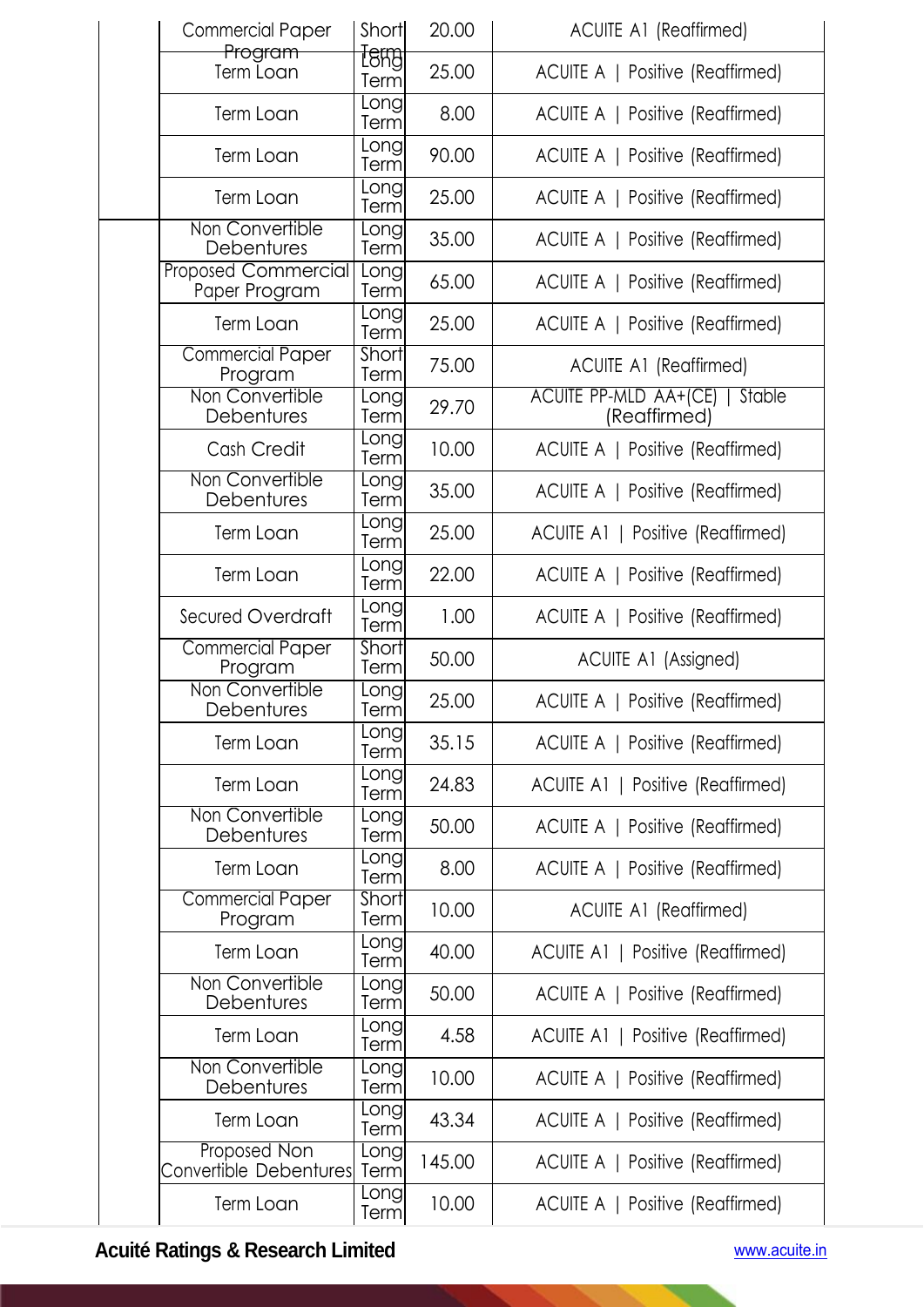|               | Term Loan                                     | Long<br>Term          | 22.86  | ACUITE A   Positive (Reaffirmed)                         |
|---------------|-----------------------------------------------|-----------------------|--------|----------------------------------------------------------|
|               | Cash Credit                                   | Long<br>Term          | 10.00  | ACUITE A   Positive (Reaffirmed)                         |
|               | Non Convertible<br>Debentures                 | Long<br>Term          | 50.00  | ACUITE A   Positive (Reaffirmed)                         |
|               | Term Loan                                     | Longl<br>Term         | 20.00  | ACUITE A1   Positive (Reaffirmed)                        |
|               | Non Convertible<br>Debentures                 | Long<br>Term          | 20.00  | ACUITE A   Positive (Reaffirmed)                         |
|               | Term Loan                                     | Long<br>Term          | 90.00  | ACUITE A1   Positive (Reaffirmed)                        |
|               | Term Loan                                     | Long<br>Term          | 45.00  | ACUITE A1   Positive (Reaffirmed)                        |
|               | <b>Proposed Non</b><br>Convertible Debentures | Longl<br>Term         | 50.00  | ACUITE A   Positive (Reaffirmed)                         |
|               | Proposed Non<br><b>Convertible Debentures</b> | Long<br>Term          | 25.00  | ACUITE PP-MLD A   Positive (Assigned)                    |
|               | Term Loan                                     | Long<br>Term          | 3.33   | ACUITE A   Positive (Reaffirmed)                         |
|               | Term Loan                                     | Long<br>Term          | 8.75   | ACUITE A   Positive (Reaffirmed)                         |
|               | Term Loan                                     | <u>Long</u><br>Term   | 8.75   | ACUITE A1   Positive (Reaffirmed)                        |
|               | Proposed Term Loan                            | Long<br>Term          | 455.77 | ACUITE A   Positive (Reaffirmed)                         |
|               | Term Loan                                     | Long<br>Term          | 16.67  | ACUITE A   Positive (Reaffirmed)                         |
|               | Term Loan                                     | Long<br>Term          | 5.00   | ACUITE A   Positive (Reaffirmed)                         |
|               | Term Loan                                     | Long<br>Term          | 18.89  | ACUITE A   Positive (Reaffirmed)                         |
|               | Term Loan                                     | Long<br>Term          | 25.00  | ACUITE A   Positive (Reaffirmed)                         |
|               | Term Loan                                     | <b>Longl</b><br>Term  | 25.00  | ACUITE A1   Positive (Reaffirmed)                        |
|               | Non Convertible<br>Debentures                 | Long<br>Term          | 20.00  | <b>ACUITE PP-MLD AA+(CE)  </b><br>Stable<br>(Reaffirmed) |
|               | <b>Commercial Paper</b><br>Program            | Short<br>Term         | 25.00  | <b>ACUITE A1 (Reaffirmed)</b>                            |
|               | Proposed Non<br>Convertible Debentures        | Long<br>Term          | 65.00  | ACUITE A   Positive (Reaffirmed)                         |
|               | Term Loan                                     | Longl<br>Term         | 46.87  | ACUITE A1   Positive (Reaffirmed)                        |
|               | Term Loan                                     | Short<br>Term         | 22.03  | <b>ACUITE A1 (Reaffirmed)</b>                            |
|               | <b>Term Loan</b>                              | Long<br>Term          | 6.03   | ACUITE A   Positive (Reaffirmed)                         |
|               | Non Convertible<br>Debentures                 | Long<br>Term          | 20.00  | ACUITE PP-MLD AA+(CE)<br>Stable<br>(Reaffirmed)          |
|               | Non Convertible<br>Debentures                 | <b>L</b> ongl<br>Term | 50.00  | <b>ACUITE PP-MLD AA+(CE)</b><br>Stable<br>(Reaffirmed)   |
|               | Non Convertible<br>Debentures                 | Long<br>Term          | 20.00  | <b>ACUITE PP-MLD AA+(CE)</b><br>Stable<br>(Reaffirmed)   |
| <b>30 Nov</b> | Proposed Term Loan                            | Long<br>Term          | 0.20   | ACUITE A   Positive (Reaffirmed)                         |
| 2021          |                                               | Long                  |        |                                                          |

**Cardinal**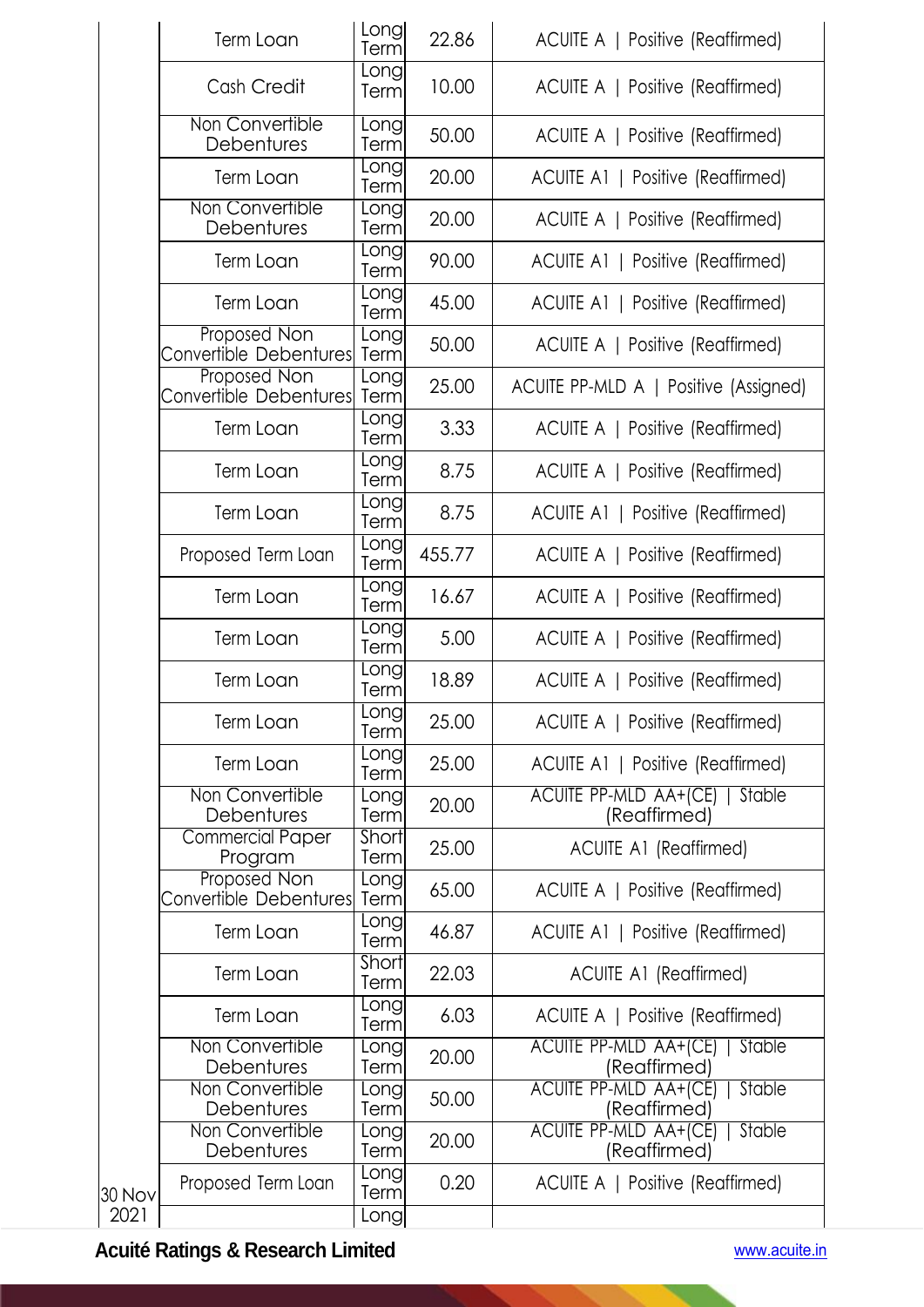| Term Loan                              | <b>Term</b>         | 20.95  | ACUITE A   Positive (Reaffirmed)                       |
|----------------------------------------|---------------------|--------|--------------------------------------------------------|
| <b>Term Loan</b>                       | Long<br>Term        | 25.00  | ACUITE A   Positive (Reaffirmed)                       |
| Term Loan                              | <b>Long</b><br>Term | 20.95  | ACUITE A   Positive (Reaffirmed)                       |
| <b>Commercial Paper</b><br>Program     | Short<br>Term       | 25.00  | <b>ACUITE A1 (Reaffirmed)</b>                          |
| <b>Term Loan</b>                       | Long<br>Term        | 10.00  | ACUITE A   Positive (Reaffirmed)                       |
| Term Loan                              | Long<br>Term        | 35.15  | ACUITE A   Positive (Reaffirmed)                       |
| Term Loan                              | Long<br>Term        | 16.67  | ACUITE A   Positive (Reaffirmed)                       |
| <b>Term Loan</b>                       | <b>Long</b><br>Term | 5.00   | ACUITE A   Positive (Reaffirmed)                       |
| Term Loan                              | Long<br>Term        | 22.86  | ACUITE A   Positive (Reaffirmed)                       |
| <b>Commercial Paper</b><br>Program     | Short<br>Term       | 50.00  | ACUITE A1 (Assigned)                                   |
| <b>Term Loan</b>                       | Long<br>Term        | 90.00  | ACUITE A   Positive (Reaffirmed)                       |
| Proposed Term Loan                     | Long<br>Term        | 455.77 | ACUITE A   Positive (Reaffirmed)                       |
| <b>Term Loan</b>                       | Long<br>Term        | 46.87  | ACUITE A   Positive (Reaffirmed)                       |
| Secured Overdraft                      | Long<br>Term        | 1.00   | ACUITE A   Positive (Reaffirmed)                       |
| Term Loan                              | Long<br>Term        | 25.00  | ACUITE A   Positive (Reaffirmed)                       |
| Non Convertible<br>Debentures          | Long<br>Term        | 50.00  | ACUITE A   Positive (Reaffirmed)                       |
| Non Convertible<br>Debentures          | Long<br>Term        | 50.00  | <b>ACUITE PP-MLD AA+(CE)</b><br>Stable<br>(Reaffirmed) |
| Proposed Non<br>Convertible Debentures | Long<br>Term        | 50.00  | ACUITE A   Positive (Reaffirmed)                       |
| Non Convertible<br>Debentures          | Long<br>Term        | 10.00  | ACUITE A   Positive (Reaffirmed)                       |
| Proposed Term Loan                     | Long<br>Term        | 0.20   | ACUITE A   Positive (Reaffirmed)                       |
| Non Convertible<br>Debentures          | Long<br>Term        | 25.00  | ACUITE A   Positive (Reaffirmed)                       |
| Term Loan                              | Long<br>Term        | 45.00  | ACUITE A   Positive (Reaffirmed)                       |
| Non Convertible<br>Debentures          | Long<br>Term        | 20.00  | ACUITE PP-MLD AA+(CE)  <br>Stable<br>(Reaffirmed)      |
| Non Convertible<br>Debentures          | Long<br>Term        | 29.70  | ACUITE PP-MLD AA+(CE)   Stable<br>(Reaffirmed)         |
| Term Loan                              | Long<br>Term        | 24.83  | ACUITE A   Positive (Reaffirmed)                       |
| Term Loan                              | Long<br>Term        | 3.33   | ACUITE A   Positive (Reaffirmed)                       |
| Term Loan                              | Long<br>Term        | 25.00  | ACUITE A   Positive (Reaffirmed)                       |
| Term Loan                              | Long<br>Term        | 25.00  | ACUITE A   Positive (Reaffirmed)                       |
| Proposed Non<br>Convertible Debentures | Long<br>Term        | 145.00 | ACUITE A   Positive (Reaffirmed)                       |
|                                        |                     |        |                                                        |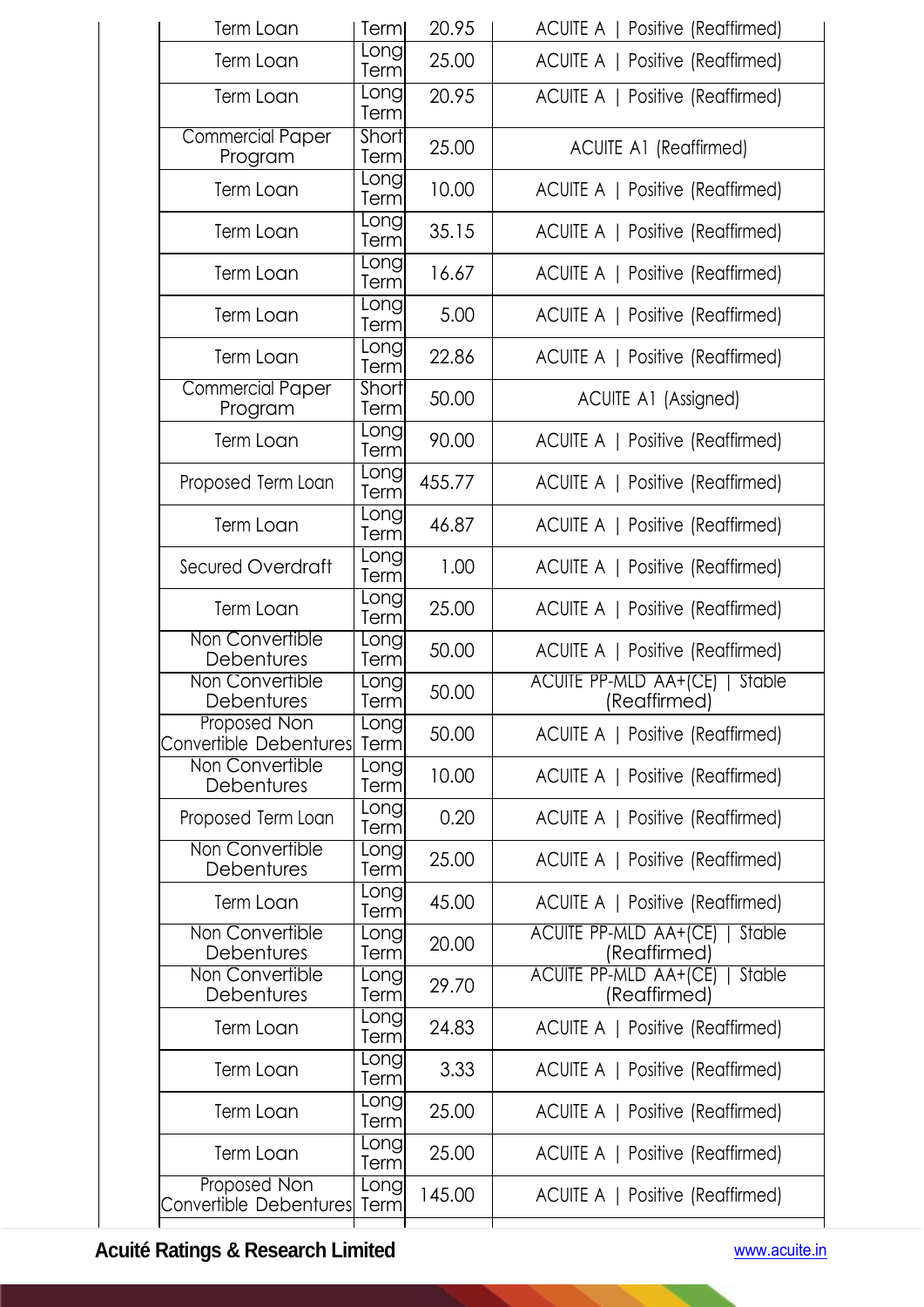| <b>Cash Credit</b>                          | Long<br>Term         | 10.00 | ACUITE A   Positive (Reaffirmed)                      |
|---------------------------------------------|----------------------|-------|-------------------------------------------------------|
| Proposed Non<br>Convertible Debentures      | <b>Long</b><br>Term  | 25.00 | ACUITE PP-MLD A   Positive (Assigned)                 |
| Term Loan                                   | Long<br>Term         | 4.58  | ACUITE A   Positive (Reaffirmed)                      |
| Term Loan                                   | <u>Longl</u><br>Term | 8.00  | ACUITE A   Positive (Reaffirmed)                      |
| Cash Credit                                 | <u>Longl</u><br>Term | 10.00 | ACUITE A   Positive (Reaffirmed)                      |
| Non Convertible<br>Debentures               | <b>Long</b><br>Term  | 20.00 | ACUITE PP-MLD AA+(CE)   Stable<br>(Reaffirmed)        |
| <b>Commercial Paper</b><br>Program          | Short<br>Term        | 75.00 | <b>ACUITE A1 (Reaffirmed)</b>                         |
| Term Loan                                   | <b>L</b> ong<br>Term | 43.34 | ACUITE A   Positive (Reaffirmed)                      |
| Non Convertible<br>Debentures               | Longl<br>Term        | 20.00 | ACUITE A   Positive (Reaffirmed)                      |
| Term Loan                                   | Long<br>Term         | 20.00 | ACUITE A   Positive (Reaffirmed)                      |
| Term Loan                                   | Long<br>Term         | 40.00 | ACUITE A   Positive (Reaffirmed)                      |
| Non Convertible<br>Debentures               | Long<br>Term         | 50.00 | ACUITE A   Positive (Reaffirmed)                      |
| Proposed Non<br>Convertible Debentures      | Long<br>Term         | 65.00 | ACUITE A   Positive (Reaffirmed)                      |
| Term Loan                                   | Long<br>Term         | 8.75  | ACUITE A   Positive (Reaffirmed)                      |
| Term Loan                                   | Long<br>Term         | 22.00 | ACUITE A   Positive (Reaffirmed)                      |
| Non Convertible<br>Debentures               | Long<br>Terml        | 20.00 | <b>ACUITE PP-MLD AA+(CE)   Stable</b><br>(Reaffirmed) |
| <b>Term Loan</b>                            | Long<br>Term         | 6.03  | ACUITE A   Positive (Reaffirmed)                      |
| Term Loan                                   | Long<br>Term         | 22.03 | ACUITE A   Positive (Reaffirmed)                      |
| <b>Proposed Commercial</b><br>Paper Program | Long<br>Term         | 65.00 | ACUITE A   Positive (Reaffirmed)                      |
| Term Loan                                   | Long<br>Term         | 18.89 | ACUITE A   Positive (Reaffirmed)                      |
| <b>Commercial Paper</b><br>Program          | Short<br>Term        | 10.00 | <b>ACUITE A1 (Reaffirmed)</b>                         |
| Non Convertible<br>Debentures               | Long<br>Term         | 50.00 | ACUITE A   Positive (Reaffirmed)                      |
| Term Loan                                   | Longl<br>Term        | 8.75  | ACUITE A   Positive (Reaffirmed)                      |
| Term Loan                                   | Long<br>Term         | 8.75  | ACUITE A   Positive (Reaffirmed)                      |
| Term Loan                                   | Long<br>Term         | 25.00 | ACUITE A   Positive (Reaffirmed)                      |
| Non Convertible<br>Debentures               | Long<br>Term         | 35.00 | ACUITE A   Positive (Reaffirmed)                      |
| Term Loan                                   | Longl<br>Term        | 25.00 | ACUITE A   Positive (Reaffirmed)                      |
| Proposed Non<br>Convertible Debentures      | Long<br>Term         | 50.00 | ACUITE A   Positive (Reaffirmed)                      |
|                                             | Long                 |       |                                                       |

×.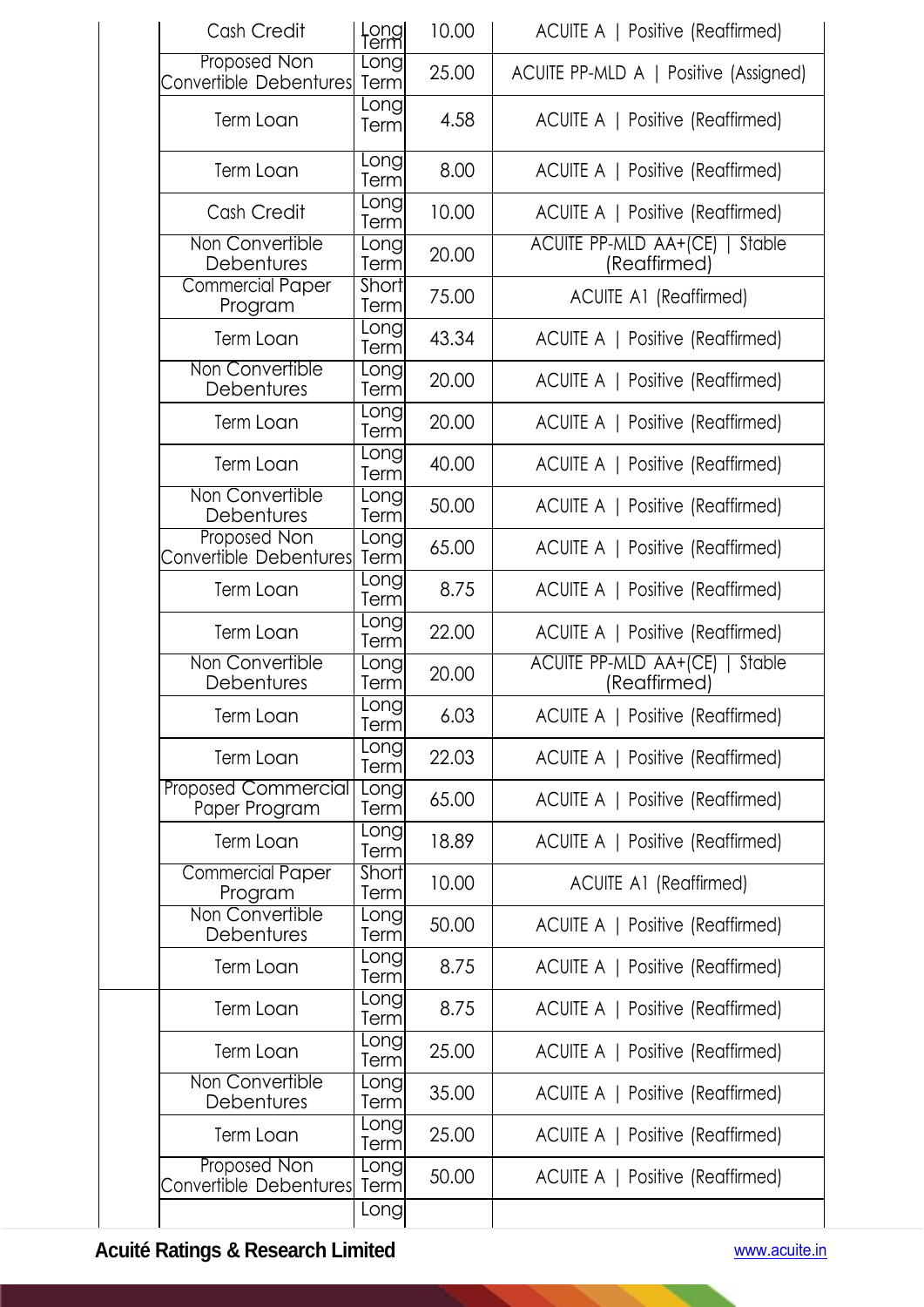|        | <b>IGIIII LOUII</b>                    | ICHII                | 40.00  | AUUIIE A   FOSHIVE (KECHIIITIECI)                 |
|--------|----------------------------------------|----------------------|--------|---------------------------------------------------|
|        | Term Loan                              | Long<br>Term         | 4.58   | ACUITE A   Positive (Reaffirmed)                  |
|        | Non Convertible<br>Debentures          | <b>L</b> ong<br>Term | 20.00  | ACUITE A   Positive (Reaffirmed)                  |
|        | <b>Term Loan</b>                       | <b>Long</b><br>Term  | 8.75   | ACUITE A   Positive (Reaffirmed)                  |
|        | <b>Commercial Paper</b><br>Program     | Long<br>Term         | 65.00  | <b>ACUITE A1 (Reaffirmed)</b>                     |
|        | <b>Commercial Paper</b><br>Program     | <b>L</b> ong<br>Term | 10.00  | <b>ACUITE A1 (Reaffirmed)</b>                     |
|        | Term Loan                              | <b>L</b> ong<br>Term | 22.86  | ACUITE A   Positive (Reaffirmed)                  |
|        | <b>Commercial Paper</b><br>Program     | Long<br>Term         | 25.00  | <b>ACUITE A1 (Reaffirmed)</b>                     |
|        | Term Loan                              | Eong<br>Term         | 25.00  | ACUITE A   Positive (Reaffirmed)                  |
|        | Term Loan                              | <b>Long</b><br>Term  | 24.83  | ACUITE A   Positive (Reaffirmed)                  |
|        | Non Convertible<br>Debentures          | Long<br>Term         | 50.00  | ACUITE PP-MLD AA+(CE)   Stable<br>(Reaffirmed)    |
|        | Term Loan                              | Long<br>Term         | 16.67  | ACUITE A   Positive (Reaffirmed)                  |
|        | <b>Term Loan</b>                       | Long<br>Term         | 90.00  | ACUITE A   Positive (Reaffirmed)                  |
|        | Secured Overdraft                      | Long<br>Term         | 1.00   | ACUITE A   Positive (Reaffirmed)                  |
|        | Non Convertible<br>Debentures          | Long<br>Term         | 29.70  | ACUITE PP-MLD AA+(CE)  <br>Stable<br>(Reaffirmed) |
|        | Term Loan                              | Long<br>Term         | 8.00   | ACUITE A   Positive (Reaffirmed)                  |
|        | Proposed Non<br>Convertible Debentures | Long<br>Term         | 65.00  | ACUITE A   Positive (Reaffirmed)                  |
|        | <b>Term Loan</b>                       | Long<br>Term         | 5.00   | ACUITE A   Positive (Reaffirmed)                  |
|        | Term Loan                              | Long<br>Term         | 46.87  | ACUITE A   Positive (Reaffirmed)                  |
| 28 Oct | Term Loan                              | Eong<br>Term         | 18.89  | ACUITE A   Positive (Reaffirmed)                  |
| 2021   | Non Convertible<br>Debentures          | Long<br>Term         | 50.00  | ACUITE A   Positive (Reaffirmed)                  |
|        | Term Loan                              | Long<br>Term         | 35.15  | ACUITE A   Positive (Reaffirmed)                  |
|        | Cash Credit                            | Long<br>Term         | 10.00  | ACUITE A   Positive (Reaffirmed)                  |
|        | Proposed Non<br>Convertible Debentures | Long<br>Term         | 145.00 | ACUITE A   Positive (Reaffirmed)                  |
|        | Term Loan                              | Long<br>Term         | 43.34  | ACUITE A   Positive (Reaffirmed)                  |
|        | Term Loan                              | Long<br>Term         | 20.95  | ACUITE A   Positive (Reaffirmed)                  |
|        | <b>Commercial Paper</b><br>Program     | <b>Short</b><br>Term | 75.00  | ACUITE A1 (Assigned)                              |
|        | Term Loan                              | Eong<br>Term         | 22.00  | ACUITE A   Positive (Reaffirmed)                  |
|        | Non Convertible<br>Debentures          | Long<br>Term         | 25.00  | ACUITE A   Positive (Reaffirmed)                  |
|        |                                        |                      |        |                                                   |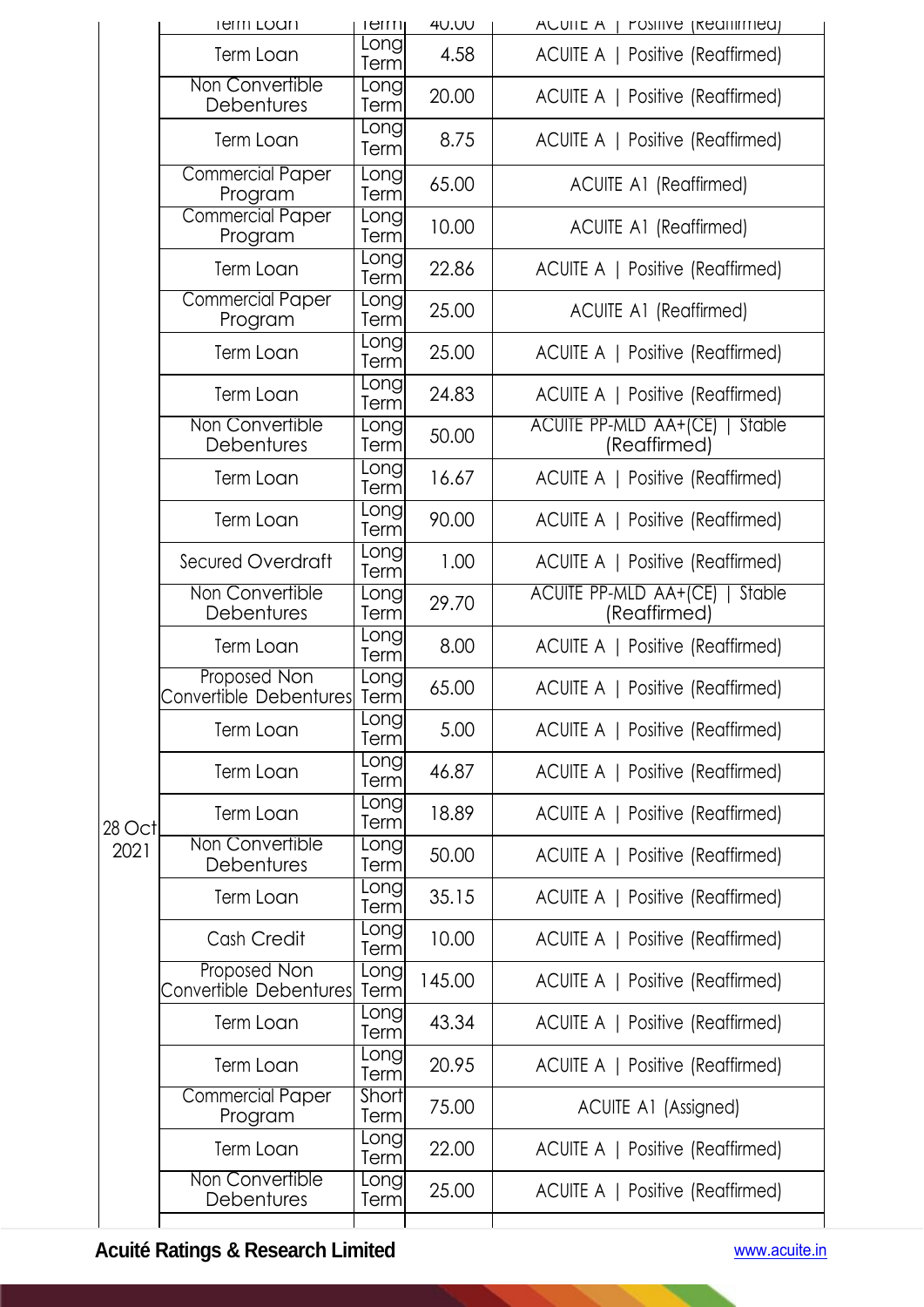| <b>Term Loan</b>                       | Long                | 22.03  | ACUITE A   Positive (Reaffirmed)                      |
|----------------------------------------|---------------------|--------|-------------------------------------------------------|
| Non Convertible<br>Debentures          | $L$ ekg<br>Term     | 50.00  | ACUITE A   Positive (Reaffirmed)                      |
| <b>Term Loan</b>                       | <b>Long</b><br>Term | 45.00  | ACUITE A   Positive (Reaffirmed)                      |
| Non Convertible<br>Debentures          | Long<br>Term        | 10.00  | ACUITE A   Positive (Reaffirmed)                      |
| Non Convertible<br>Debentures          | Long<br>Term        | 20.00  | <b>ACUITE PP-MLD AA+(CE)   Stable</b><br>(Reaffirmed) |
| Term Loan                              | Long<br>Term        | 20.00  | ACUITE A   Positive (Reaffirmed)                      |
| Term Loan                              | Longl<br>Term       | 3.33   | ACUITE A   Positive (Reaffirmed)                      |
| Cash Credit                            | <b>Long</b><br>Term | 10.00  | ACUITE A   Positive (Reaffirmed)                      |
| Non Convertible<br>Debentures          | <b>Long</b><br>Term | 50.00  | ACUITE A   Positive (Reaffirmed)                      |
| Proposed Term Loan                     | <b>Long</b><br>Term | 0.20   | ACUITE A   Positive (Reaffirmed)                      |
| Term Loan                              | Long<br>Term        | 10.00  | ACUITE A   Positive (Reaffirmed)                      |
| Non Convertible<br>Debentures          | [ong<br>Term        | 20.00  | ACUITE PP-MLD AA+(CE)   Stable<br>(Reaffirmed)        |
| Term Loan                              | Long<br>Term        | 6.03   | ACUITE A   Positive (Reaffirmed)                      |
| Non Convertible<br>Debentures          | <b>Long</b><br>Term | 20.00  | ACUITE PP-MLD AA+(CE)   Stable<br>(Reaffirmed)        |
| Proposed Term Loan                     | Longl<br>Term       | 455.77 | ACUITE A   Positive (Reaffirmed)                      |
| Term Loan                              | Long<br>Terml       | 25.00  | ACUITE A   Positive (Reaffirmed)                      |
| Proposed Non<br>Convertible Debentures | Long<br>Terml       | 50.00  | ACUITE A   Positive (Assigned)                        |
| Non Convertible<br>Debentures          | Long<br>Terml       | 10.00  | ACUITE A   Positive (Reaffirmed)                      |
| Term Loan                              | Long<br>Term        | 40.00  | ACUITE A   Positive (Reaffirmed)                      |
| <b>Commercial Paper</b><br>Program     | Long<br>Term        | 10.00  | <b>ACUITE A1 (Reaffirmed)</b>                         |
| Cash Credit                            | Long<br>Term        | 10.00  | ACUITE A   Positive (Reaffirmed)                      |
| Term Loan                              | Long<br>Terml       | 43.34  | ACUITE A   Positive (Reaffirmed)                      |
| Term Loan                              | Longl<br>Term       | 8.00   | ACUITE A   Positive (Reaffirmed)                      |
| Term Loan                              | Long<br>Terml       | 22.03  | ACUITE A   Positive (Reaffirmed)                      |
| Term Loan                              | Long<br>Term        | 10.00  | ACUITE A   Positive (Reaffirmed)                      |
| Non Convertible<br>Debentures          | Long<br>Terml       | 50.00  | ACUITE PP-MLD AA+(CE)   Stable<br>(Reaffirmed)        |
| Term Loan                              | Longl<br>Term       | 25.00  | ACUITE A   Positive (Reaffirmed)                      |
| Term Loan                              | Long<br>Term        | 24.83  | ACUITE A   Positive (Reaffirmed)                      |
| <b>Commercial Paper</b>                | Long                | 25.00  | <b>ACUITE A1 (Reaffirmed)</b>                         |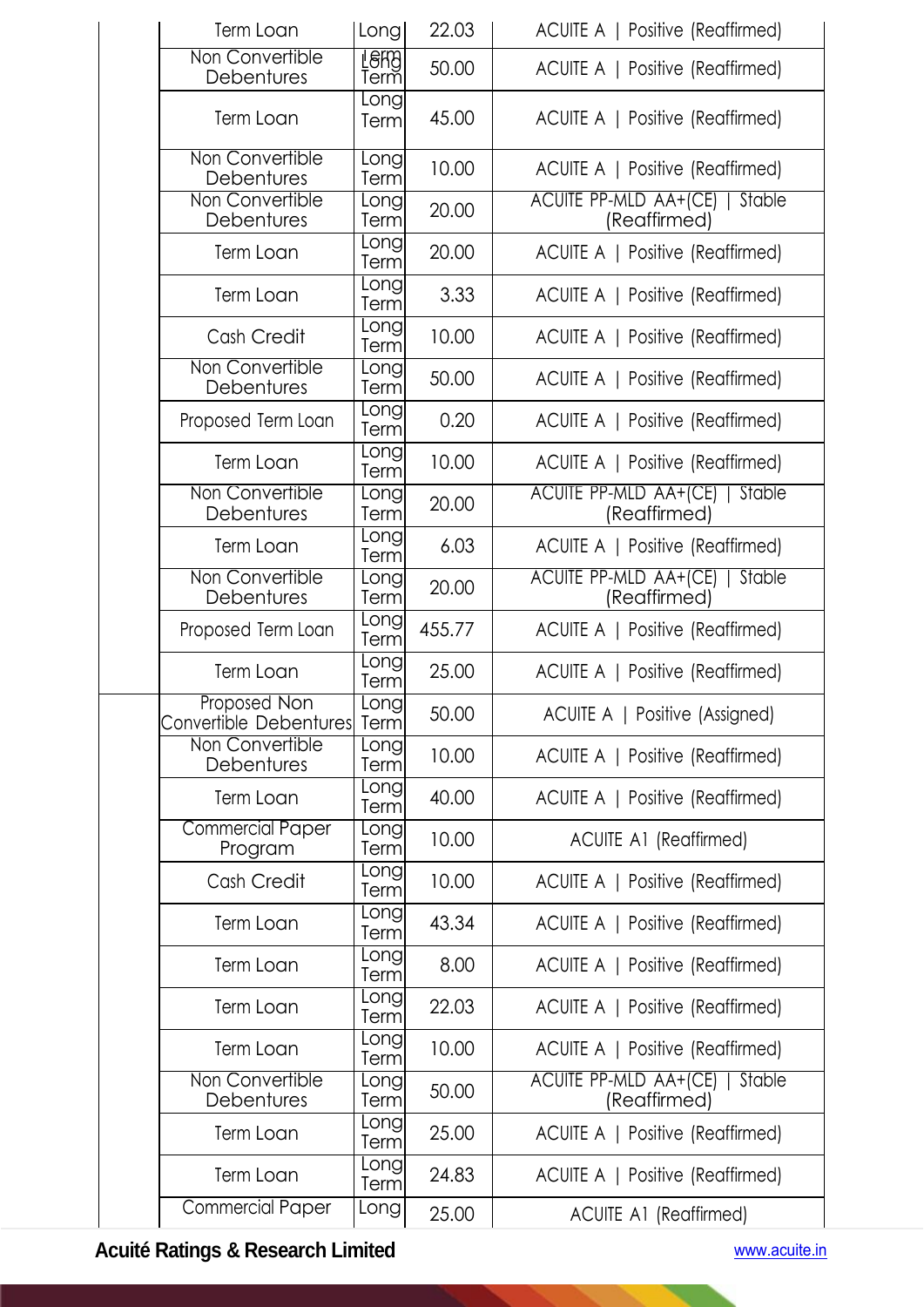|        | Program                            |                      |        |                                                   |
|--------|------------------------------------|----------------------|--------|---------------------------------------------------|
|        | <b>Term Loan</b>                   | Term<br>Long<br>Term | 25.00  | ACUITE A   Positive (Reaffirmed)                  |
|        | <b>Term Loan</b>                   | Long<br>Term         | 20.00  | ACUITE A   Positive (Reaffirmed)                  |
|        | <b>Term Loan</b>                   | Long<br>Term         | 8.75   | ACUITE A   Positive (Reaffirmed)                  |
|        | Term Loan                          | Long<br>Term         | 16.67  | ACUITE A   Positive (Reaffirmed)                  |
|        | Non Convertible<br>Debentures      | Long<br>Term         | 29.70  | ACUITE PP-MLD AA+(CE)  <br>Stable<br>(Reaffirmed) |
|        | Non Convertible<br>Debentures      | Long<br>Term         | 50.00  | ACUITE A   Positive (Reaffirmed)                  |
|        | Term Loan                          | Long<br>Term         | 25.00  | ACUITE A   Positive (Reaffirmed)                  |
|        | <b>Term Loan</b>                   | Long<br>Term         | 3.33   | ACUITE A   Positive (Reaffirmed)                  |
|        | <b>Commercial Paper</b><br>Program | Long<br>Term         | 65.00  | <b>ACUITE A1 (Reaffirmed)</b>                     |
|        | Non Convertible<br>Debentures      | Long<br>Term         | 20.00  | ACUITE PP-MLD AA+(CE)  <br>Stable<br>(Reaffirmed) |
|        | Non Convertible<br>Debentures      | Longl<br>Term        | 20.00  | ACUITE PP-MLD AA+(CE)  <br>Stable<br>(Reaffirmed) |
| 11 Oct | Term Loan                          | Long<br>Term         | 35.15  | ACUITE A   Positive (Reaffirmed)                  |
| 2021   | Non Convertible<br>Debentures      | Long<br>Term         | 50.00  | ACUITE A   Positive (Reaffirmed)                  |
|        | Term Loan                          | Long<br>Term         | 6.03   | ACUITE A   Positive (Reaffirmed)                  |
|        | Term Loan                          | Long<br>Term         | 5.00   | ACUITE A   Positive (Reaffirmed)                  |
|        | <b>Term Loan</b>                   | Long<br>Term         | 46.87  | ACUITE A   Positive (Reaffirmed)                  |
|        | Term Loan                          | Long<br>Term         | 20.95  | ACUITE A   Positive (Reaffirmed)                  |
|        | Term Loan                          | Long<br>Term         | 4.58   | ACUITE A   Positive (Reaffirmed)                  |
|        | <b>Term Loan</b>                   | Long<br>Term         | 18.89  | ACUITE A   Positive (Reaffirmed)                  |
|        | Term Loan                          | Long<br>Term         | 25.00  | ACUITE A   Positive (Reaffirmed)                  |
|        | Non Convertible<br>Debentures      | Long<br>Term         | 65.00  | ACUITE A   Positive (Reaffirmed)                  |
|        | Term Loan                          | Long<br>Term         | 8.75   | ACUITE A   Positive (Reaffirmed)                  |
|        | <b>Term Loan</b>                   | Long<br>Term         | 22.86  | ACUITE A   Positive (Reaffirmed)                  |
|        | Secured Overdraft                  | Long<br>Term         | 1.00   | ACUITE A   Positive (Reaffirmed)                  |
|        | Cash Credit                        | Long<br>Term         | 10.00  | ACUITE A   Positive (Reaffirmed)                  |
|        | Proposed Term Loan                 | Long<br>Term         | 455.77 | ACUITE A   Positive (Reaffirmed)                  |
|        | Non Convertible<br>Debentures      | Longl<br>Term        | 25.00  | ACUITE A   Positive (Reaffirmed)                  |
|        | Non Convertible<br>Debentures      | Long<br>Term         | 20.00  | ACUITE PP-MLD AA+(CE)   Stable<br>(Reaffirmed)    |
|        |                                    |                      |        |                                                   |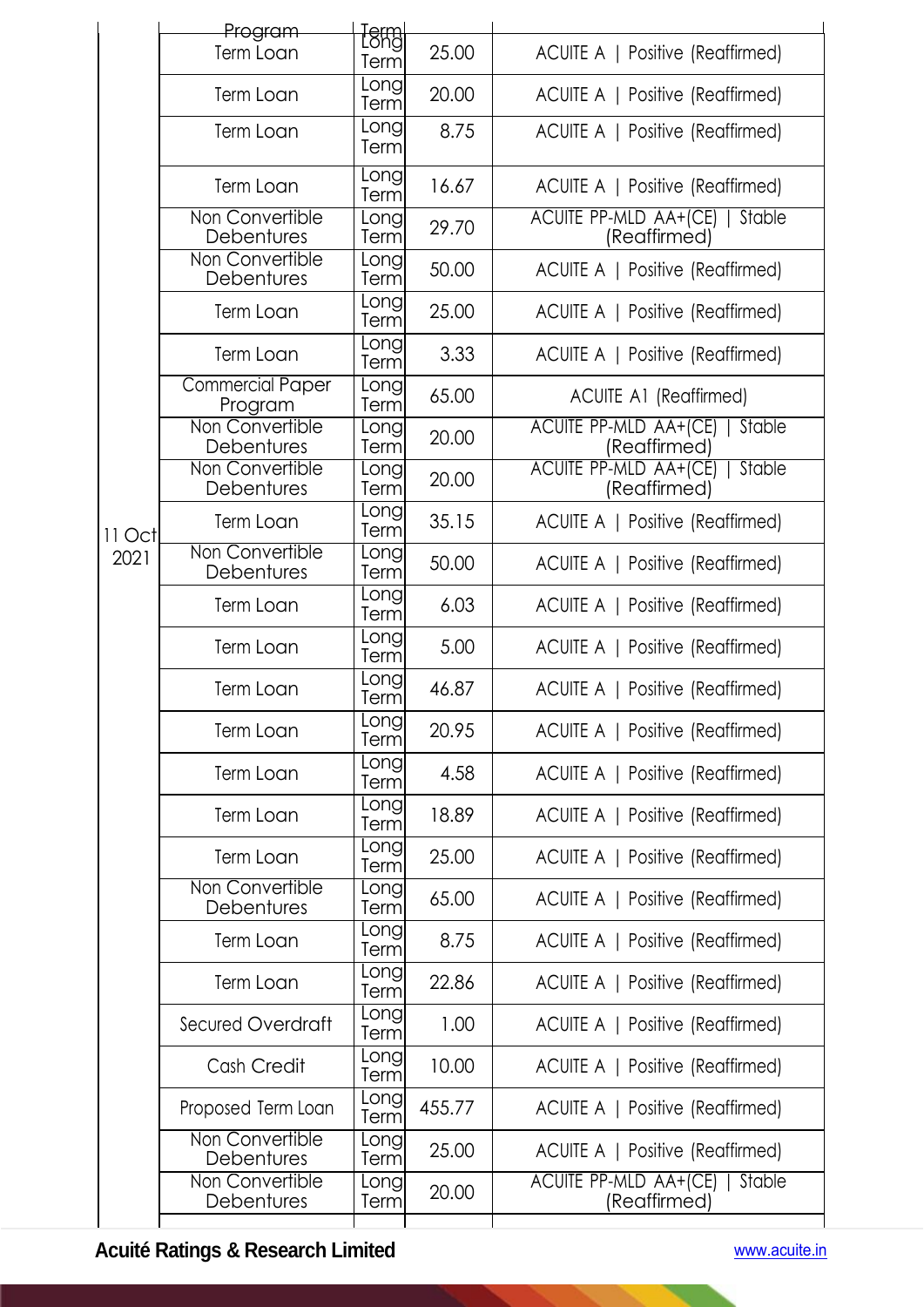| Non Convertible                            | Long                | 145.00 | ACUITE A   Positive (Reaffirmed)                      |
|--------------------------------------------|---------------------|--------|-------------------------------------------------------|
| и <del>суарери Ашрр</del> ів<br>Debentures | Leng<br>Term        | 50.00  | ACUITE A   Positive (Reaffirmed)                      |
| Proposed Term Loan                         | Long<br>Term        | 0.20   | ACUITE A   Positive (Reaffirmed)                      |
| Non Convertible<br>Debentures              | Long<br>Term        | 20.00  | ACUITE A   Positive (Reaffirmed)                      |
| Proposed Non<br>Convertible Debentures     | Long<br>Term        | 150.00 | <b>ACUITE A (Withdrawn)</b>                           |
| Term Loan                                  | Long<br>Term        | 90.00  | ACUITE A   Positive (Reaffirmed)                      |
| Term Loan                                  | Long<br>Term        | 22.00  | ACUITE A   Positive (Reaffirmed)                      |
| Term Loan                                  | Long<br>Term        | 45.00  | ACUITE A   Positive (Reaffirmed)                      |
| Non Convertible<br>Debentures              | Long<br>Term        | 35.00  | ACUITE A   Positive (Reaffirmed)                      |
| Non Convertible<br>Debentures              | Long<br>Term        | 10.00  | ACUITE A   Positive (Reaffirmed)                      |
| Non Convertible<br>Debentures              | Long<br>Term        | 145.00 | ACUITE A   Positive (Reaffirmed)                      |
| Non Convertible<br>Debentures              | Long<br>Term        | 50.00  | ACUITE A   Positive (Reaffirmed)                      |
| Proposed Term Loan                         | Long<br>Term        | 0.20   | ACUITE A   Positive (Reaffirmed)                      |
| Non Convertible<br>Debentures              | Long<br>Term        | 20.00  | <b>ACUITE PP-MLD AA+(CE)   Stable</b><br>(Reaffirmed) |
| Term Loan                                  | Long<br>Term        | 25.00  | ACUITE A   Positive (Reaffirmed)                      |
| Non Convertible<br>Debentures              | Long<br>Term        | 20.00  | ACUITE A   Positive (Reaffirmed)                      |
| Non Convertible<br>Debentures              | Long<br>Terml       | 50.00  | ACUITE A   Positive (Reaffirmed)                      |
| Term Loan                                  | Long<br>Term        | 46.87  | ACUITE A   Positive (Reaffirmed)                      |
| <b>Commercial Paper</b><br>Program         | Long<br>Term        | 21.00  | ACUITE A1 (Withdrawn)                                 |
| Term Loan                                  | Long<br>Term        | 90.00  | ACUITE A   Positive (Reaffirmed)                      |
| <b>Commercial Paper</b><br>Program         | <b>Long</b><br>Term | 25.00  | <b>ACUITE A1 (Reaffirmed)</b>                         |
| Term Loan                                  | Long<br>Term        | 25.00  | ACUITE A   Positive (Reaffirmed)                      |
| Term Loan                                  | Long<br>Term        | 10.00  | ACUITE A   Positive (Reaffirmed)                      |
| <b>Commercial Paper</b><br>Program         | Long<br>Term        | 10.00  | <b>ACUITE A1 (Reaffirmed)</b>                         |
| Term Loan                                  | Long<br>Term        | 20.95  | ACUITE A   Positive (Reaffirmed)                      |
| Cash Credit                                | Long<br>Term        | 10.00  | ACUITE A   Positive (Reaffirmed)                      |
| Term Loan                                  | <b>Long</b><br>Term | 35.15  | ACUITE A   Positive (Reaffirmed)                      |
| Non Convertible<br>Debentures              | Long<br>Term        | 50.00  | ACUITE A   Positive (Reaffirmed)                      |
|                                            | Long                |        |                                                       |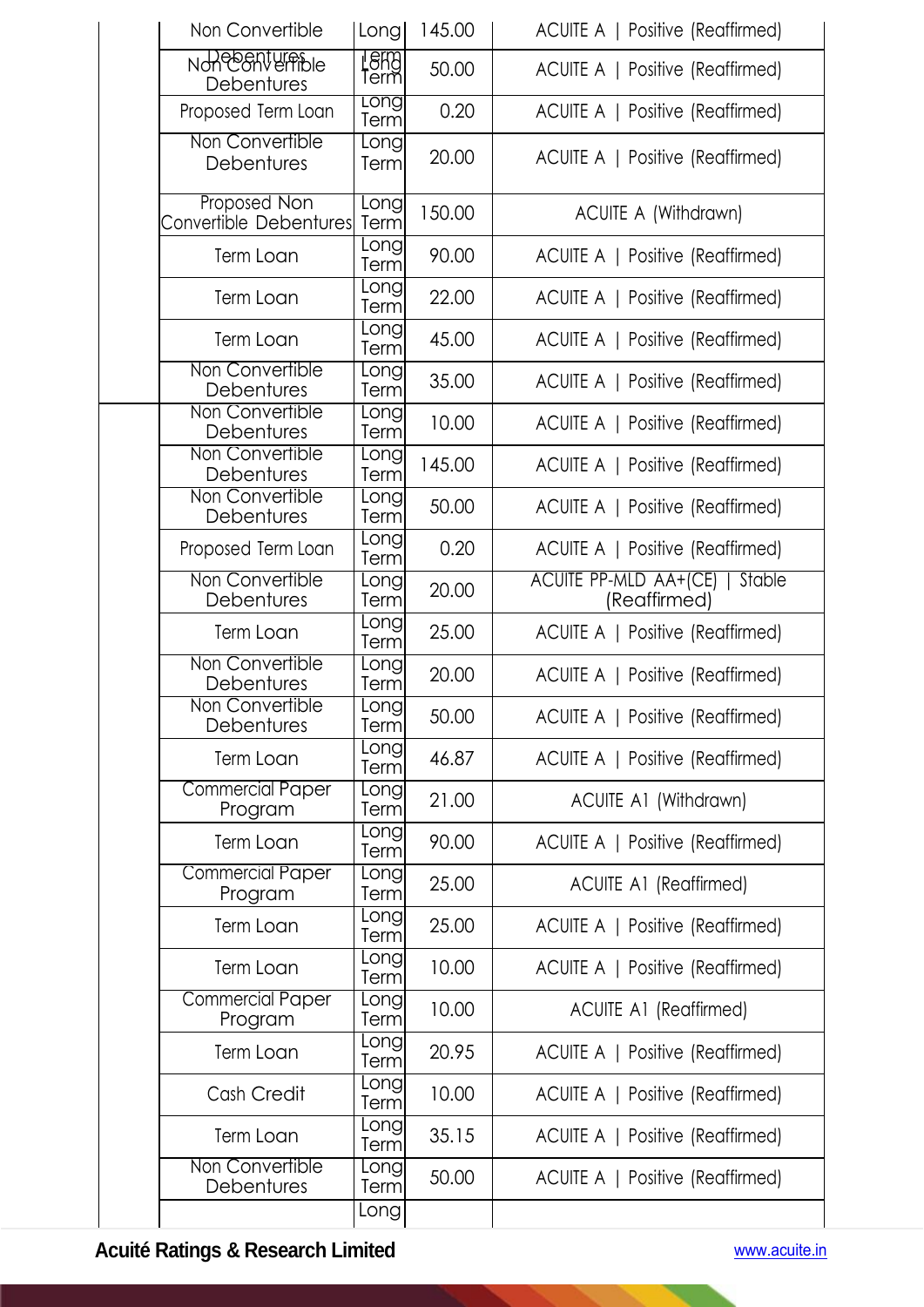|        | <b>IBIIII LOUII</b>                    | lerm                | 24.03  | AUUIIL A   POSITIVE (KECITIITTIECI)               |
|--------|----------------------------------------|---------------------|--------|---------------------------------------------------|
|        | Proposed Term Loan                     | Long<br>Term        | 455.77 | ACUITE A   Positive (Reaffirmed)                  |
|        | Term Loan                              | Longl<br>Term       | 8.75   | ACUITE A   Positive (Reaffirmed)                  |
|        | Non Convertible<br>Debentures          | Long<br>Term        | 29.70  | ACUITE PP-MLD AA+(CE)  <br>Stable<br>(Reaffirmed) |
|        | Term Loan                              | Long<br>Term        | 25.00  | ACUITE A   Positive (Reaffirmed)                  |
| 24 Sep | Term Loan                              | Long<br>Term        | 43.34  | ACUITE A   Positive (Reaffirmed)                  |
| 2021   | <b>Term Loan</b>                       | Long<br>Term        | 3.33   | ACUITE A   Positive (Reaffirmed)                  |
|        | Proposed Non<br>Convertible Debentures | Long<br>Term        | 150.00 | ACUITE A   Positive (Assigned)                    |
|        | Term Loan                              | Long<br>Term        | 22.03  | ACUITE A   Positive (Reaffirmed)                  |
|        | Term Loan                              | Long<br>Term        | 5.00   | ACUITE A   Positive (Reaffirmed)                  |
|        | Term Loan                              | Long<br>Term        | 45.00  | ACUITE A   Positive (Reaffirmed)                  |
|        | Term Loan                              | Long<br>Term        | 22.86  | ACUITE A   Positive (Reaffirmed)                  |
|        | Term Loan                              | Long<br>Terml       | 22.00  | ACUITE A   Positive (Reaffirmed)                  |
|        | Non Convertible<br>Debentures          | Long<br>Term        | 20.00  | ACUITE PP-MLD AA+(CE)  <br>Stable<br>(Reaffirmed) |
|        | Non Convertible<br>Debentures          | Longl<br>Term       | 25.00  | ACUITE A   Positive (Reaffirmed)                  |
|        | Non Convertible<br>Debentures          | Long<br>Term        | 50.00  | ACUITE PP-MLD AA+(CE)  <br>Stable<br>(Reaffirmed) |
|        | Term Loan                              | <b>Long</b><br>Term | 16.67  | ACUITE A   Positive (Reaffirmed)                  |
|        | <b>Commercial Paper</b><br>Program     | Long<br>Term        | 65.00  | <b>ACUITE A1 (Reaffirmed)</b>                     |
|        | Non Convertible<br>Debentures          | Long<br>Term        | 35.00  | ACUITE A   Positive (Reaffirmed)                  |
|        | Term Loan                              | <b>Long</b><br>Term | 25.00  | ACUITE A   Positive (Reaffirmed)                  |
|        | Cash Credit                            | Long<br>Term        | 10.00  | ACUITE A   Positive (Reaffirmed)                  |
|        | Term Loan                              | Long<br>Term        | 8.75   | ACUITE A   Positive (Reaffirmed)                  |
|        | Non Convertible<br>Debentures          | <b>Long</b><br>Term | 20.00  | ACUITE PP-MLD AA+(CE)   Stable<br>(Reaffirmed)    |
|        | <b>Term Loan</b>                       | <b>Long</b><br>Term | 20.00  | ACUITE A   Positive (Reaffirmed)                  |
|        | Term Loan                              | Long<br>Term        | 6.03   | ACUITE A   Positive (Reaffirmed)                  |
|        | Term Loan                              | Long<br>Term        | 40.00  | ACUITE A   Positive (Reaffirmed)                  |
|        | Term Loan                              | Long<br>Term        | 4.58   | ACUITE A   Positive (Reaffirmed)                  |
|        | Non Convertible<br>Debentures          | Long<br>Term        | 65.00  | ACUITE A   Positive (Reaffirmed)                  |
|        | Term Loan                              | Long<br>Term        | 18.89  | ACUITE A   Positive (Reaffirmed)                  |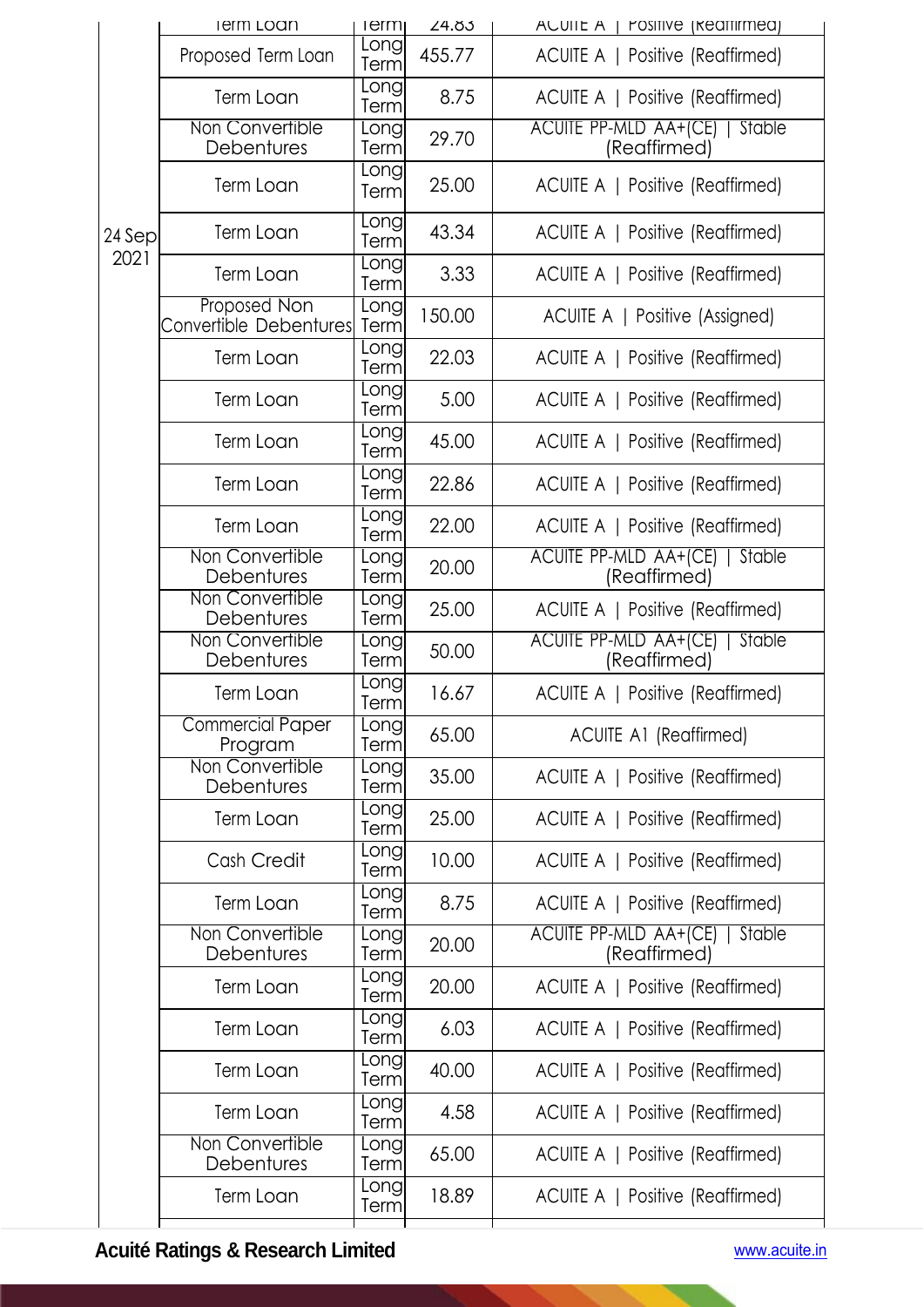|                | Secured Overdraft                  | Long<br>Term        | 1.00  | ACUITE A   Positive (Reaffirmed)               |
|----------------|------------------------------------|---------------------|-------|------------------------------------------------|
|                | Term Loan                          | Long<br>Term        | 8.00  | ACUITE A   Positive (Reaffirmed)               |
|                | Term Loan                          | Long<br>Term        | 20.95 | ACUITE A   Positive (Reaffirmed)               |
|                | Non Convertible<br>Debentures      | Long<br>Term        | 35.00 | ACUITE A   Positive (Reaffirmed)               |
|                | Non Convertible<br>Debentures      | Long<br>Term        | 50.00 | ACUITE A   Positive (Reaffirmed)               |
|                | Term Loan                          | Long<br>Term        | 5.00  | ACUITE A   Positive (Reaffirmed)               |
|                | Term Loan                          | Long<br>Term        | 35.15 | ACUITE A   Positive (Reaffirmed)               |
|                | Non Convertible<br>Debentures      | Long<br>Term        | 20.00 | ACUITE A   Positive (Reaffirmed)               |
|                | Term Loan                          | Long<br>Term        | 43.34 | ACUITE A   Positive (Reaffirmed)               |
|                | Term Loan                          | Long<br>Term        | 25.00 | ACUITE A   Positive (Reaffirmed)               |
|                | Proposed Term Loan                 | Longl<br>Term       | 0.20  | ACUITE A   Positive (Reaffirmed)               |
|                | <b>Commercial Paper</b><br>Program | Long<br>Term        | 10.00 | <b>ACUITE A1 (Reaffirmed)</b>                  |
|                | Term Loan                          | Long<br>Term        | 3.33  | ACUITE A   Positive (Reaffirmed)               |
|                | Term Loan                          | Long<br>Term        | 16.67 | ACUITE A   Positive (Reaffirmed)               |
|                | <b>Commercial Paper</b><br>Program | Long<br>Term        | 25.00 | <b>ACUITE A1 (Reaffirmed)</b>                  |
|                | Term Loan                          | Long<br>Term        | 22.00 | ACUITE A   Positive (Reaffirmed)               |
|                | Term Loan                          | <b>Long</b><br>Term | 40.00 | ACUITE A   Positive (Reaffirmed)               |
|                | Non Convertible<br>Debentures      | Long<br>Term        | 50.00 | ACUITE A   Positive (Reaffirmed)               |
|                | Term Loan                          | Long<br>Term        | 20.00 | ACUITE A   Positive (Reaffirmed)               |
|                | Term Loan                          | Long<br>Term        | 8.75  | ACUITE A   Positive (Reaffirmed)               |
|                | <b>Commercial Paper</b><br>Program | Long<br>Term        | 44.00 | <b>ACUITE A1 (Reaffirmed)</b>                  |
|                | Term Loan                          | Long<br>Term        | 90.00 | ACUITE A   Positive (Reaffirmed)               |
|                | Non Convertible<br>Debentures      | <b>Long</b><br>Term | 20.00 | ACUITE PP-MLD AA+(CE)   Stable<br>(Reaffirmed) |
|                | Term Loan                          | Long<br>Term        | 46.87 | ACUITE A   Positive (Reaffirmed)               |
|                | Term Loan                          | Longl<br>Term       | 24.83 | ACUITE A   Positive (Reaffirmed)               |
|                | Term Loan                          | Longl<br>Term       | 8.75  | ACUITE A   Positive (Reaffirmed)               |
| 21 Sep<br>2021 | Cash Credit                        | Long<br>Term        | 10.00 | ACUITE A   Positive (Reaffirmed)               |
|                | Term Loan                          | Longl<br>Term       | 22.03 | ACUITE A   Positive (Reaffirmed)               |
|                | Non Convertible<br>Debentures      | Long<br>Term        | 10.00 | ACUITE A   Positive (Reaffirmed)               |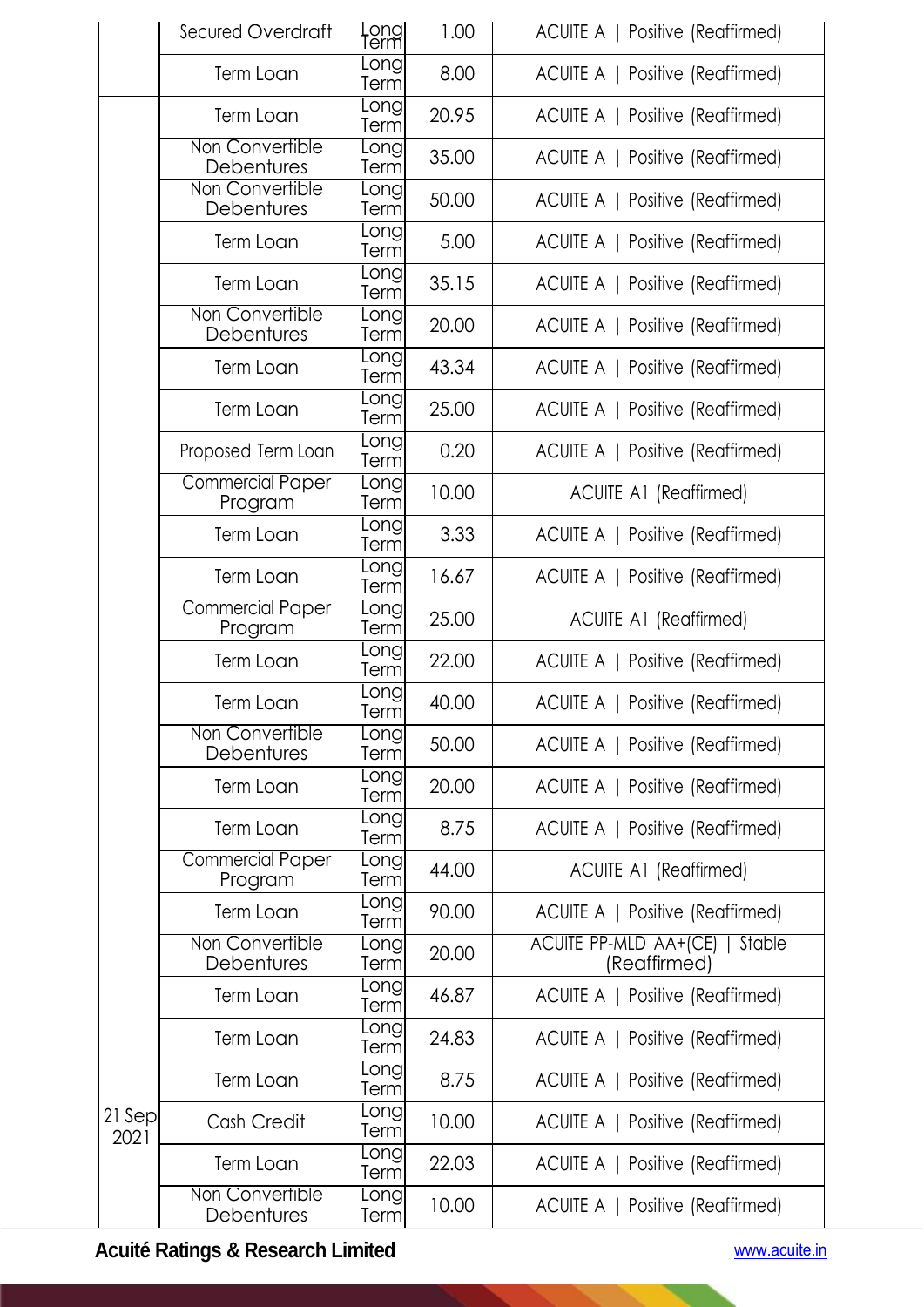| <b>Term Loan</b>                   | Long<br>Term               | 8.00   | ACUITE A   Positive (Reaffirmed)                  |
|------------------------------------|----------------------------|--------|---------------------------------------------------|
| Term Loan                          | Longl<br>Term              | 22.86  | ACUITE A   Positive (Reaffirmed)                  |
| Term Loan                          | Long<br>Term               | 25.00  | ACUITE A   Positive (Reaffirmed)                  |
| Non Convertible<br>Debentures      | Longl<br>Term              | 29.70  | ACUITE PP-MLD AA+(CE)   Stable<br>(Reaffirmed)    |
| Non Convertible<br>Debentures      | Long<br>Term               | 145.00 | ACUITE A   Positive (Reaffirmed)                  |
| Term Loan                          | Long<br>Term               | 6.03   | ACUITE A   Positive (Reaffirmed)                  |
| <b>Term Loan</b>                   | Long<br>Term               | 10.00  | ACUITE A   Positive (Reaffirmed)                  |
| Non Convertible<br>Debentures      | <b>Long</b><br><b>Term</b> | 20.00  | ACUITE PP-MLD AA+(CE)  <br>Stable<br>(Reaffirmed) |
| Non Convertible<br>Debentures      | Long<br>Term               | 20.00  | ACUITE PP-MLD AA+(CE)   Stable<br>(Reaffirmed)    |
| Term Loan                          | Long<br><b>Term</b>        | 25.00  | ACUITE A   Positive (Reaffirmed)                  |
| Non Convertible<br>Debentures      | Long<br>Term               | 50.00  | ACUITE A   Positive (Reaffirmed)                  |
| Non Convertible<br>Debentures      | Long<br>Term               | 25.00  | ACUITE A   Positive (Reaffirmed)                  |
| Cash Credit                        | Long<br>Term               | 10.00  | ACUITE A   Positive (Reaffirmed)                  |
| Non Convertible<br>Debentures      | Long<br>Term               | 65.00  | ACUITE A   Positive (Reaffirmed)                  |
| Term Loan                          | Longl<br>Term              | 18.89  | ACUITE A   Positive (Reaffirmed)                  |
| Proposed Term Loan                 | Long<br>Term               | 455.77 | ACUITE A   Positive (Reaffirmed)                  |
| <b>Commercial Paper</b><br>Program | ong<br>Term                | 21.00  | <b>ACUITE A1 (Reaffirmed)</b>                     |
| Non Convertible<br>Debentures      | <b>Long</b><br>Term        | 50.00  | ACUITE PP-MLD AA+(CE)   Stable<br>(Reaffirmed)    |
| Secured Overdraft                  | Long<br>Term               | 1.00   | ACUITE A   Positive (Reaffirmed)                  |
| <b>Term Loan</b>                   | Long<br>Terml              | 25.00  | ACUITE A   Positive (Reaffirmed)                  |
| <b>Term Loan</b>                   | Longl<br>Term              | 45.00  | ACUITE A   Positive (Reaffirmed)                  |
| Term Loan                          | Long<br>Term               | 4.58   | ACUITE A   Positive (Reaffirmed)                  |
| Proposed Term Loan                 | Long<br>Term               | 0.20   | ACUITE A   Stable (Reaffirmed)                    |
| Proposed Term Loan                 | Long<br>Term               | 592.77 | ACUITE A   Stable (Reaffirmed)                    |
| Non Convertible<br>Debentures      | Longl<br>Term              | 20.00  | ACUITE PP-MLD AA+(CE)   Stable<br>(Reaffirmed)    |
| Non Convertible<br>Debentures      | Long<br>Term               | 20.00  | ACUITE A   Stable (Reaffirmed)                    |
| Term Loan                          | Long<br>Term               | 40.00  | ACUITE A   Stable (Reaffirmed)                    |
| Term Loan                          | Long<br>Term               | 6.03   | ACUITE A   Stable (Reaffirmed)                    |
|                                    | Long                       |        |                                                   |

×.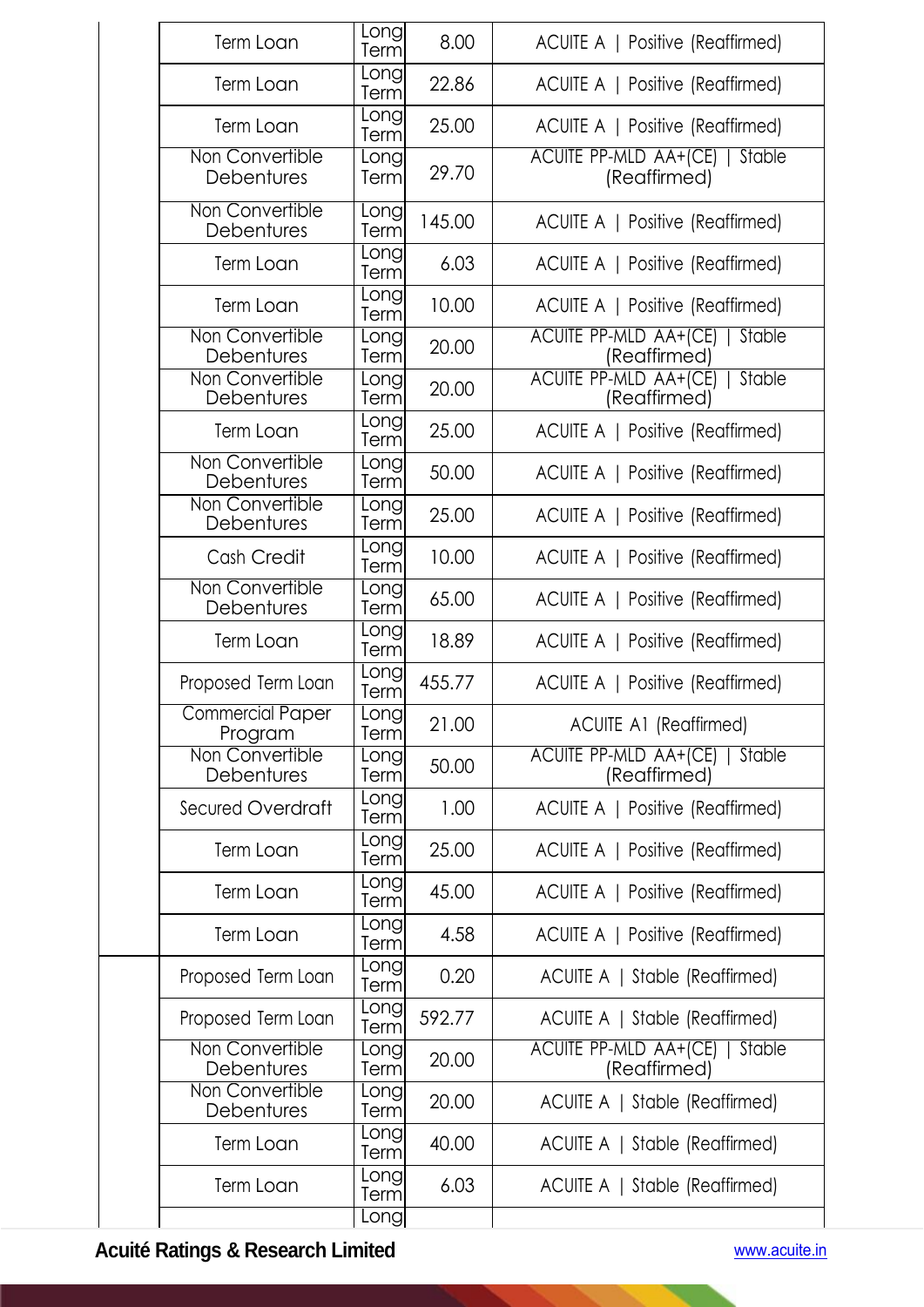|        | Term Loan                                     | Term                | 20.00  | ACUITE A  <br>Stable (Reaffirmed)                        |
|--------|-----------------------------------------------|---------------------|--------|----------------------------------------------------------|
|        | Term Loan                                     | Long<br>Term        | 3.33   | ACUITE A   Stable (Reaffirmed)                           |
|        | Proposed Non<br><b>Convertible Debentures</b> | Long<br>Term        | 65.00  | ACUITE A   Stable (Reaffirmed)                           |
|        | Term Loan                                     | Long<br>Term        | 22.86  | ACUITE A   Stable (Reaffirmed)                           |
|        | Non Convertible<br>Debentures                 | Long<br>Term        | 50.00  | <b>ACUITE PP-MLD AA+(CE)  </b><br>Stable<br>(Reaffirmed) |
|        | <b>Commercial Paper</b><br>Program            | Short<br>Term       | 21.00  | <b>ACUITE A1 (Reaffirmed)</b>                            |
|        | <b>Term Loan</b>                              | Longl<br>Term       | 25.00  | ACUITE A   Stable (Reaffirmed)                           |
|        | <b>Proposed Commercial</b><br>Paper Program   | Short<br>Term       | 44.00  | <b>ACUITE A1 (Reaffirmed)</b>                            |
|        | <b>Term Loan</b>                              | Long<br>Term        | 22.03  | ACUITE A   Stable (Reaffirmed)                           |
|        | Term Loan                                     | Long<br>Term        | 16.67  | ACUITE A   Stable (Reaffirmed)                           |
|        | Non Convertible<br>Debentures                 | Long<br>Term        | 50.00  | ACUITE A   Stable (Reaffirmed)                           |
|        | <b>Commercial Paper</b><br>Program            | Short<br>Term       | 25.00  | <b>ACUITE A1 (Reaffirmed)</b>                            |
|        | <b>Term Loan</b>                              | Long<br>Term        | 18.89  | ACUITE A   Stable (Reaffirmed)                           |
|        | Non Convertible<br>Debentures                 | Longl<br>Term       | 10.00  | ACUITE A   Stable (Reaffirmed)                           |
|        | Non Convertible<br>Debentures                 | Long<br>Term        | 35.00  | ACUITE A   Stable (Reaffirmed)                           |
|        | Term Loan                                     | Longl<br>Term       | 4.58   | ACUITE A   Stable (Reaffirmed)                           |
| 02 Sep | Cash Credit                                   | Long<br>Term        | 10.00  | ACUITE A   Stable (Reaffirmed)                           |
| 2021   | Non Convertible<br>Debentures                 | Long<br>Term        | 29.70  | ACUITE PP-MLD AA+(CE)   Stable<br>(Reaffirmed)           |
|        | Term Loan                                     | Long<br>Term        | 25.00  | ACUITE A   Stable (Reaffirmed)                           |
|        | Term Loan                                     | Long<br>Term        | 24.83  | ACUITE A   Stable (Reaffirmed)                           |
|        | Term Loan                                     | Long<br>Term        | 20.95  | ACUITE A   Stable (Reaffirmed)                           |
|        | Term Loan                                     | Longl<br>Term       | 25.00  | ACUITE A   Stable (Reaffirmed)                           |
|        | Term Loan                                     | Long<br>Term        | 46.87  | ACUITE A   Stable (Reaffirmed)                           |
|        | Non Convertible<br>Debentures                 | Longl<br>Term       | 25.00  | ACUITE A   Stable (Reaffirmed)                           |
|        | Term Loan                                     | Long<br>Term        | 8.00   | ACUITE A   Stable (Reaffirmed)                           |
|        | <b>Proposed Non</b><br>Convertible Debentures | Long<br>Term        | 145.00 | ACUITE A   Stable (Reaffirmed)                           |
|        | Term Loan                                     | Long<br>Term        | 5.00   | ACUITE A   Stable (Reaffirmed)                           |
|        | Term Loan                                     | Long<br>Term        | 43.34  | ACUITE A   Stable (Reaffirmed)                           |
|        | Term Loan                                     | <b>Long</b><br>Term | 35.15  | ACUITE A   Stable (Reaffirmed)                           |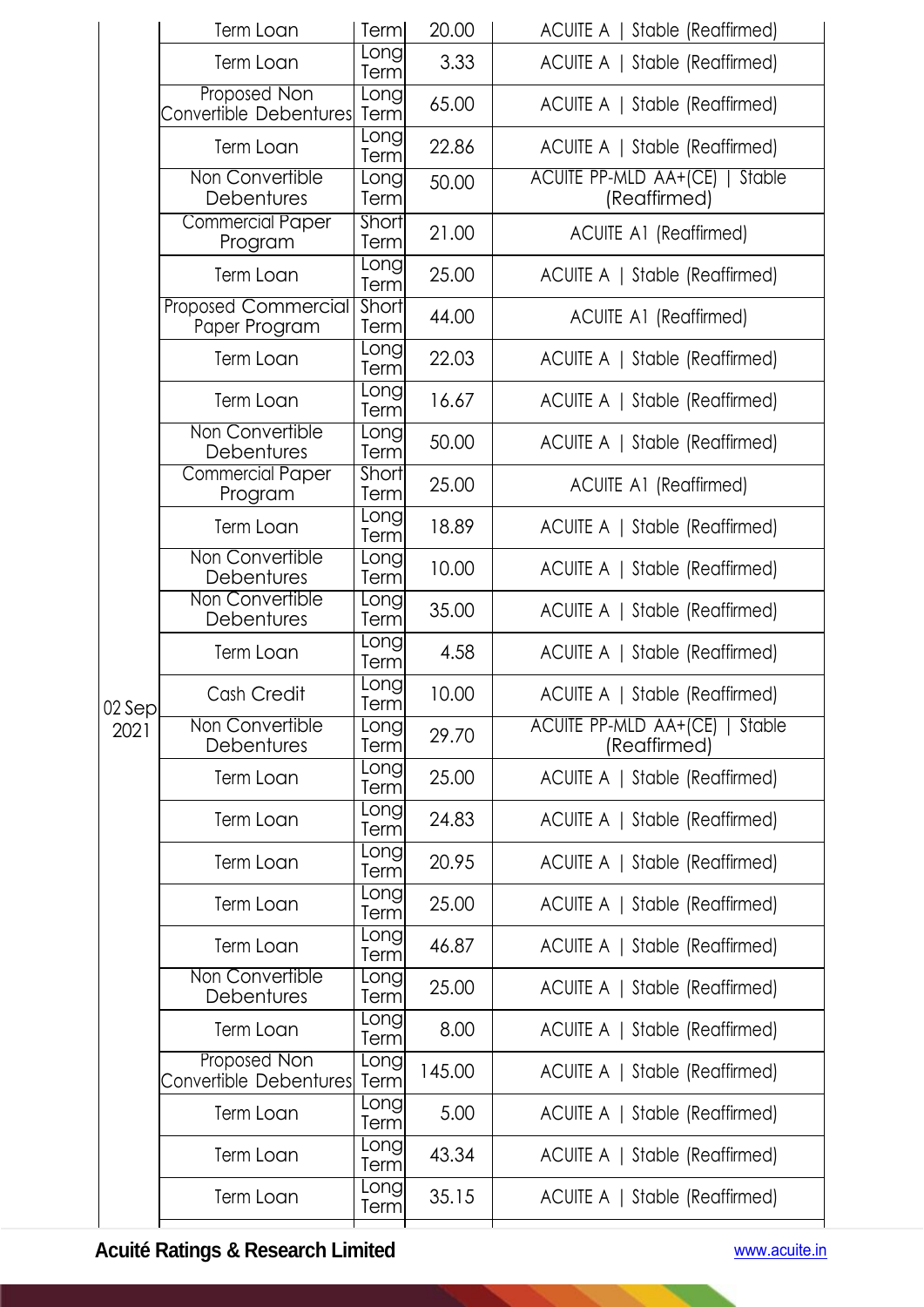| <b>Term Loan</b>                            | Long<br>Term   | 10.00  | ACUITE A   Stable (Reaffirmed)                         |
|---------------------------------------------|----------------|--------|--------------------------------------------------------|
| Non Convertible<br>Debentures               | _ong<br>Term   | 20.00  | <b>ACUITE PP-MLD AA+(CE)</b><br>Stable<br>(Reaffirmed) |
| Non Convertible<br>Debentures               | Long<br>Term   | 20.00  | ACUITE PP-MLD AA+(CE)  <br>Stable<br>(Assigned)        |
| <b>Secured Overdraft</b>                    | Longl<br>Term  | 1.00   | ACUITE A   Stable (Reaffirmed)                         |
| Non Convertible<br>Debentures               | Long<br>Terml  | 50.00  | ACUITE A   Stable (Reaffirmed)                         |
| Term Loan                                   | Long<br>Term   | 8.75   | ACUITE A   Stable (Reaffirmed)                         |
| <b>Term Loan</b>                            | Longl<br>Term  | 45.00  | ACUITE A   Stable (Reaffirmed)                         |
| Cash Credit                                 | Long<br>Term   | 10.00  | ACUITE A   Stable (Reaffirmed)                         |
| <b>Commercial Paper</b><br>Program          | Short<br>Term  | 10.00  | <b>ACUITE A1 (Reaffirmed)</b>                          |
| Term Loan                                   | Long<br>Term   | 8.75   | ACUITE A   Stable (Reaffirmed)                         |
| Non Convertible<br>Debentures               | ong<br>Term    | 50.00  | ACUITE A   Stable (Reaffirmed)                         |
| Term Loan                                   | Long<br>Term   | 18.89  | ACUITE A   Stable (Reaffirmed)                         |
| Term Loan                                   | Long <br>Term  | 4.58   | ACUITE A   Stable (Reaffirmed)                         |
| Term Loan                                   | Long<br>Term   | 8.75   | ACUITE A   Stable (Assigned)                           |
| Non Convertible<br>Debentures               | ong<br>Terml   | 20.00  | ACUITE PP-MLD AA+(CE)  <br>Stable<br>(Reaffirmed)      |
| Non Convertible<br>Debentures               | Longl<br>Terml | 10.00  | ACUITE A   Stable (Reaffirmed)                         |
| Term Loan                                   | Long<br>Term   | 24.83  | ACUITE A   Stable (Assigned)                           |
| <b>Proposed Commercial</b><br>Paper Program | Short<br>Term  | 44.00  | <b>ACUITE A1 (Reaffirmed)</b>                          |
| <b>Commercial Paper</b><br>Program          | Short<br>Term  | 21.00  | <b>ACUITE A1 (Reaffirmed)</b>                          |
| Term Loan                                   | Long<br>Term   | 16.67  | ACUITE A   Stable (Assigned)                           |
| Term Loan                                   | Long<br>Term   | 35.15  | ACUITE A   Stable (Assigned)                           |
| Non Convertible<br>Debentures               | Long<br>Term   | 20.00  | <b>ACUITE PP-MLD AA+(CE)   Stable</b><br>(Reaffirmed)  |
| Term Loan                                   | Long<br>Term   | 25.00  | ACUITE A   Stable (Assigned)                           |
| Term Loan                                   | Long<br>Term   | 8.75   | ACUITE A   Stable (Assigned)                           |
| Proposed Term Loan                          | Long<br>Term   | 592.77 | ACUITE A   Stable (Assigned)                           |
| Term Loan                                   | Long<br>Term   | 43.34  | ACUITE A   Stable (Assigned)                           |
| Cash Credit                                 | Long<br>Term   | 10.00  | ACUITE A   Stable (Reaffirmed)                         |
| <b>Commercial Paper</b><br>Program          | Short<br>Term  | 25.00  | <b>ACUITE A1 (Reaffirmed)</b>                          |
|                                             | Long           |        |                                                        |

×.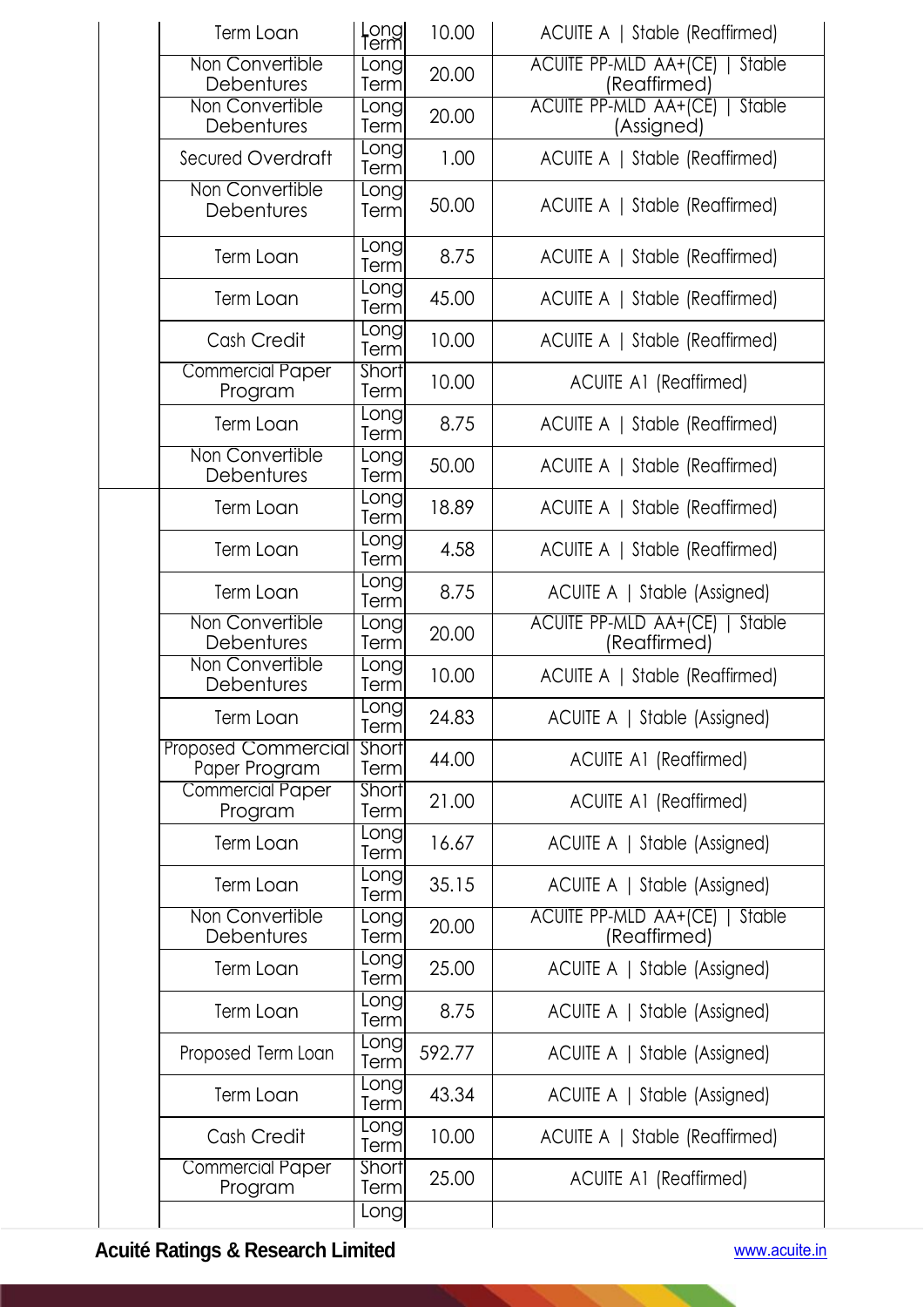|        | <b>Ierm Loan</b>                       | <b>Ierm</b>         | <b>UU.</b> | ACUIIL A   STADIE (Keattirmea)                                  |
|--------|----------------------------------------|---------------------|------------|-----------------------------------------------------------------|
|        | <b>Term Loan</b>                       | Long<br>Term        | 46.87      | ACUITE A   Stable (Assigned)                                    |
|        | Non Convertible<br><b>Debentures</b>   | <b>Long</b><br>Term | 50.00      | ACUITE A   Stable (Reaffirmed)                                  |
|        | Cash Credit                            | Long<br>Term        | 10.00      | ACUITE A   Stable (Reaffirmed)                                  |
|        | Term Loan                              | Long<br>Term        | 22.86      | ACUITE A   Stable (Assigned)                                    |
| 26 Aug | Term Loan                              | Longl<br>Term       | 45.00      | ACUITE A   Stable (Assigned)                                    |
| 2021   | Non Convertible<br>Debentures          | Long<br>Term        | 50.00      | ACUITE PP-MLD AA+(CE)   Stable<br>(Reaffirmed)                  |
|        | Term Loan                              | Long<br>Term        | 25.00      | ACUITE A   Stable (Assigned)                                    |
|        | Non Convertible<br><b>Debentures</b>   | Long<br>Term        | 25.00      | ACUITE A   Stable (Reaffirmed)                                  |
|        | Term Loan                              | Long<br>Term        | 22.03      | ACUITE A   Stable (Assigned)                                    |
|        | Proposed Non<br>Convertible Debentures | Long<br>Term        | 65.00      | ACUITE A   Stable (Reaffirmed)                                  |
|        | Term Loan                              | Longl<br>Term       | 40.00      | ACUITE A   Stable (Reaffirmed)                                  |
|        | Term Loan                              | Long<br>Term        | 3.33       | ACUITE A   Stable (Reaffirmed)                                  |
|        | Proposed Non<br>Convertible Debentures | Long<br>Term        | 145.00     | ACUITE A   Stable (Reaffirmed)                                  |
|        | Proposed Term Loan                     | Long<br>Term        | 0.20       | ACUITE A   Stable (Reaffirmed)                                  |
|        | Non Convertible<br>Debentures          | Long<br>Term        | 29.70      | ACUITE PP-MLD AA+(CE)   Stable<br>(Reaffirmed)                  |
|        | <b>Term Loan</b>                       | Long<br>Term        | 5.00       | ACUITE A   Stable (Reaffirmed)                                  |
|        | Non Convertible<br>Debentures          | Long<br>Term        | 50.00      | ACUITE A   Stable (Reaffirmed)                                  |
|        | <b>Secured Overdraft</b>               | Long<br>Term        | 1.00       | ACUITE A   Stable (Assigned)                                    |
|        | Term Loan                              | Long<br>Term        | 6.03       | ACUITE A   Stable (Assigned)                                    |
|        | Proposed Non<br>Convertible Debentures | Long<br>Term        | 20.00      | <b>ACUITE Provisional PP-MLD AA+(CE)  </b><br>Stable (Assigned) |
|        | Non Convertible<br><b>Debentures</b>   | Long<br>Term        | 20.00      | ACUITE A   Stable (Reaffirmed)                                  |
|        | Non Convertible<br>Debentures          | Long<br>Term        | 50.00      | ACUITE A   Stable (Reaffirmed)                                  |
|        | Term Loan                              | Long<br>Term        | 20.95      | ACUITE A   Stable (Assigned)                                    |
|        | Term Loan                              | Longl<br>Term       | 20.00      | ACUITE A   Stable (Assigned)                                    |
|        | Non Convertible<br>Debentures          | Long<br>Term        | 35.00      | ACUITE A   Stable (Reaffirmed)                                  |
|        | Term Loan                              | Long<br>Term        | 10.00      | ACUITE A   Stable (Assigned)                                    |
|        | <b>Commercial Paper</b><br>Program     | Short<br>Term       | 10.00      | <b>ACUITE A1 (Reaffirmed)</b>                                   |
|        | <b>Term Loan</b>                       | Long<br>Term        | 25.00      | ACUITE A   Stable (Assigned)                                    |
|        |                                        |                     |            |                                                                 |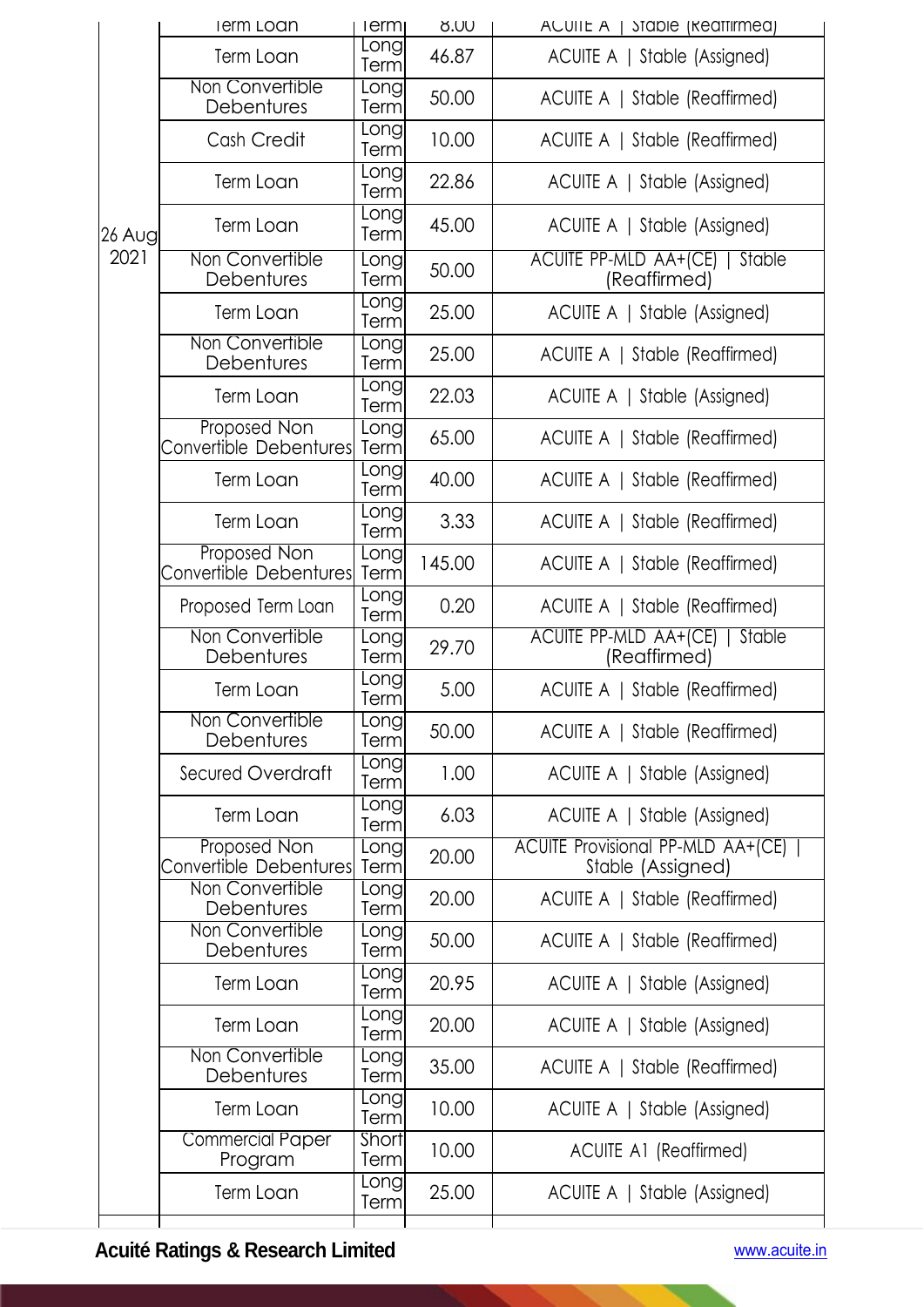|                | Proposed Non                                | Long                 | 65.00  | ACUITE A   Stable (Reaffirmed)                      |
|----------------|---------------------------------------------|----------------------|--------|-----------------------------------------------------|
|                | Convertible D. bentures<br>Debentures       | <b>LSHG</b><br>Term  | 50.00  | ACUITE A   Stable (Reaffirmed)                      |
|                | <b>Commercial Paper</b><br>Program          | Short<br>Term        | 25.00  | <b>ACUITE A1 (Reaffirmed)</b>                       |
|                | Term Loan                                   | Long<br>Term         | 40.00  | ACUITE A   Stable (Reaffirmed)                      |
|                | Non Convertible<br>Debentures               | Long<br>Term         | 20.00  | ACUITE PP-MLD AA+(CE)  <br>Stable<br>(Reaffirmed)   |
|                | Non Convertible<br>Debentures               | Long<br>Term         | 50.00  | ACUITE A   Stable (Reaffirmed)                      |
|                | Term Loan                                   | Eong<br>Term         | 5.24   | ACUITE A   Stable (Reaffirmed)                      |
|                | Cash Credit                                 | Long<br>Term         | 10.00  | ACUITE A   Stable (Reaffirmed)                      |
|                | Term Loan                                   | <b>Long</b><br>Term  | 8.50   | ACUITE A   Stable (Reaffirmed)                      |
|                | Non Convertible<br>Debentures               | Long<br>Term         | 20.00  | ACUITE A   Stable (Reaffirmed)                      |
|                | Term Loan                                   | Longl<br>Term        | 6.25   | ACUITE A   Stable (Reaffirmed)                      |
|                | <b>Commercial Paper</b><br>Program          | Short<br>Term        | 21.00  | ACUITE A1 (Reaffirmed)                              |
| 11 Aug<br>2021 | Non Convertible<br>Debentures               | <u>Longl</u><br>Term | 29.70  | ACUITE PP-MLD AA+(CE)   Stable<br>(Reaffirmed)      |
|                | <b>Commercial Paper</b><br>Program          | Short<br>Term        | 10.00  | <b>ACUITE A1 (Reaffirmed)</b>                       |
|                | Non Convertible<br>Debentures               | Long<br>Term         | 35.00  | ACUITE A   Stable (Reaffirmed)                      |
|                | Non Convertible<br>Debentures               | Long<br>Term         | 10.00  | ACUITE A   Stable (Reaffirmed)                      |
|                | Proposed Non<br>Convertible Debentures      | Long<br>Term         | 145.00 | ACUITE A   Stable (Reaffirmed)                      |
|                | Non Convertible<br>Debentures               | Long<br>Term         | 25.00  | ACUITE A   Stable (Reaffirmed)                      |
|                | Non Convertible<br>Debentures               | Long<br>Term         | 50.00  | <b>ACUITE PP-MLD AA+(CE)   Stable</b><br>(Assigned) |
|                | Cash Credit                                 | Long<br>Term         | 10.00  | ACUITE A   Stable (Reaffirmed)                      |
|                | Non Convertible<br>Debentures               | Long <br>Term        | 20.00  | ACUITE PP-MLD AA+(CE)  <br>Stable<br>(Reaffirmed)   |
|                | Proposed Bank Facility                      | Long<br>Term         | 13.63  | ACUITE A   Stable (Reaffirmed)                      |
|                | Non Convertible<br>Debentures               | Long<br>Term         | 50.00  | ACUITE A   Stable (Reaffirmed)                      |
|                | Term Loan                                   | Long<br>Term         | 6.38   | ACUITE A   Stable (Reaffirmed)                      |
|                | <b>Proposed Commercial</b><br>Paper Program | Short<br>Term        | 44.00  | <b>ACUITE A1 (Reaffirmed)</b>                       |
|                | Non Convertible<br>Debentures               | Long<br>Term         | 50.00  | ACUITE A   Stable (Reaffirmed)                      |
|                | Proposed Bank Facility                      | Longl<br>Term        | 13.63  | ACUITE A   Stable (Reaffirmed)                      |
|                | <b>Commercial Paper</b><br>Program          | <b>Short</b><br>Term | 10.00  | <b>ACUITE A1 (Reaffirmed)</b>                       |
|                | Proposed Non                                | Long                 |        |                                                     |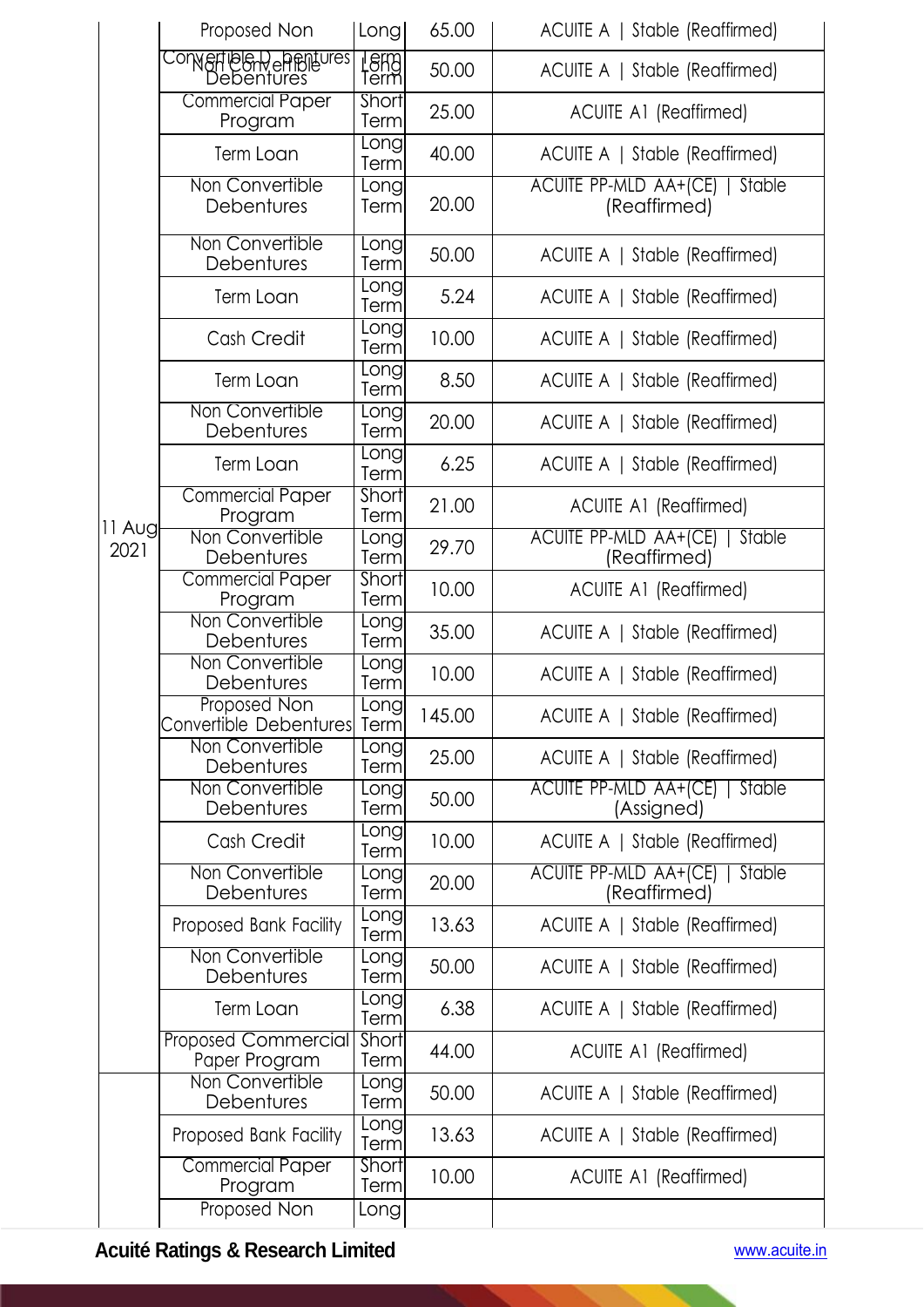|        | <b>ICOUVELIIDIE DEDENIULES IEILII</b>       |                       | <b>UU.CP1</b> | ACUIIL A   JIQUIE (KEQIIIIIIIEQ)                                  |
|--------|---------------------------------------------|-----------------------|---------------|-------------------------------------------------------------------|
|        | Non Convertible<br>Debentures               | Eong<br>Term          | 20.00         | ACUITE Provisional PP-MLD AA+(CE)  <br>Stable (Reaffirmed)        |
|        | Non Convertible<br>Debentures               | <u>Longl</u><br>Term  | 50.00         | <b>ACUITE Provisional PP-MLD AA+(CE)  </b><br>Stable (Assigned)   |
|        | Non Convertible<br>Debentures               | <b>Long</b><br>Term   | 10.00         | ACUITE PP-MLD AA+(CE) (Withdrawn)                                 |
|        | Non Convertible<br>Debentures               | <b>L</b> ongl<br>Term | 29.70         | ACUITE PP-MLD AA+(CE)   Stable<br>(Reaffirmed)                    |
|        | Term Loan                                   | Tong<br>Term          | 8.50          | ACUITE A   Stable (Reaffirmed)                                    |
|        | Cash Credit                                 | <b>Long</b><br>Term   | 10.00         | ACUITE A   Stable (Reaffirmed)                                    |
|        | Proposed Non<br>Convertible Debentures      | <b>Long</b><br>Term   | 65.00         | ACUITE A   Stable (Reaffirmed)                                    |
|        | Non Convertible<br>Debentures               | <b>Long</b><br>Term   | 25.00         | ACUITE A   Stable (Reaffirmed)                                    |
| 05 Aug | Term Loan                                   | Longl<br>Term         | 6.25          | ACUITE A   Stable (Reaffirmed)                                    |
| 2021   | <b>Commercial Paper</b><br>Program          | Short<br>Term         | 21.00         | <b>ACUITE A1 (Reaffirmed)</b>                                     |
|        | Term Loan                                   | Longl<br>Term         | 40.00         | ACUITE A   Stable (Reaffirmed)                                    |
|        | Non Convertible<br>Debentures               | <u>Longl</u><br>Term  | 50.00         | ACUITE A   Stable (Reaffirmed)                                    |
|        | Non Convertible<br>Debentures               | <b>Long</b><br>Term   | 35.00         | ACUITE A   Stable (Reaffirmed)                                    |
|        | Term Loan                                   | Long<br>Term          | 5.24          | ACUITE A   Stable (Reaffirmed)                                    |
|        | Non Convertible<br>Debentures               | <u>Longl</u><br>Term  | 10.00         | ACUITE A   Stable (Reaffirmed)                                    |
|        | Cash Credit                                 | Long<br>Term          | 10.00         | ACUITE A   Stable (Reaffirmed)                                    |
|        | <b>Commercial Paper</b><br>Program          | Short<br>Term         | 25.00         | <b>ACUITE A1 (Reaffirmed)</b>                                     |
|        | Non Convertible<br>Debentures               | Longl<br>Term         | 20.00         | ACUITE PP-MLD AA+(CE)   Stable<br>(Reaffirmed)                    |
|        | Non Convertible<br>Debentures               | <b>Long</b><br>Term   | 20.00         | ACUITE A   Stable (Reaffirmed)                                    |
|        | Term Loan                                   | Longl<br>Term         | 6.38          | ACUITE A   Stable (Reaffirmed)                                    |
|        | Non Convertible<br><b>Debentures</b>        | Longl<br>Term         | 50.00         | ACUITE A   Stable (Reaffirmed)                                    |
|        | <b>Proposed Commercial</b><br>Paper Program | Short<br>Term         | 44.00         | <b>ACUITE A1 (Reaffirmed)</b>                                     |
|        | Non Convertible<br>Debentures               | Longl<br>Term         | 35.00         | ACUITE A   Stable (Reaffirmed)                                    |
|        | Non Convertible<br>Debentures               | Longl<br>Term         | 20.00         | ACUITE PP-MLD AA+(CE)   Stable<br>(Assigned)                      |
|        | Non Convertible<br>Debentures               | Longl<br>Term         | 10.00         | <b>ACUITE Provisional PP-MLD AA+(CE)  </b><br>Stable (Reaffirmed) |
|        | Non Convertible<br>Debentures               | <b>Long</b><br>Term   | 29.70         | ACUITE PP-MLD AA+(CE)   Stable<br>(Reaffirmed)                    |
|        | <b>Commercial Paper</b><br>Program          | Short<br>Term         | 21.00         | <b>ACUITE A1 (Reaffirmed)</b>                                     |
|        | Proposed Non<br>Convertible Debentures      | Longl<br>Term         | 65.00         | ACUITE A   Stable (Reaffirmed)                                    |
|        |                                             |                       |               |                                                                   |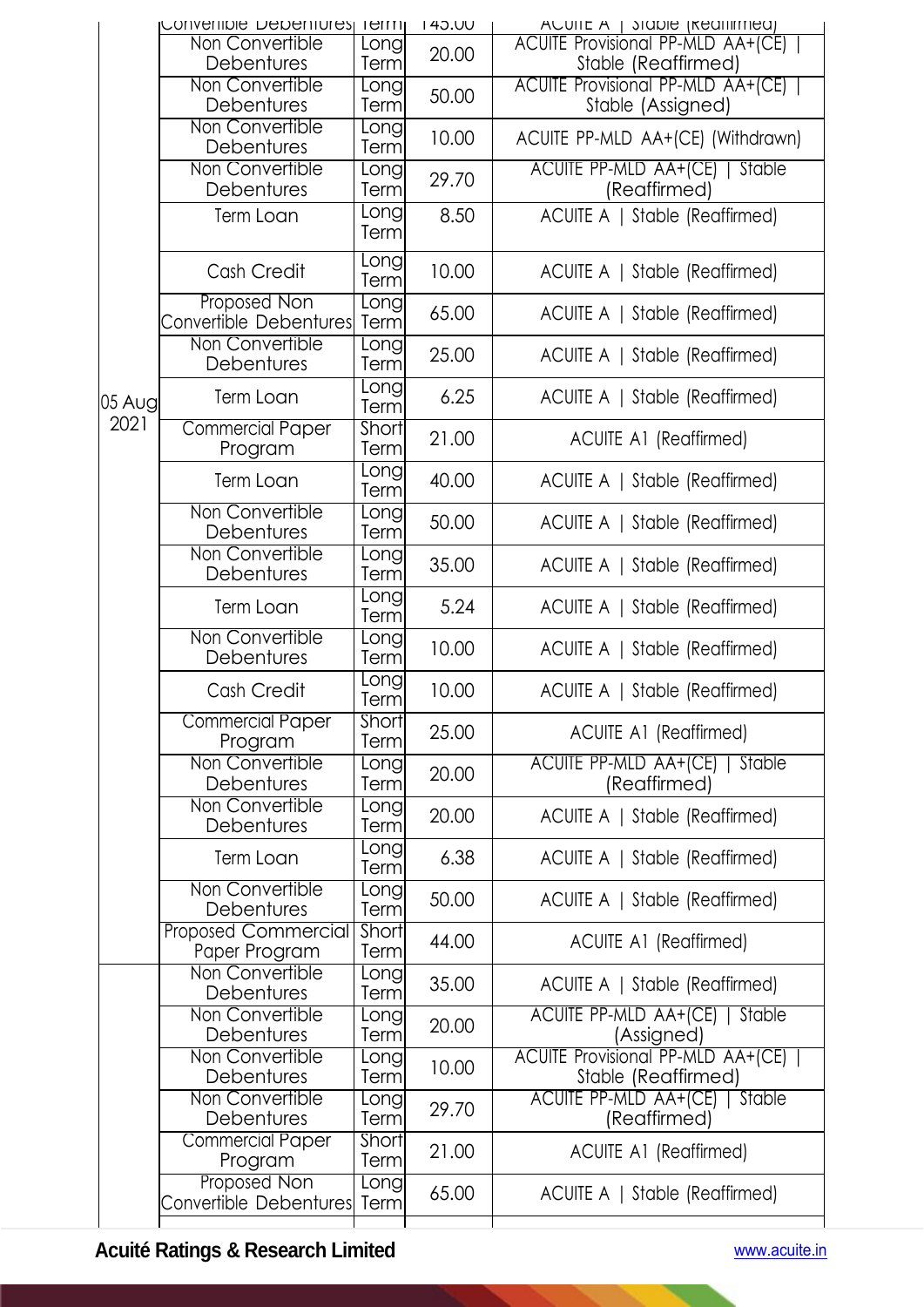|                  | Term Loan                                   | Long                     | 6.25   | ACUITE A   Stable (Reaffirmed)                           |
|------------------|---------------------------------------------|--------------------------|--------|----------------------------------------------------------|
|                  | Term Loan                                   | f <del>emy</del><br>Term | 6.38   | ACUITE A   Stable (Reaffirmed)                           |
|                  | <b>Commercial Paper</b><br>Program          | Short<br>Term            | 25.00  | <b>ACUITE A1 (Reaffirmed)</b>                            |
|                  | Cash Credit                                 | Long<br>Term             | 10.00  | ACUITE A   Stable (Reaffirmed)                           |
|                  | Non Convertible<br>Debentures               | Longl<br>Term            | 50.00  | ACUITE A   Stable (Reaffirmed)                           |
|                  | <b>Term Loan</b>                            | Long<br>Term             | 8.50   | ACUITE A   Stable (Reaffirmed)                           |
| $22$ Jul<br>2021 | Non Convertible<br>Debentures               | Long<br>Term             | 50.00  | ACUITE A   Stable (Reaffirmed)                           |
|                  | <b>Term Loan</b>                            | Long<br>Term             | 5.24   | ACUITE A   Stable (Reaffirmed)                           |
|                  | Non Convertible<br>Debentures               | Long<br>Term             | 50.00  | ACUITE A   Stable (Reaffirmed)                           |
|                  | Non Convertible<br>Debentures               | Long<br>Term             | 20.00  | ACUITE A   Stable (Reaffirmed)                           |
|                  | Proposed Non<br>Convertible Debentures      | Long<br>Term             | 145.00 | ACUITE A   Stable (Reaffirmed)                           |
|                  | Non Convertible<br>Debentures               | Long<br>Term             | 10.00  | ACUITE A   Stable (Reaffirmed)                           |
|                  | Proposed Bank Facility                      | Longl<br>Term            | 13.63  | ACUITE A   Stable (Reaffirmed)                           |
|                  | Non Convertible<br>Debentures               | Long<br>Term<br>Short    | 20.00  | ACUITE PP-MLD AA+(CE)  <br>Stable<br>(Reaffirmed)        |
|                  | <b>Proposed Commercial</b><br>Paper Program |                          | 44.00  | <b>ACUITE A1 (Reaffirmed)</b>                            |
|                  | Cash Credit                                 | Long<br>Term             | 10.00  | ACUITE A   Stable (Reaffirmed)                           |
|                  | Non Convertible<br>Debentures               | Long<br>Term             | 25.00  | ACUITE A   Stable (Reaffirmed)                           |
|                  | <b>Commercial Paper</b><br>Program          | Short<br>Term            | 10.00  | <b>ACUITE A1 (Reaffirmed)</b>                            |
|                  | Term Loan                                   | Long<br>Term             | 40.00  | ACUITE A   Stable (Reaffirmed)                           |
|                  | Non Convertible<br>Debentures               | Long<br>Term             | 25.00  | ACUITE A   Stable (Reaffirmed)                           |
|                  | Non Convertible<br>Debentures               | Long<br>Term             | 29.70  | ACUITE PP-MLD AA+(CE)  <br>Stable<br>(Reaffirmed)        |
|                  | Non Convertible<br>Debentures               | Long<br>Term             | 50.00  | ACUITE A   Stable (Reaffirmed)                           |
|                  | <b>Proposed Commercial</b><br>Paper Program | Short<br>Term            | 44.00  | <b>ACUITE A1 (Reaffirmed)</b>                            |
|                  | Non Convertible<br>Debentures               | Long<br>Term             | 35.00  | ACUITE A   Stable (Reaffirmed)                           |
|                  | Cash Credit                                 | Long<br>Term             | 10.00  | ACUITE A   Stable (Reaffirmed)                           |
|                  | Non Convertible<br>Debentures               | Long<br>Term             | 10.00  | ACUITE A   Stable (Reaffirmed)                           |
|                  | Non Convertible<br>Debentures               | Long<br>Term             | 30.00  | ACUITE Provisional PP-MLD AA+(CE)  <br>Stable (Assigned) |
|                  | Non Convertible<br>Debentures               | Long<br>Term             | 20.00  | ACUITE A   Stable (Reaffirmed)                           |
|                  | Non Convertible                             | Longl                    |        |                                                          |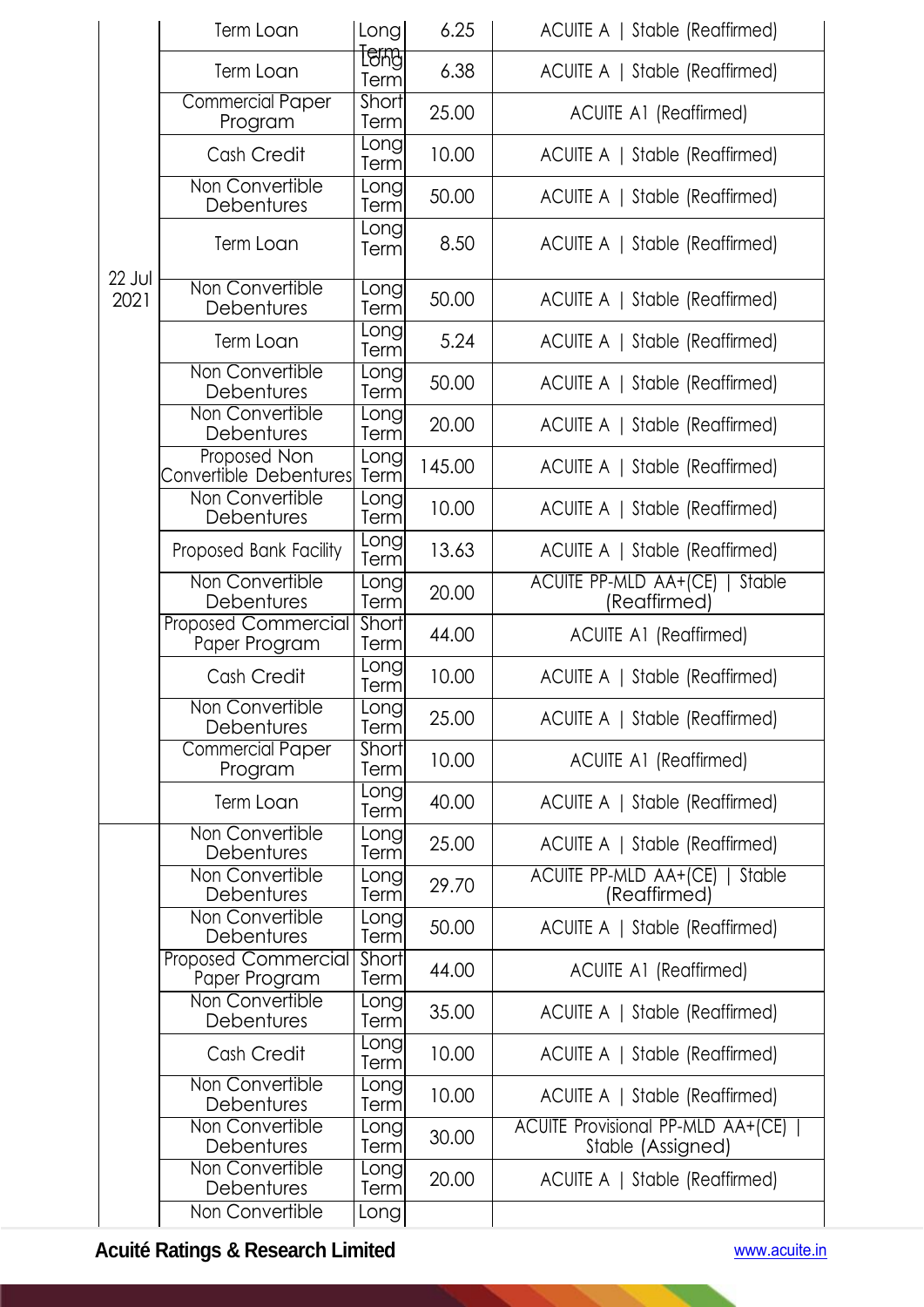|        | <b>Debentures</b>                           | lerm                | <b>50.00</b> | <b>ACUILE A</b>  <br>Stable (Reattirmed)                 |
|--------|---------------------------------------------|---------------------|--------------|----------------------------------------------------------|
|        | Proposed Bank Facility                      | Long<br>Term        | 13.63        | ACUITE A   Stable (Reaffirmed)                           |
| 09 Jul | Term Loan                                   | Long<br>Term        | 8.50         | ACUITE A   Stable (Reaffirmed)                           |
| 2021   | <b>Commercial Paper</b><br>Program          | Short<br>Term       | 10.00        | <b>ACUITE A1 (Reaffirmed)</b>                            |
|        | Term Loan                                   | <b>Long</b><br>Term | 6.25         | ACUITE A   Stable (Reaffirmed)                           |
|        | <b>Commercial Paper</b><br>Program          | Short<br>Term       | 21.00        | <b>ACUITE A1 (Reaffirmed)</b>                            |
|        | <b>Commercial Paper</b><br>Program          | Short<br>Term       | 25.00        | <b>ACUITE A1 (Reaffirmed)</b>                            |
|        | Cash Credit                                 | Long<br>Term        | 10.00        | ACUITE A   Stable (Reaffirmed)                           |
|        | Proposed Non<br>Convertible Debentures      | Long<br>Term        | 65.00        | ACUITE A   Stable (Reaffirmed)                           |
|        | Term Loan                                   | <b>Long</b><br>Term | 6.38         | ACUITE A   Stable (Reaffirmed)                           |
|        | Proposed Non<br>Convertible Debentures      | Long<br>Term        | 145.00       | ACUITE A   Stable (Reaffirmed)                           |
|        | Non Convertible<br>Debentures               | Long<br>Term        | 20.00        | ACUITE PP-MLD AA+(CE)  <br><b>Stable</b><br>(Reaffirmed) |
|        | Non Convertible<br>Debentures               | <b>Long</b><br>Term | 50.00        | ACUITE A   Stable (Reaffirmed)                           |
|        | Term Loan                                   | <b>Long</b><br>Term | 40.00        | ACUITE A   Stable (Reaffirmed)                           |
|        | Term Loan                                   | Long<br>Term        | 5.24         | ACUITE A   Stable (Reaffirmed)                           |
|        | Non Convertible<br>Debentures               | Long<br>Term        | 50.00        | ACUITE A   Stable (Reaffirmed)                           |
|        | Non Convertible<br>Debentures               | Long<br>Term        | 20.00        | ACUITE A   Stable (Reaffirmed)                           |
|        | Proposed Non<br>Convertible Debentures      | Long<br>Term        | 65.00        | ACUITE A   Stable (Reaffirmed)                           |
|        | Non Convertible<br>Debentures               | Long<br>Term        | 50.00        | ACUITE A   Stable (Reaffirmed)                           |
|        | Cash Credit                                 | Longl<br>Term       | 10.00        | ACUITE A   Stable (Reaffirmed)                           |
|        | Proposed Non<br>Convertible Debentures      | Long<br>Term        | 0.30         | <b>ACUITE Provisional PP-MLD AA+(CE)</b><br>(Withdrawn)  |
|        | Proposed Bank Facility                      | Long<br>Term        | 13.63        | ACUITE A   Stable (Reaffirmed)                           |
|        | <b>Commercial Paper</b><br>Program          | Short<br>Term       | 21.00        | <b>ACUITE A1 (Reaffirmed)</b>                            |
|        | Term Loan                                   | Longl<br>Term       | 6.25         | ACUITE A   Stable (Reaffirmed)                           |
|        | Term Loan                                   | Long<br>Term        | 8.50         | ACUITE A   Stable (Reaffirmed)                           |
|        | <b>Proposed Commercial</b><br>Paper Program | Short<br>Term       | 44.00        | <b>ACUITE A1 (Reaffirmed)</b>                            |
| 28 May | Cash Credit                                 | Long<br>Term        | 10.00        | ACUITE A   Stable (Reaffirmed)                           |
| 2021   | Term Loan                                   | Long<br>Term        | 6.38         | ACUITE A   Stable (Reaffirmed)                           |
|        | <b>Commercial Paper</b><br>Program          | Short<br>Term       | 25.00        | <b>ACUITE A1 (Reaffirmed)</b>                            |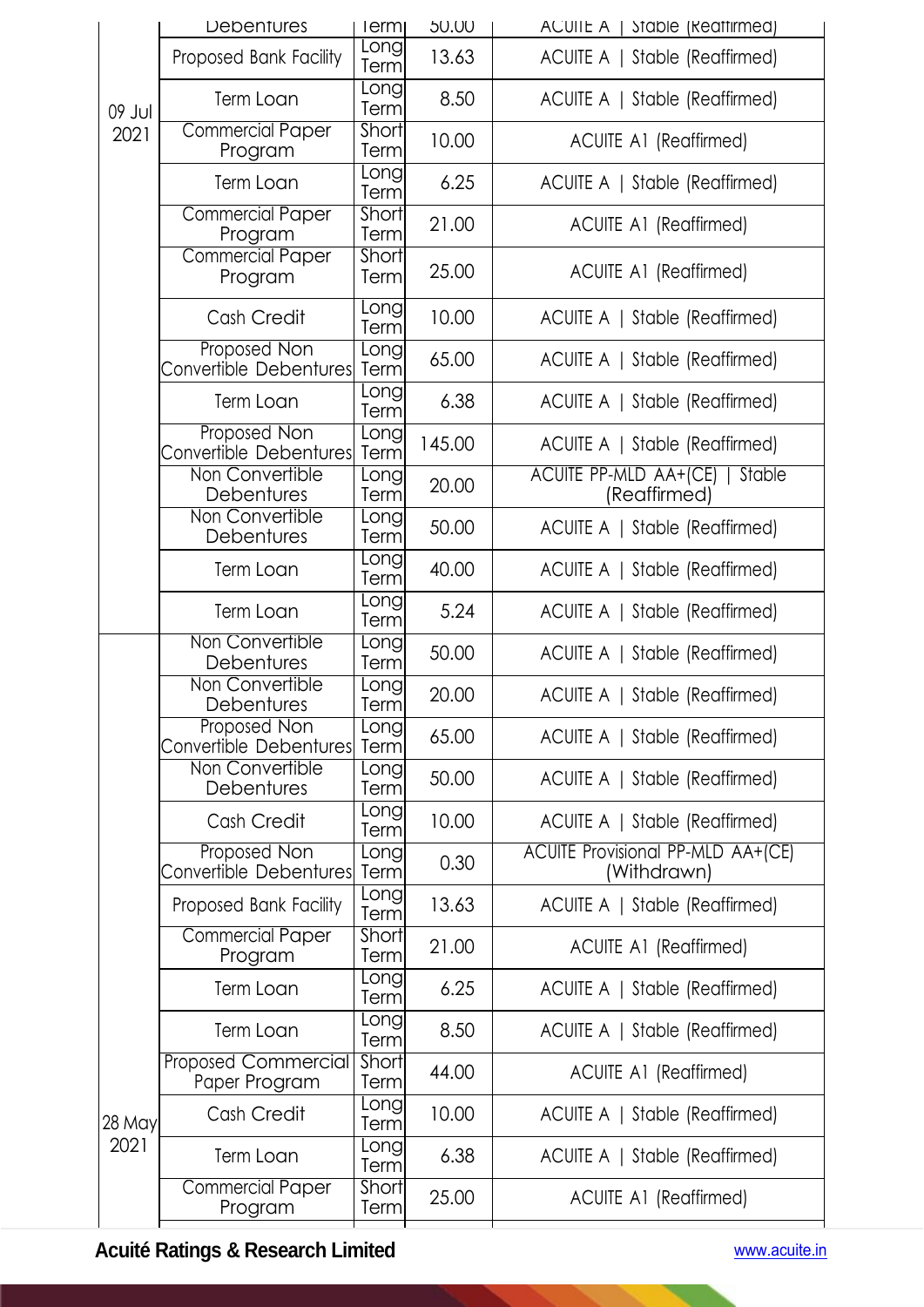|      | Term Loan                                     | Long<br>Term          | 40.00  | ACUITE A   Stable (Reaffirmed)                                  |
|------|-----------------------------------------------|-----------------------|--------|-----------------------------------------------------------------|
|      | Non Convertible<br>Debentures                 | Long<br>Term          | 25.00  | ACUITE A   Stable (Reaffirmed)                                  |
|      | Proposed Non<br>Convertible Debentures        | Long<br>Term          | 145.00 | ACUITE A   Stable (Reaffirmed)                                  |
|      | Term Loan                                     | Longl<br>Term         | 5.24   | ACUITE A   Stable (Reaffirmed)                                  |
|      | Non Convertible<br>Debentures                 | Long<br>Term          | 10.00  | ACUITE A   Stable (Reaffirmed)                                  |
|      | <b>Commercial Paper</b><br>Program            | Short<br>Term         | 10.00  | <b>ACUITE A1 (Reaffirmed)</b>                                   |
|      | Non Convertible<br>Debentures                 | Long<br>Term          | 50.00  | ACUITE A   Stable (Reaffirmed)                                  |
|      | Non Convertible<br>Debentures                 | <b>Long</b><br>Term   | 35.00  | ACUITE A   Stable (Reaffirmed)                                  |
|      | Non Convertible<br>Debentures                 | <b>Long</b><br>Term   | 29.70  | ACUITE PP-MLD AA+(CE)  <br>Stable<br>(Reaffirmed)               |
|      | Non Convertible<br>Debentures                 | <b>Long</b><br>Term   | 20.00  | <b>ACUITE PP-MLD AA+(CE)  </b><br>Stable<br>(Assigned)          |
|      | Proposed Commercial<br>Paper Program          | Short<br>Term         | 44.00  | <b>ACUITE A1 (Reaffirmed)</b>                                   |
|      | Non Convertible<br>Debentures                 | <b>Long</b><br>Term   | 50.00  | ACUITE A   Stable (Reaffirmed)                                  |
|      | Term Loan                                     | <b>Long</b><br>Term   | 6.38   | ACUITE A   Stable (Reaffirmed)                                  |
|      | Non Convertible<br>Debentures                 | <b>L</b> ongl<br>Term | 50.00  | ACUITE A   Stable (Reaffirmed)                                  |
|      | <b>Commercial Paper</b><br>Program            | Short<br>Term         | 21.00  | <b>ACUITE A1 (Reaffirmed)</b>                                   |
|      | Term Loan                                     | Longl<br>Term         | 40.00  | ACUITE A   Stable (Reaffirmed)                                  |
|      | Term Loan                                     | <u>[ong</u><br>Term   | 5.24   | ACUITE A   Stable (Reaffirmed)                                  |
|      | Proposed Non<br>Convertible Debentures        | Long<br>Term          | 65.00  | ACUITE A   Stable (Reaffirmed)                                  |
|      | <b>Commercial Paper</b><br>Program            | Short<br>Term         | 25.00  | <b>ACUITE A1 (Reaffirmed)</b>                                   |
|      | Cash Credit                                   | Long<br>Term          | 10.00  | ACUITE A   Stable (Reaffirmed)                                  |
|      | Proposed Bank Facility                        | Long<br>Term          | 13.63  | ACUITE A   Stable (Reaffirmed)                                  |
|      | Proposed Non<br>21 May Convertible Debentures | Long<br>Term          | 0.30   | <b>ACUITE Provisional PP-MLD AA+(CE)</b><br>Stable (Reaffirmed) |
| 2021 | Proposed Non<br>Convertible Debentures        | Long<br>Term          | 145.00 | ACUITE A   Stable (Reaffirmed)                                  |
|      | <b>Commercial Paper</b><br>Program            | Short<br>Term         | 10.00  | <b>ACUITE A1 (Reaffirmed)</b>                                   |
|      | Proposed Non<br>Convertible Debentures        | Long<br>Term          | 20.00  | ACUITE Provisional PP-MLD AA+(CE)<br>Stable (Assigned)          |
|      | Non Convertible<br>Debentures                 | Long<br>Term          | 35.00  | ACUITE A   Stable (Reaffirmed)                                  |
|      | Term Loan                                     | Long<br>Term          | 8.50   | ACUITE A   Stable (Reaffirmed)                                  |
|      | Cash Credit                                   | Long<br>Term          | 10.00  | ACUITE A   Stable (Reaffirmed)                                  |
|      | Non Convertible                               | Long                  | 50.00  | ACUITE A   Stable (Reaffirmed)                                  |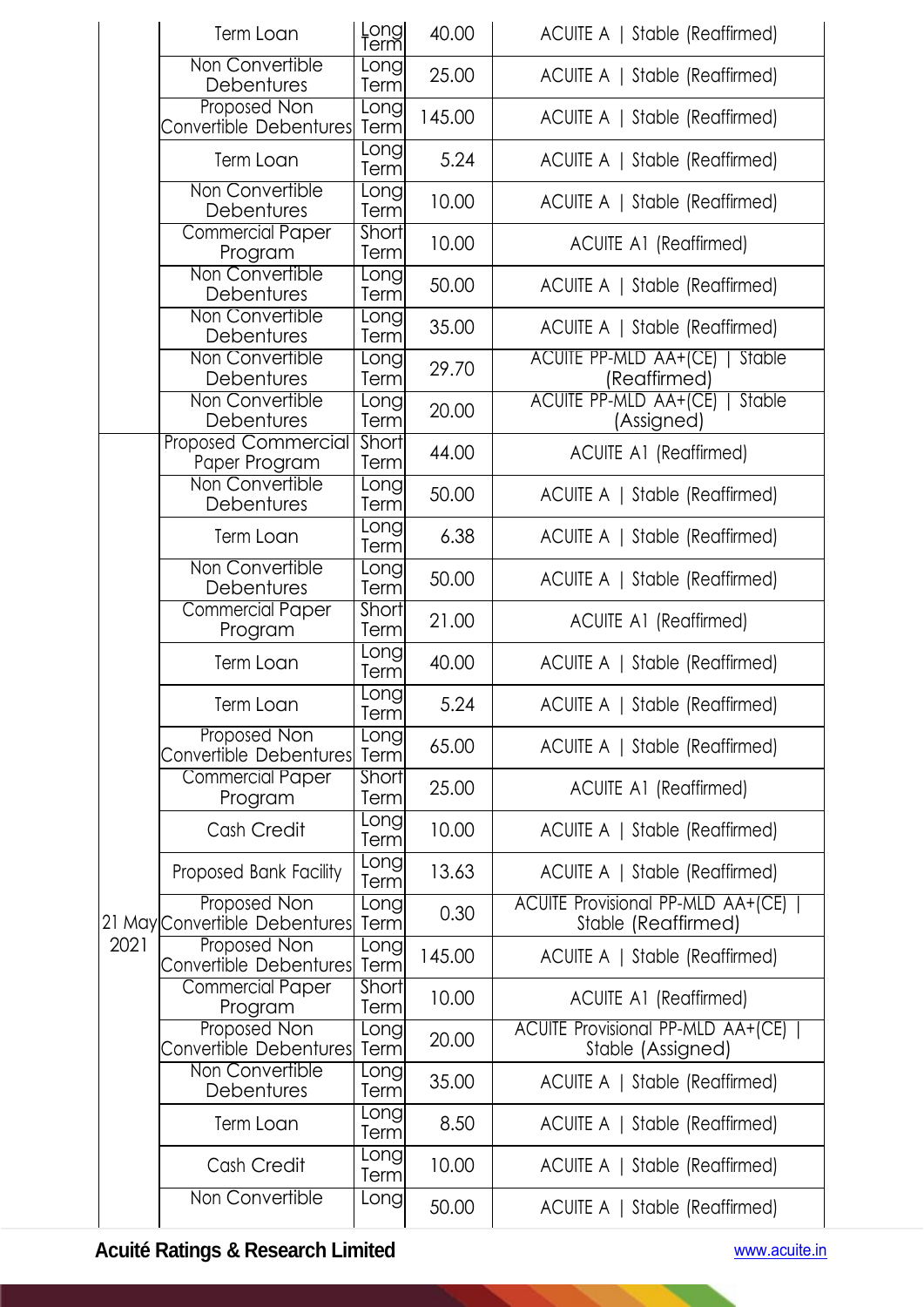|                | Ndpe Convertible                     | <b>Leng</b>   |        |                                            |  |
|----------------|--------------------------------------|---------------|--------|--------------------------------------------|--|
|                | Debentures                           | Term          | 10.00  | ACUITE A   Stable (Reaffirmed)             |  |
|                | Non Convertible                      | Long          | 29.70  | ACUITE PP-MLD AA+(CE)   Stable             |  |
|                | Debentures                           | Term          |        | (Reaffirmed)                               |  |
|                | Non Convertible                      | Long          | 25.00  | ACUITE A   Stable (Reaffirmed)             |  |
|                | Debentures                           | Term          |        |                                            |  |
|                | Non Convertible<br>Debentures        | Long<br>Term  | 20.00  | ACUITE A   Stable (Reaffirmed)             |  |
|                |                                      | Long          |        |                                            |  |
|                | Term Loan                            | Term          | 6.25   | ACUITE A   Stable (Reaffirmed)             |  |
|                | <b>Commercial Paper</b>              | Long          |        |                                            |  |
|                | Program                              | Term          | 21.00  | <b>ACUITE A1 (Reaffirmed)</b>              |  |
|                | Non Convertible                      | Long          |        |                                            |  |
|                | Debentures                           | Term          | 20.00  | ACUITE A   Stable (Reaffirmed)             |  |
|                |                                      | Long          |        |                                            |  |
|                | Term Loan                            | Term          | 5.24   | ACUITE A   Stable (Reaffirmed)             |  |
|                | Proposed Non                         | Long          | 65.00  | ACUITE A   Stable (Reaffirmed)             |  |
|                | Convertible Debentures               | Term          |        |                                            |  |
|                | Non Convertible<br><b>Debentures</b> | Long          | 50.00  | ACUITE A   Stable (Reaffirmed)             |  |
|                | <b>Commercial Paper</b>              | Term<br>Longl |        |                                            |  |
|                | Program                              | Term          | 10.00  | <b>ACUITE A1 (Reaffirmed)</b>              |  |
|                |                                      | <u>Longl</u>  |        |                                            |  |
|                | Term Loan                            | Term          | 40.00  | ACUITE A   Stable (Reaffirmed)             |  |
|                | Non Convertible                      | Long          | 50.00  | ACUITE A   Stable (Reaffirmed)             |  |
|                | Debentures                           | Term          |        |                                            |  |
|                | Term Loan                            | Long          | 8.50   | ACUITE A   Stable (Reaffirmed)             |  |
|                |                                      | Term<br>Long  |        |                                            |  |
|                | Cash Credit                          | Term          | 10.00  | ACUITE A   Stable (Reaffirmed)             |  |
|                | Non Convertible                      | Long          |        |                                            |  |
|                | Debentures                           | Term          | 35.00  | ACUITE A   Stable (Reaffirmed)             |  |
| 05 May<br>2021 | Commercial Paper                     | Long          | 25.00  | <b>ACUITE A1 (Reaffirmed)</b>              |  |
|                | Program                              | Term          |        |                                            |  |
|                | Non Convertible<br>Debentures        | Long<br>Term  | 10.00  | ACUITE A   Stable (Reaffirmed)             |  |
|                | Non Convertible                      | Longl         |        | ACUITE PP-MLD AA+(CE)   Stable             |  |
|                | Debentures                           | Term          | 29.70  | (Assigned)                                 |  |
|                | Proposed Non                         | Long          |        | <b>ACUITE Provisional PP-MLD AA+(CE)  </b> |  |
|                | Convertible Debentures               | Term          | 0.30   | Stable (Reaffirmed)                        |  |
|                | Cash Credit                          | Long          | 10.00  | ACUITE A   Stable (Reaffirmed)             |  |
|                |                                      | Term          |        |                                            |  |
|                | Proposed Bank Facility               | Long<br>Term  | 13.63  | ACUITE A   Stable (Reaffirmed)             |  |
|                | Non Convertible                      | Long          |        |                                            |  |
|                | <b>Debentures</b>                    | Term          | 25.00  | ACUITE A   Stable (Reaffirmed)             |  |
|                |                                      | Long          |        |                                            |  |
|                | Term Loan                            | Term          | 6.25   | ACUITE A   Stable (Reaffirmed)             |  |
|                | Proposed Non                         | Long          | 145.00 | ACUITE A   Stable (Reaffirmed)             |  |
|                | Convertible Debentures               | Term          |        |                                            |  |
|                | Term Loan                            | Long<br>Term  | 6.38   | ACUITE A   Stable (Reaffirmed)             |  |
|                | Proposed Commercial                  | Long          |        |                                            |  |
|                | Paper Program                        | Term          | 44.00  | <b>ACUITE A1 (Reaffirmed)</b>              |  |
|                | Non Convertible                      | Long          | 50.00  |                                            |  |
|                | Debentures                           | Term          |        | ACUITE A   Stable (Reaffirmed)             |  |
|                |                                      |               |        |                                            |  |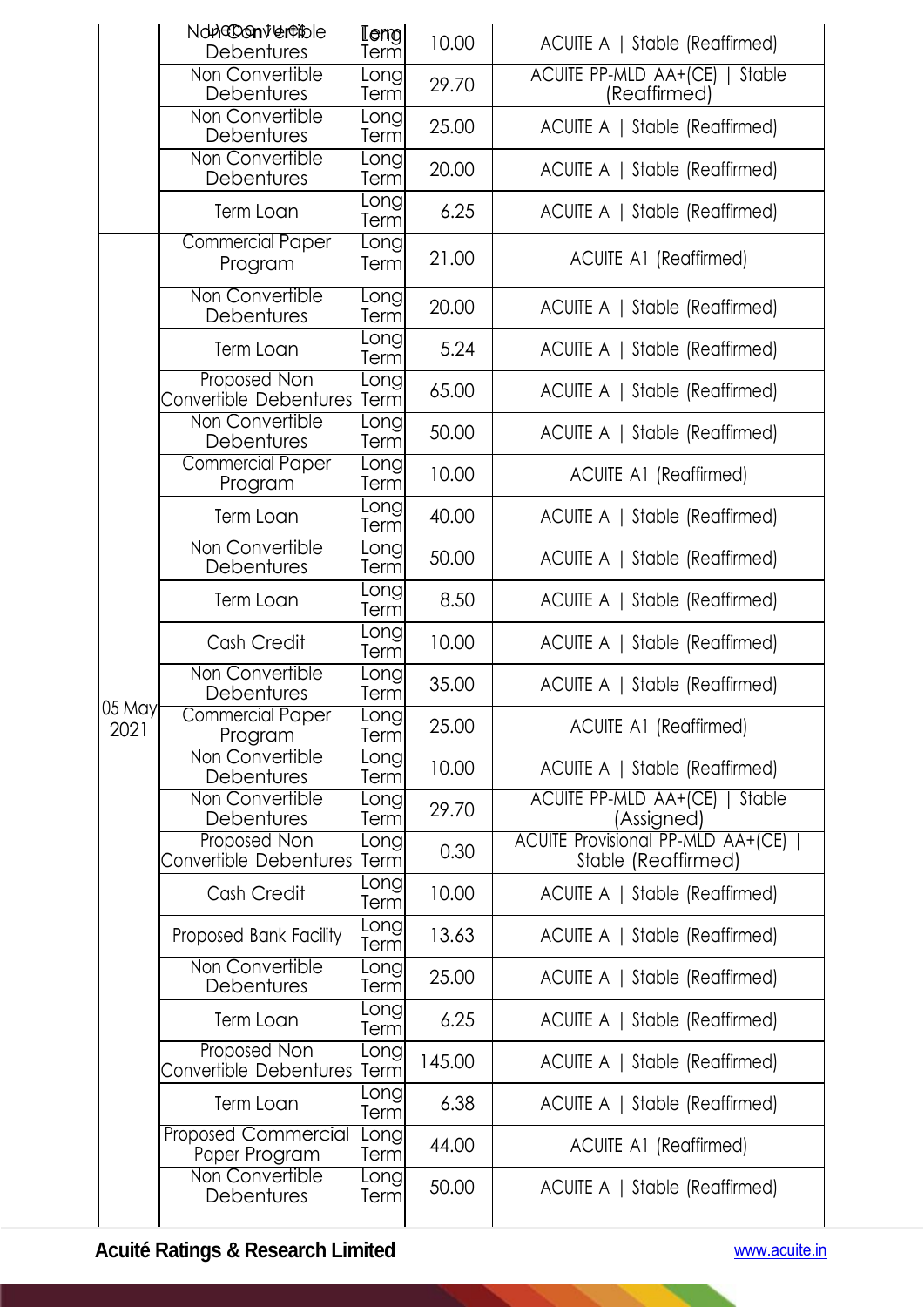|        | <b>Commercial Paper</b>                       | Long                 | 25.00  | <b>ACUITE A1 (Reaffirmed)</b>                          |
|--------|-----------------------------------------------|----------------------|--------|--------------------------------------------------------|
|        | <b>Program</b><br>Term Loan                   | Leng<br>Term         | 6.38   | ACUITE A   Stable (Reaffirmed)                         |
|        | Non Convertible<br>Debentures                 | <b>L</b> ong<br>Term | 35.00  | ACUITE A   Stable (Reaffirmed)                         |
|        | <b>Proposed Commercial</b><br>Paper Program   | Long<br>Term         | 44.00  | <b>ACUITE A1 (Reaffirmed)</b>                          |
|        | <b>Commercial Paper</b><br>Program            | Long<br>Term         | 21.00  | <b>ACUITE A1 (Reaffirmed)</b>                          |
|        | Term Loan                                     | Long<br>Term         | 8.50   | ACUITE A   Stable (Reaffirmed)                         |
|        | Proposed Non<br><b>Convertible Debentures</b> | Long<br>Term         | 65.00  | ACUITE A   Stable (Reaffirmed)                         |
|        | Non Convertible<br>Debentures                 | <b>Long</b><br>Term  | 25.00  | ACUITE A   Stable (Reaffirmed)                         |
|        | Proposed Non<br>Convertible Debentures        | Long<br>Term         | 30.00  | ACUITE Provisional PP-MLD AA+(CE)<br>Stable (Assigned) |
|        | <b>Term Loan</b>                              | Longl<br>Term        | 5.24   | ACUITE A   Stable (Reaffirmed)                         |
| 28 Apr | Non Convertible<br>Debentures                 | Long<br>Term         | 50.00  | ACUITE A   Stable (Reaffirmed)                         |
| 2021   | Non Convertible<br>Debentures                 | Longl<br>Term        | 10.00  | ACUITE A   Stable (Reaffirmed)                         |
|        | Non Convertible<br>Debentures                 | Long<br>Term         | 20.00  | ACUITE A   Stable (Reaffirmed)                         |
|        | Proposed Bank Facility                        | Longl<br>Term        | 13.63  | ACUITE A   Stable (Reaffirmed)                         |
|        | Cash Credit                                   | Long<br>Term         | 10.00  | ACUITE A   Stable (Reaffirmed)                         |
|        | <b>Commercial Paper</b><br>Program            | Long<br>Term         | 10.00  | <b>ACUITE A1 (Reaffirmed)</b>                          |
|        | Non Convertible<br>Debentures                 | Long<br>Term         | 50.00  | ACUITE A   Stable (Reaffirmed)                         |
|        | Proposed Non<br>Convertible Debentures        | Long<br>Term         | 145.00 | ACUITE A   Stable (Reaffirmed)                         |
|        | Term Loan                                     | Long<br>Term         | 6.25   | ACUITE A   Stable (Reaffirmed)                         |
|        | Cash Credit                                   | Long<br>Term         | 10.00  | ACUITE A   Stable (Reaffirmed)                         |
|        | Non Convertible<br>Debentures                 | Long<br>Term         | 50.00  | ACUITE A   Stable (Reaffirmed)                         |
|        | Term Loan                                     | Long<br>Term         | 40.00  | ACUITE A   Stable (Reaffirmed)                         |
|        | Proposed Non<br>Convertible Debentures        | Long<br>Term         | 145.00 | ACUITE A   Stable (Reaffirmed)                         |
|        | <b>Cash Credit</b>                            | Long<br>Term         | 10.00  | ACUITE A   Stable (Reaffirmed)                         |
|        | <b>Term Loan</b>                              | Long<br>Term         | 40.00  | ACUITE A   Stable (Reaffirmed)                         |
|        | Term Loan                                     | Long<br>Term         | 9.50   | ACUITE A   Stable (Reaffirmed)                         |
|        | <b>Commercial Paper</b><br>Program            | Short<br>Term        | 10.00  | <b>ACUITE A1 (Reaffirmed)</b>                          |
|        | Proposed Non<br><b>Convertible Debentures</b> | Long<br>Term         | 150.00 | ACUITE A   Stable (Assigned)                           |
|        | Non Convertible<br>Debentures                 | <b>Long</b><br>Term  | 20.00  | ACUITE A   Stable (Reaffirmed)                         |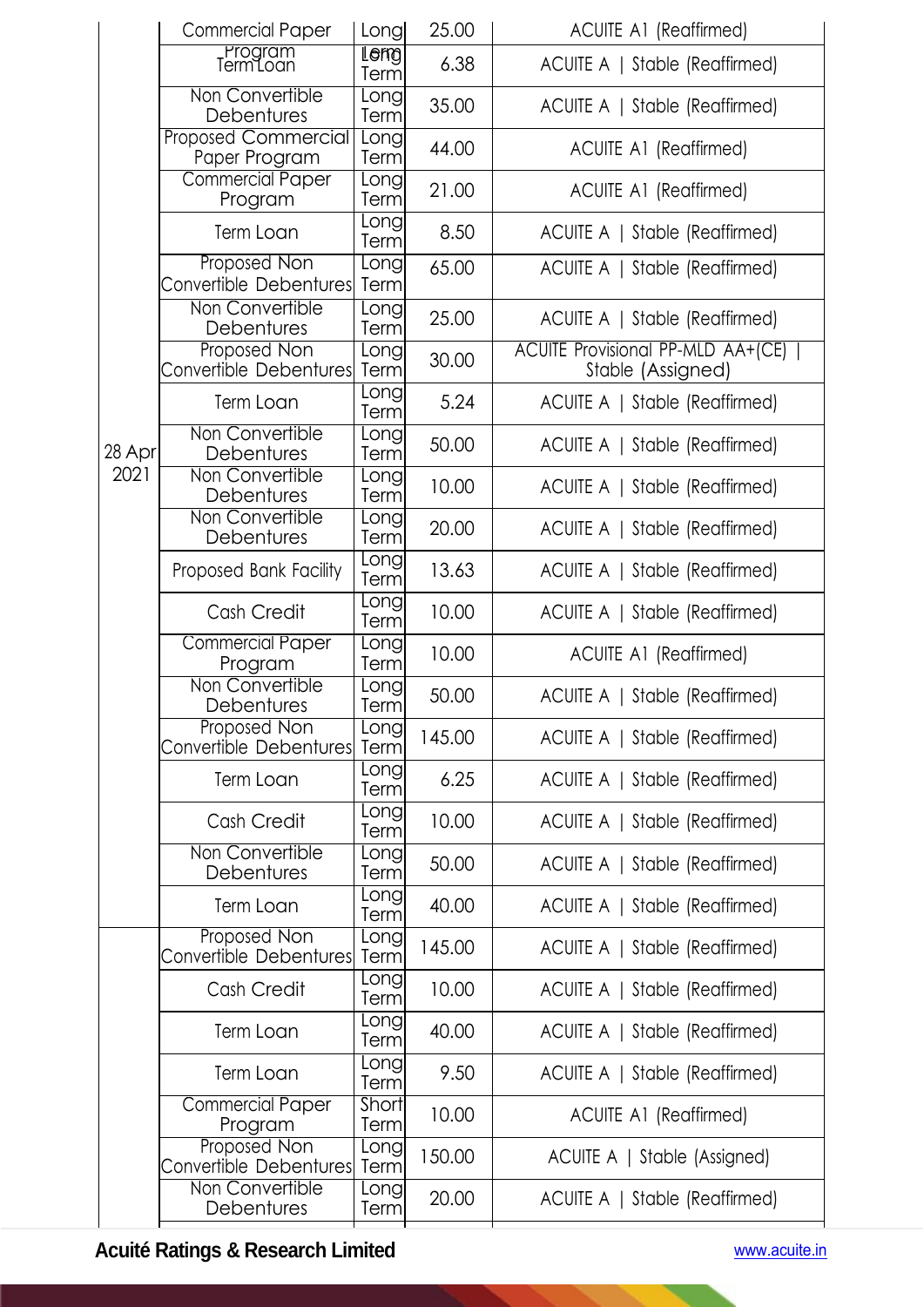|                                                    | <b>Term Loan</b>                              | .ong <br> erm              | 7.14   | ACUITE A   Stable (Reaffirmed) |
|----------------------------------------------------|-----------------------------------------------|----------------------------|--------|--------------------------------|
| 24 Dec                                             | Term Loan                                     | long<br>Term               | 7.76   | ACUITE A   Stable (Reaffirmed) |
|                                                    | <b>Proposed Commercial</b><br>Paper Program   | Short<br>Term              | 69.00  | <b>ACUITE A1 (Reaffirmed)</b>  |
|                                                    | Cash Credit                                   | Eong<br>Term               | 10.00  | ACUITE A   Stable (Reaffirmed) |
|                                                    | Non Convertible<br>Debentures                 | [ong<br>Term               | 50.00  | ACUITE A   Stable (Reaffirmed) |
|                                                    | Non Convertible<br>Debentures                 | Eong<br>Term               | 35.00  | ACUITE A   Stable (Reaffirmed) |
|                                                    | <b>Commercial Paper</b><br>Program            | Short<br>Term              | 21.00  | <b>ACUITE A1 (Reaffirmed)</b>  |
|                                                    | Proposed Bank Facility                        | <b>Long</b><br>Term        | 7.68   | ACUITE A   Stable (Reaffirmed) |
|                                                    | Non Convertible<br>Debentures                 | <b>Long</b><br>Term        | 50.00  | ACUITE A   Stable (Reaffirmed) |
|                                                    | Term Loan                                     | Eongl<br>Term              | 7.92   | ACUITE A   Stable (Reaffirmed) |
|                                                    | Term Loan                                     | <u>T</u> ongl<br>Term      | 4.83   | ACUITE A   Stable (Assigned)   |
|                                                    | Proposed Non<br><b>Convertible Debentures</b> | Long<br>Term               | 200.00 | ACUITE A   Stable (Assigned)   |
|                                                    | Cash Credit                                   | <b>Long</b><br><b>Term</b> | 10.00  | ACUITE A   Stable (Reaffirmed) |
|                                                    | Proposed Non<br>Convertible Debentures        | Long<br>Term               | 100.00 | ACUITE A   Stable (Reaffirmed) |
| 2020                                               | Term Loan                                     | Long<br>Term               | 15.00  | ACUITE A   Stable (Reaffirmed) |
|                                                    | Proposed Term Loan                            | Longl<br>Term              | 10.00  | ACUITE A   Stable (Assigned)   |
|                                                    | Proposed Bank Facility                        | Long<br>Term               | 50.17  | ACUITE A   Stable (Reaffirmed) |
|                                                    | Term Loan                                     | Longl<br>Term              | 10.00  | ACUITE A   Stable (Assigned)   |
| 2020<br>08 May<br>25 Sep<br>2019<br>06 Aug<br>2019 | <b>Proposed Commercial</b><br>Paper Program   | Short<br>Term              | 100.00 | <b>ACUITE A1 (Reaffirmed)</b>  |
|                                                    | Term Loan                                     | .ong<br>Term               | 15.00  | ACUITE A   Stable (Reaffirmed) |
|                                                    | Proposed Non<br>Convertible Debentures        | Long<br>Term               | 100.00 | ACUITE A   Stable (Assigned)   |
|                                                    | <b>Proposed Commercial</b><br>Paper Program   | Short<br>Term              | 100.00 | <b>ACUITE A1 (Reaffirmed)</b>  |
|                                                    | Proposed Term Loan                            | <b>Long</b><br>Term        | 75.00  | ACUITE A   Stable (Reaffirmed) |
|                                                    | Cash Credit                                   | .ong<br>Term               | 10.00  | ACUITE A   Stable (Reaffirmed) |
|                                                    | Term Loan                                     | Long<br>Term               | 15.00  | ACUITE A   Stable (Assigned)   |
|                                                    | Proposed Term Loan                            | long<br>Term               | 75.00  | ACUITE A   Stable (Assigned)   |
|                                                    | Cash Credit                                   | <u>[ong</u><br>Term        | 10.00  | ACUITE A   Stable (Assigned)   |
|                                                    | <b>Proposed Commercial</b><br>Paper Program   | <b>Short</b><br>Term       | 100.00 | ACUITE A1 (Assigned)           |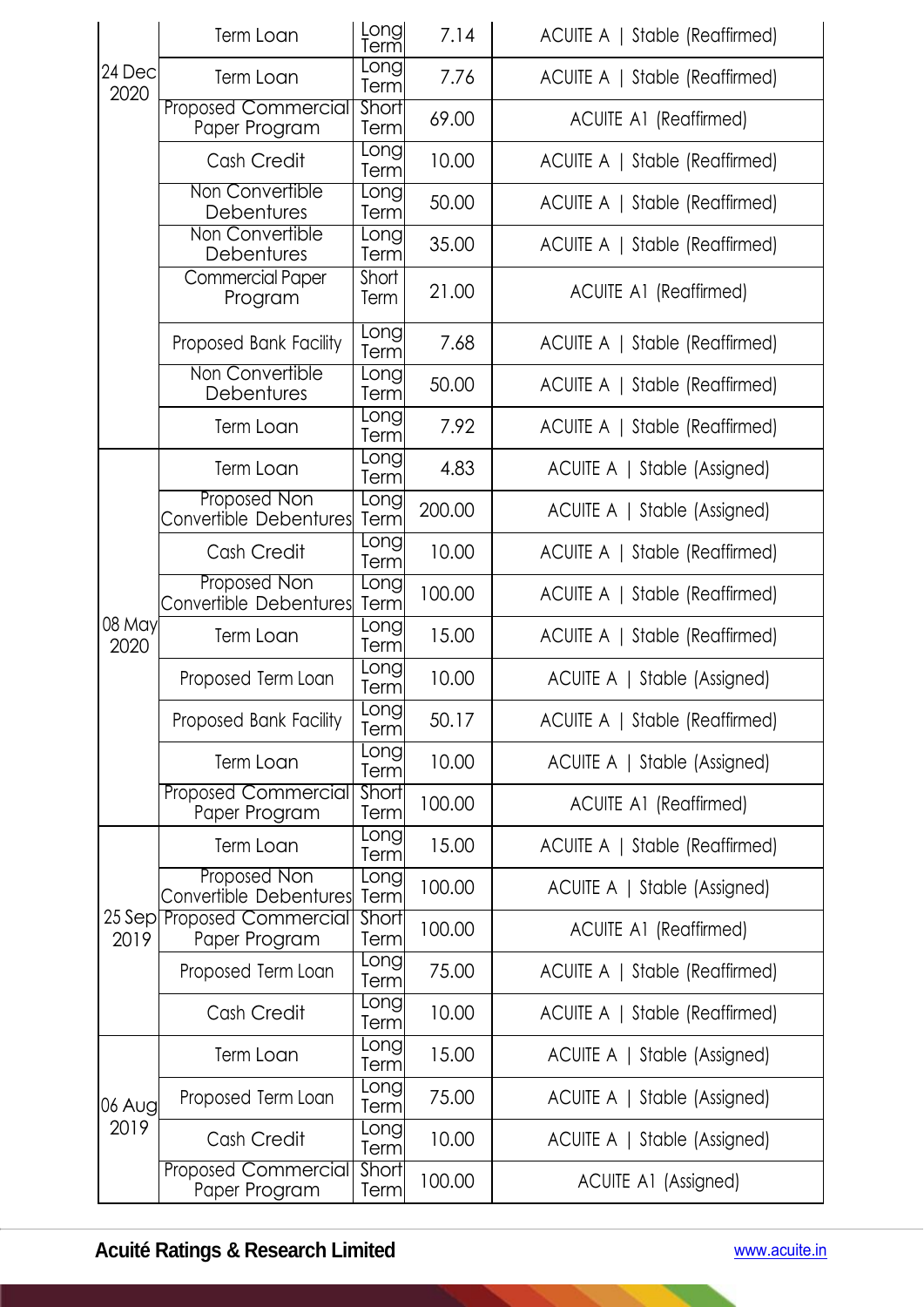## **Annexure - Details of instruments rated**

| Lender's<br><b>Name</b>                                   | <b>ISIN</b>       | <b>Facilities</b>                         | Date Of<br><i><u><b>Issuance</b></u></i> | Coupon<br>Rate    | Maturity<br>Date  | Quantum<br>(Rs. Cr.) | Rating                                                  |
|-----------------------------------------------------------|-------------------|-------------------------------------------|------------------------------------------|-------------------|-------------------|----------------------|---------------------------------------------------------|
| A U Small<br>Finance Bank                                 | Not<br>Applicable | Cash Credit  30-03-2019                   |                                          | 10.65             | Not<br>Applicable | 10.00                | <b>ACUITE</b><br>$A+$<br>Stable  <br>Reaffirmed         |
| <b>IDFC First</b><br><b>Bank Limited</b>                  | Not<br>Applicable | Cash Credit  11-09-2020                   |                                          | 13.00             | Not<br>Applicable | 10.00                | <b>ACUITE</b><br>$A+$<br>Stable  <br>Reaffirmed         |
| The Kangra<br>Central<br>Cooperative<br><b>Bank Ltd</b>   | INE583D14014      | Commercial<br>Paper<br>Program            | 15-07-2020                               | 7.95              | 15-07-2021        | 10.00                | <b>ACUITE</b><br>$A$ <sub>1</sub> +<br>Reaffirmed       |
| The Kangra<br>Central<br>Cooperative<br><b>Bank Ltd</b>   | INE583D14048      | Commercial<br>Paper<br>Program            | 13-07-2021                               | 7.1               | 13-07-2022        | 20.00                | <b>ACUITE</b><br>$A$ ] +<br>Reaffirmed                  |
| The Kangra<br>Central<br>Cooperative<br><b>Bank Ltd</b>   | INE583D14055      | Commercial<br>Paper<br>Program            | 28-09-2021                               | Not<br>Applicable | 28-09-2022        | 30.00                | <b>ACUITE</b><br>$A$ <sup>1+</sup><br><b>Reaffirmed</b> |
| The Kangra<br>Central<br>Cooperative<br><b>Bank Ltd</b>   | INE583D14030      | Commercial<br>Paper<br>Program            | 05-03-2021                               | 7.10              | 04-03-2022        | 25.00                | <b>ACUITE</b><br>$A$ <sup>1+</sup><br>Reaffirmed        |
| Incred<br>Capital<br>Finacial<br>Services<br>Private Ltd. | INE583D14063      | Commercial<br>Paper<br>Program            | 27-10-2021                               | Not<br>Applicable | 07-02-2022        | 25.00                | <b>ACUITE</b><br>$A$ ]+<br>Reaffirmed                   |
| Incred<br>Capital<br>Finacial<br>Services<br>Private Ltd. | INE583D14063      | <b>Commercial</b><br>Paper<br>Program     | 03-11-2021                               | Not<br>Applicable | 07-02-2022        | 25.00                | <b>ACUITE</b><br>$A$ <sub>1</sub> +<br>Reaffirmed       |
| Not<br>Applicable                                         | INE583D14071      | Commercial<br>Paper<br>Program            | 03-11-2021                               | Not<br>Applicable | 01-02-2022        | 15.00                | <b>ACUITE</b><br>$A$ <sub>1</sub> +<br>Reaffirmed       |
| Not<br>Applicable                                         | INE583D14089      | Commercial<br>Paper<br>Program            | 03-11-2021                               | Not<br>Applicable | 29-04-2022        | 30.00                | <b>ACUITE</b><br>$A$ <sub>1</sub> +<br>Reaffirmed       |
| Not<br>Applicable                                         | INE583D08024      | Non-<br>Covertible<br>Debentures<br>(NCD) | 17-03-2022                               | 11.50             | 31-12-2024        | 10.00                | <b>ACUITE</b><br>$A+$<br>Stable  <br>Reaffirmed         |
| Not<br>Applicable                                         | INE583D07232      | Non-<br>Covertible<br>Debentures<br>(NCD) | 29-03-2022                               | 11.70             | 29-05-2025        | 50.00                | <b>ACUITE</b><br>$A+$<br>Stable  <br>Reaffirmed         |
| Not<br>Applicable                                         | INE583D07240      | Non-<br>Covertible<br>Debentures<br>(NCD) | 05-05-2022                               | 10.00             | 04-11-2023        | 20.40                | <b>ACUITE</b><br>$A+$<br>Stable  <br>Reaffirmed         |

**Acuité Ratings & Research Limited** www.acuite.in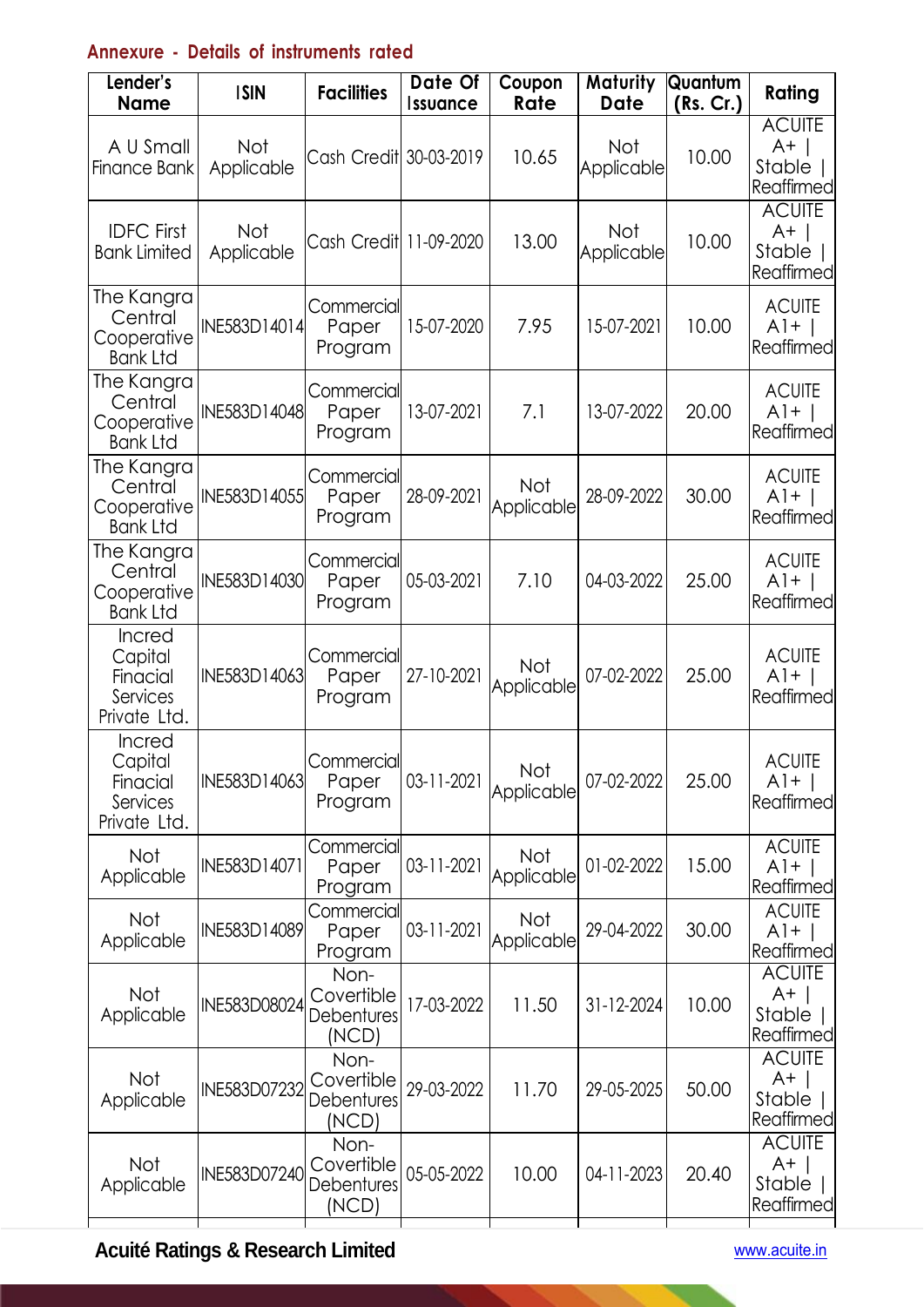| Not<br>Applicable        | INE583D07257      | Non-<br>Covertible<br>Debentures<br>(NCD)                | 05-05-2022 | 10.15             | 05-08-2024                   | 7.80  | <b>ACUITE</b><br>$A+$<br>Stable  <br>Reaffirmed                   |
|--------------------------|-------------------|----------------------------------------------------------|------------|-------------------|------------------------------|-------|-------------------------------------------------------------------|
| Not<br>Applicable        | INE583D07265      | Non-<br>Covertible<br>Debentures<br>(NCD)                | 05-05-2022 | 10.40             | 05-05-2025                   | 44.01 | <b>ACUITE</b><br>$A+$<br>Stable<br>Reaffirmed                     |
| Not<br>Applicable        | INE583D07042      | Non-<br>Covertible<br>Debentures<br>(NCD)                | 26-06-2020 | 10.00             | 26-12-2021                   | 50.00 | <b>ACUITE</b><br>$A+$<br>Stable<br>Reaffirmed                     |
| Not<br>Applicable        | INE583D07059      | Non-<br>Covertible<br>Debentures<br>(NCD)                | 11-09-2020 | 10.25             | 09-03-2021                   | 35.00 | <b>ACUITE</b><br>$A+$<br>Stable<br>Reaffirmed                     |
| Not<br>Applicable        | INE583D07067      | Non-<br>Covertible<br>Debentures<br>(NCD)                | 21-10-2020 | 9.88              | 21-04-2022                   | 20.00 | <b>ACUITE</b><br>$A+$<br>Stable<br>Reaffirmed                     |
| <b>Not</b><br>Applicable | INE583D07026      | Non-<br>Covertible<br>Debentures<br>(NCD)                | 08-06-2020 | 10.00             | 08-06-2023                   | 50.00 | <b>ACUITE</b><br>$A+$<br>Stable<br>Reaffirmed                     |
| Not<br>Applicable        | INE583D07083      | Non-<br>Covertible<br>Debentures<br>(NCD)                | 31-12-2020 | 10.25             | 30-06-2022                   | 10.00 | <b>ACUITE</b><br>$A+$<br>Stable<br>Reaffirmed                     |
| Not<br>Applicable        | INE583D0709       | Non-<br>Covertible<br>Debentures<br>(NCD)                | 31-12-2020 | 10.50             | 30-06-2022                   | 50.00 | <b>ACUITE</b><br>$A+$<br>Stable  <br>Reaffirmed                   |
| Not<br>Applicable        | INE583D07109      | Non-<br>Covertible<br>Debentures<br>(NCD)                | 26-03-2021 | 11.55             | 31-12-2024                   | 25.00 | <b>ACUITE</b><br>$A+$<br>Stable  <br>Reaffirmed                   |
| <b>Federal Bank</b>      | Not<br>Applicable | Overdraft 29-04-2021                                     |            | Not               | Not<br>Applicable Applicable | 1.00  | <b>ACUITE</b><br>$A+$<br>Stable<br>Reaffirmed                     |
| Not<br>Applicable        | INE583D07125      | Principal<br>protected<br>market<br>linked<br>debentures | 25-05-2021 | Not<br>Applicable | 25-05-2029                   | 20.00 | PP-MLD<br><b>ACUITE</b><br>$AA+$   CE<br>Stable  <br>Reaffirmed   |
| Not<br>Applicable        | INE583D07133      | Principal<br>protected<br>market<br>linked<br>debentures | 20-07-2021 | Not<br>Applicable | 20-07-2029                   | 20.00 | PP-MLD<br><b>ACUITE</b><br>$AA+$   CE<br>  Stable  <br>Reaffirmed |
| Not<br>Applicable        | INE583D07141      | Principal<br>protected<br>market<br>linked<br>debentures | 06-08-2021 | Not<br>Applicable | 06-08-2029                   | 50.00 | PP-MLD<br><b>ACUITE</b><br>$AA+$   CE<br>  Stable  <br>Reaffirmed |
|                          |                   | Principal<br>protected                                   |            |                   |                              |       | PP-MLD<br><b>ACUITE</b>                                           |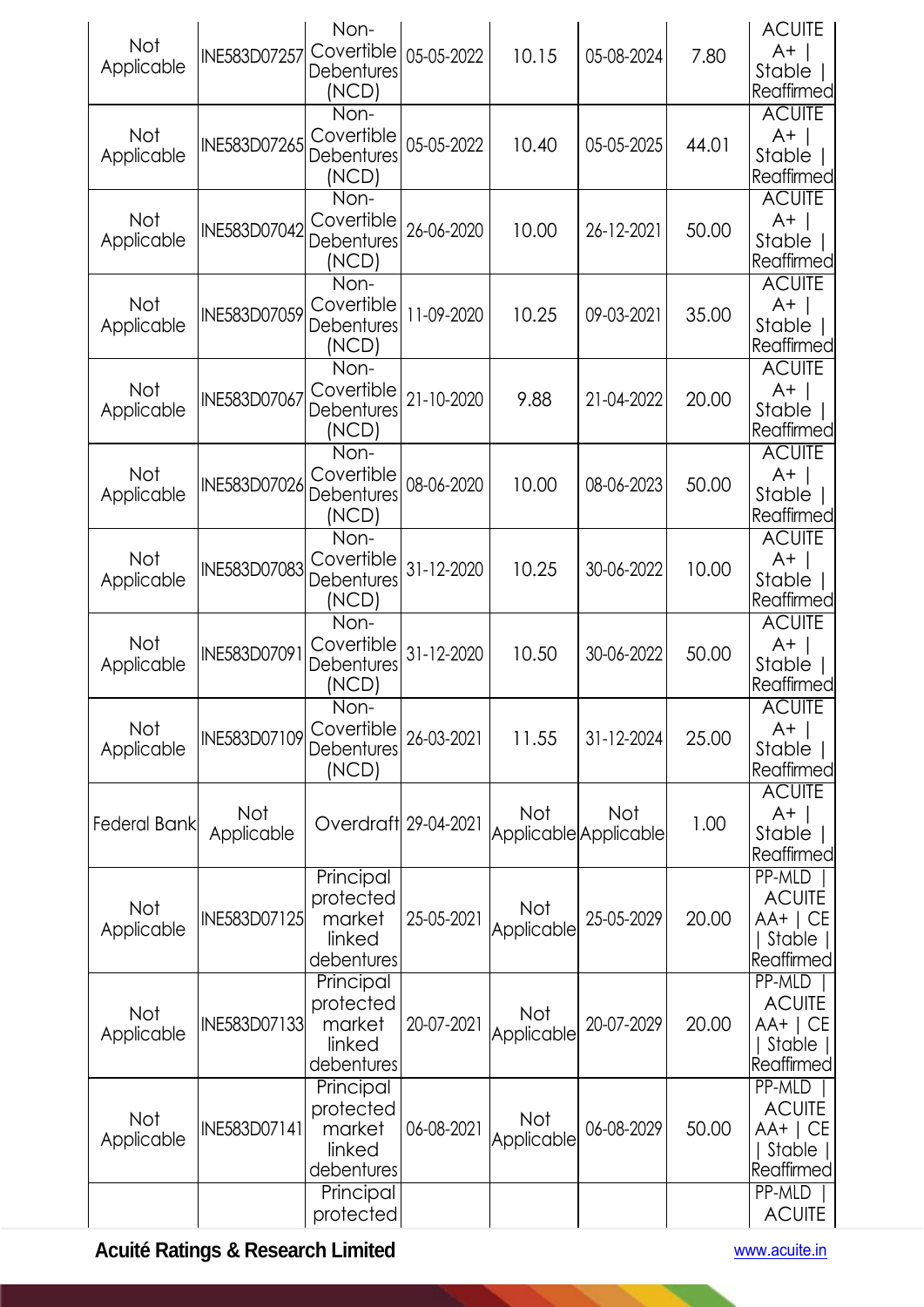| Not<br>Applicable        | INE583D07117             | market<br>linked<br>debentures                                                       | 30-04-2021 | Not<br>Applicable                              | 04-11-2022                                     | 29.70  | $AA+$   $CE$<br>Stable  <br>Reaffirmed                            |
|--------------------------|--------------------------|--------------------------------------------------------------------------------------|------------|------------------------------------------------|------------------------------------------------|--------|-------------------------------------------------------------------|
| Not<br>Applicable        | INE583D07158             | Principal<br>protected<br>market<br>linked<br>debentures                             | 31-08-2021 | 9.10                                           | 05-09-2023                                     | 20.00  | PP-MLD<br><b>ACUITE</b><br>$AA+$   CE<br>  Stable  <br>Reaffirmed |
| Not<br>Applicable        | Not<br>Applicable        | Proposed<br>Commercial<br>Paper<br>Program                                           | Not        | Not<br>Applicable Applicable Applicable        | Not                                            | 45.00  | <b>ACUITE</b><br>$A$ <sub>1</sub> +<br>Reaffirmed                 |
| <b>Not</b><br>Applicable | <b>Not</b><br>Applicable | Proposed<br>Commercial<br>Paper<br>Program                                           | Not        | <b>Not</b><br>Applicable Applicable Applicable | Not                                            | 50.00  | <b>ACUITE</b><br>$A$ ] +<br>Reaffirmed                            |
| Not<br>Applicable        | Not<br>Applicable        | Proposed<br>Long Term<br>Loan                                                        | Not        | <b>Not</b>                                     | Not<br>Applicable Applicable Applicable        | 150.00 | <b>ACUITE</b><br>$A+$<br>Stable<br>Reaffirmed                     |
| Not<br>Applicable        | Not<br>Applicable        | Proposed<br>Long Term<br>Loan                                                        | Not        | <b>Not</b>                                     | <b>Not</b><br>Applicable Applicable Applicable | 0.20   | <b>ACUITE</b><br>$A+$<br>Stable<br>Reaffirmed                     |
| Not<br>Applicable        | Not<br>Applicable        | Proposed<br>Long Term<br>Loan                                                        | Not        | <b>Not</b>                                     | <b>Not</b><br>Applicable Applicable Applicable | 455.77 | <b>ACUITE</b><br>$A+$<br>Stable<br>Reaffirmed                     |
| Not<br>Applicable        | Not<br>Applicable        | Proposed<br>Market<br>Linked<br>Debentures                                           | Not        | Not<br>Applicable Applicable Applicable        | Not                                            | 25.00  | PP-MLD<br><b>ACUITE</b><br>$A+$<br>Stable<br>Reaffirmed           |
| <b>Not</b><br>Applicable | <b>Not</b><br>Applicable | Proposed<br>Market<br>Linked<br><b>Debentures</b>                                    | Not        | <b>Not</b><br>Applicable Applicable Applicable | <b>Not</b>                                     | 50.00  | PP-MLD<br><b>ACUITE</b><br>$A+$<br>Stable  <br>Reaffirmed         |
| Not<br>Applicable        | <b>Not</b><br>Applicable | Proposed<br>Non<br>Convertible Applicable Applicable Applicable<br>Debentures        | Not        | <b>Not</b>                                     | <b>Not</b>                                     | 50.00  | <b>ACUITE</b><br>$A+$<br>Stable<br>Reaffirmed                     |
| Not<br>Applicable        | Not<br>Applicable        | Proposed<br>Non<br>Convertible Applicable Applicable Applicable<br>Debentures        | Not        | Not                                            | <b>Not</b>                                     | 107.85 | <b>ACUITE</b><br>$A+$<br>Stable<br>Reaffirmed                     |
| Not<br>Applicable        | Not<br>Applicable        | Proposed<br><b>Non</b><br>Convertible Applicable Applicable Applicable<br>Debentures | Not        | <b>Not</b>                                     | Not                                            | 17.79  | <b>ACUITE</b><br>$A+$<br>Stable<br>Reaffirmed                     |
| Not<br>Applicable        | Not<br>Applicable        | Proposed<br>Non<br>Convertible Applicable Applicable Applicable<br>Debentures        | Not        | <b>Not</b>                                     | <b>Not</b>                                     | 145.00 | <b>ACUITE</b><br>$A+$<br>Stable<br>Reaffirmed                     |
| Not                      | Not                      | Proposed<br>Non                                                                      | Not        | Not                                            | Not                                            |        | <b>ACUITE</b><br>$A+$                                             |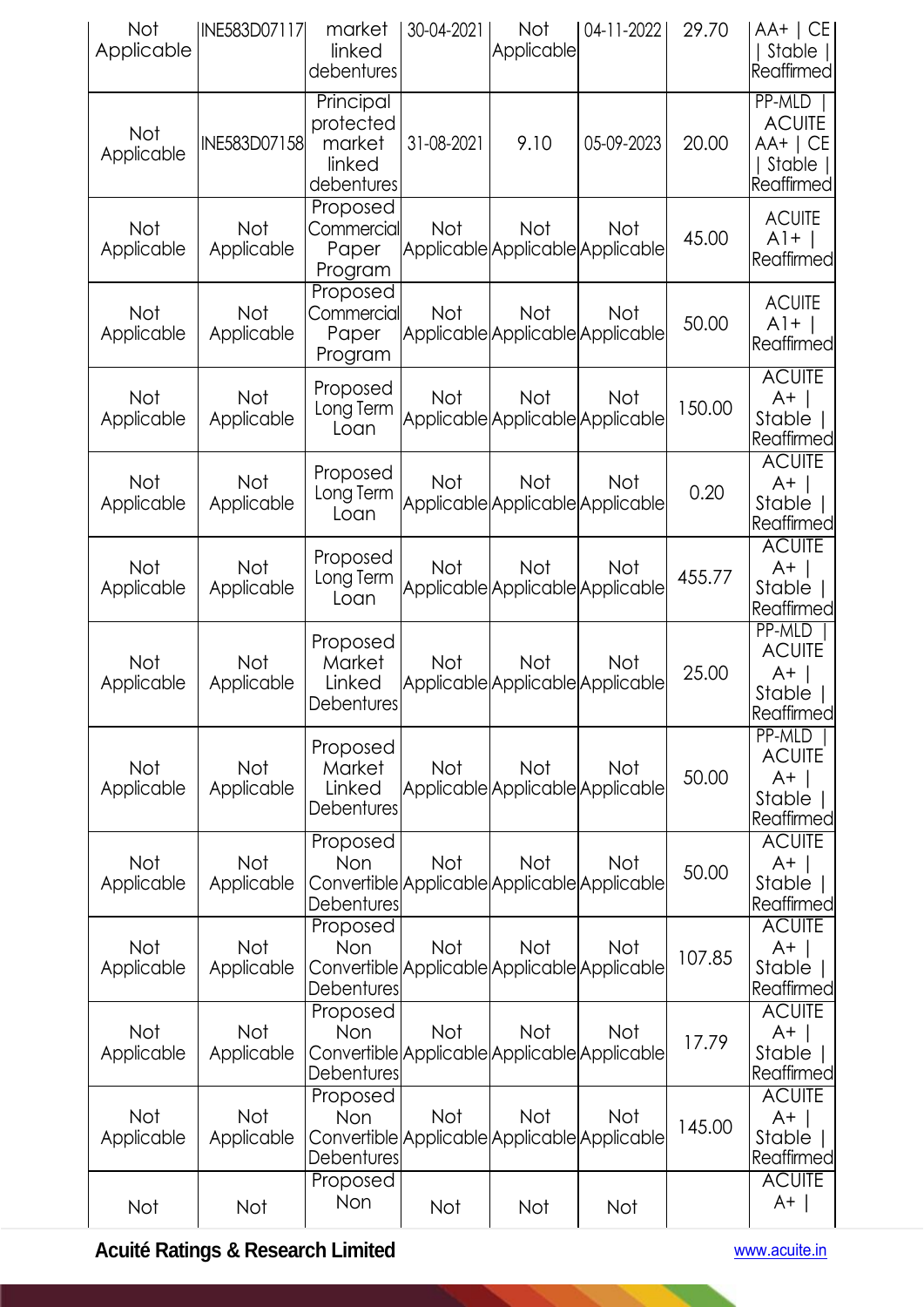| Applicable                                      | Applicable Convertible Applicable Applicable Applicable | Debentures             |                  |                         | 65.00 | Stable<br>Reaffirmed                              |
|-------------------------------------------------|---------------------------------------------------------|------------------------|------------------|-------------------------|-------|---------------------------------------------------|
| <b>ESAF Small</b><br>Finance Bank               | <b>Not</b><br>Applicable                                | Term Loan   16-01-2020 | 11.75            | 10-12-2022              | 5.00  | <b>ACUITE</b><br>$A+$<br>Stable  <br>Reaffirmed   |
| Canara Bank                                     | Not<br>Applicable                                       | Term Loan   15-06-2020 | 10.05            | 15-06-2025              | 8.00  | <b>ACUITE</b><br>$A+$<br>Stable  <br>Reaffirmed   |
| State Bank of<br>Mauritius Ltd                  | <b>Not</b><br>Applicable                                | Term Loan 25-02-2020   | 12.00            | 28-02-2022              | 3.33  | <b>ACUITE</b><br>$A+$  <br>Stable  <br>Reaffirmed |
| <b>IDFC First</b><br><b>Bank Limited</b>        | <b>Not</b><br>Applicable                                | Term Loan   11-09-2020 | 12.00            | 31-08-2024              | 40.00 | <b>ACUITE</b><br>$A+$<br>Stable  <br>Reaffirmed   |
| A U Small<br>Finance Bank                       | Not<br>Applicable                                       | Term Loan 30-03-2019   | 9.20             | 03-06-2022              | 4.58  | <b>ACUITE</b><br>$A+$<br>Stable  <br>Reaffirmed   |
| <b>MAS</b><br>Financials<br>Services<br>Limited | Not<br>Applicable                                       | Term Loan   26-03-2021 | Not<br>available | <b>Not</b><br>available | 18.89 | <b>ACUITE</b><br>$A+$<br>Stable  <br>Reaffirmed   |
| A U Small<br>Finance Bank                       | Not<br>Applicable                                       | Term Loan 30-12-2020   | 11.00            | 03-01-2024              | 16.67 | <b>ACUITE</b><br>$A+$<br>Stable  <br>Reaffirmed   |
| Capri Global<br>Capital Ltd.                    | Not<br>Applicable                                       | Term Loan 25-03-2021   | 12.00            | 15-04-2023              | 8.75  | <b>ACUITE</b><br>$A+$<br>Stable  <br>Reaffirmed   |
| <b>ESAF Small</b><br>Finance Bank               | Not<br>Applicable                                       | Term Loan 02-07-2020   | 11.35            | 10-12-2022              | 22.86 | <b>ACUITE</b><br>$A+$<br>Stable  <br>Reaffirmed   |
| Federal Bank                                    | Not<br>Applicable                                       | Term Loan 28-06-2021   | Not<br>available | Not<br>available        | 10.00 | <b>ACUITE</b><br>$A+$<br>Stable  <br>Reaffirmed   |
| Hinduja<br>Leyland<br>Finance Ltd.              | <b>Not</b><br>Applicable                                | Term Loan 29-08-2019   | 11.75            | 29-08-2022              | 6.03  | <b>ACUITE</b><br>$A+$<br>Stable  <br>Reaffirmed   |
| Hinduja<br>Leyland<br>Finance Ltd.              | Not<br>Applicable                                       | Term Loan   19-03-2020 | 11.75            | 19-03-2023              | 20.95 | <b>ACUITE</b><br>$A+$<br>Stable<br>Reaffirmed     |
| Indian Bank                                     | Not<br>Applicable                                       | Term Loan 31-12-2020   | 9.70             | 30-12-2023              | 25.00 | <b>ACUITE</b><br>$A+$<br>Stable<br>Reaffirmed     |
| KISETSU<br>SAISON<br><b>FINANCE</b>             |                                                         |                        |                  |                         |       | <b>ACUITE</b><br>$A+$                             |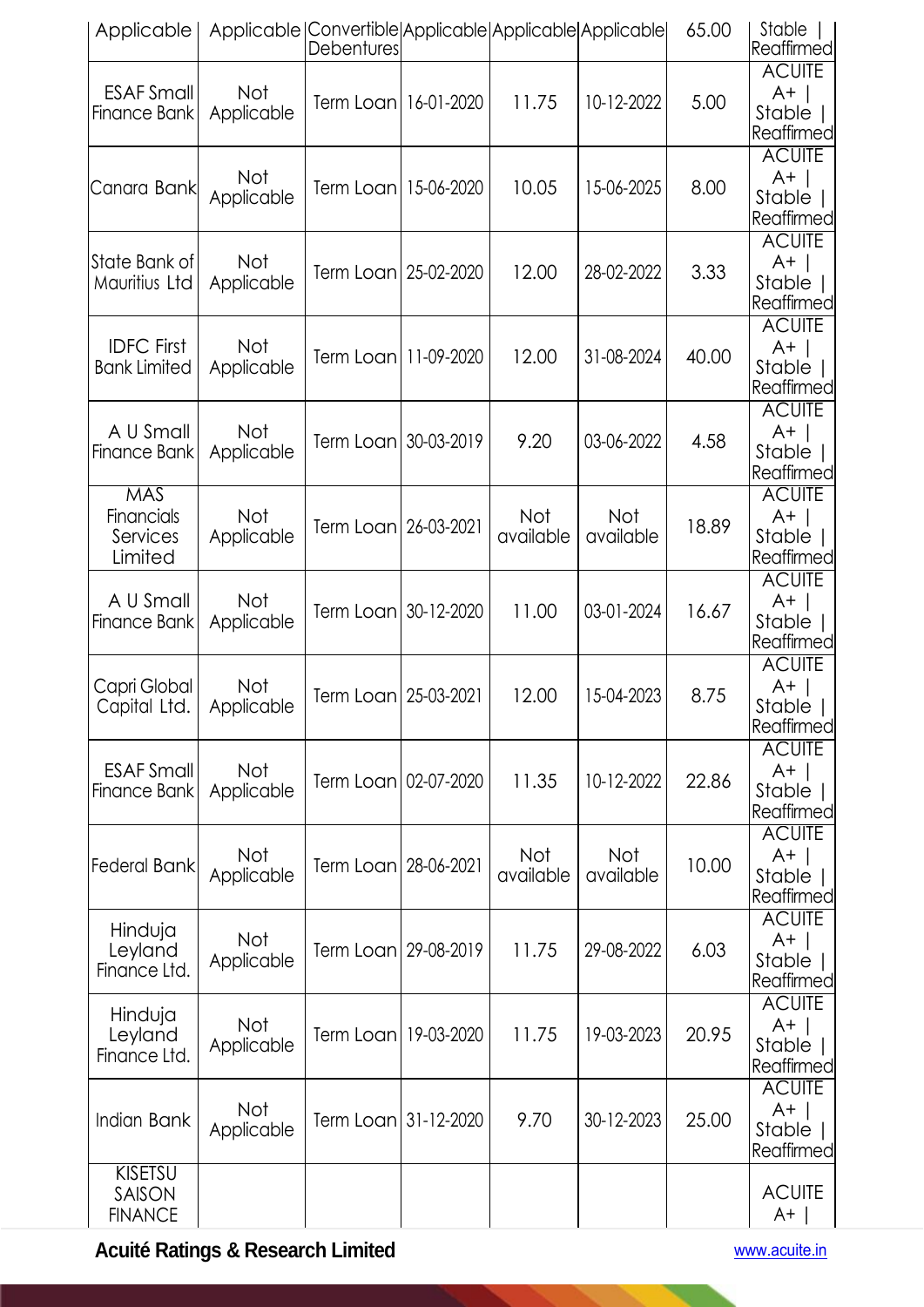| (INDIA)<br><b>PRIVATE</b><br><b>LIMITED</b>                                 | Not<br>Applicable        | Term Loan 30-06-2021   |                  | Not<br>available | 25-12-2023              | 25.00 | Stable  <br>Reaffirmed                            |
|-----------------------------------------------------------------------------|--------------------------|------------------------|------------------|------------------|-------------------------|-------|---------------------------------------------------|
| Manaveeya<br>Financial<br>Services Ltd.<br>(OIKO)                           | <b>Not</b><br>Applicable | Term Loan   16-03-2021 |                  | 12.00            | 30-12-2023              | 35.15 | <b>ACUITE</b><br>$A+$<br>Stable  <br>Reaffirmed   |
| <b>MAS Financial</b><br>Service Ltd.                                        | Not<br>Applicable        | Term Loan              | Not<br>available | 12.75            | 23-09-2022              | 8.75  | <b>ACUITE</b><br>$A+$<br>Stable  <br>Reaffirmed   |
| <b>MAS</b><br>Financials<br>Services<br>Limited                             | <b>Not</b><br>Applicable | Term Loan 30-03-2021   |                  | 11.50            | 05-10-2023              | 45.00 | <b>ACUITE</b><br>$A+$  <br>Stable  <br>Reaffirmed |
| Northern Arc<br>Capital<br>formerly IFMR)<br>Capital                        | Not<br>Applicable        | Term Loan 26-02-2021   |                  | 11.50            | 15-09-2023              | 43.34 | <b>ACUITE</b><br>$A+$  <br>Stable  <br>Reaffirmed |
| State Bank of<br>India                                                      | <b>Not</b><br>Applicable | Term Loan 30-03-2021   |                  | 9.75             | 29-05-2025              | 46.87 | <b>ACUITE</b><br>$A+$<br>Stable  <br>Reaffirmed   |
| Sundaram<br>Finance Ltd.                                                    | <b>Not</b><br>Applicable | Term Loan 31-03-2021   |                  | 12.00            | 22-09-2023              | 22.03 | <b>ACUITE</b><br>$A+$<br>Stable  <br>Reaffirmed   |
| <b>Vivrit Capital</b><br>Private Ltd.                                       | Not<br>Applicable        | Term Loan              | Not<br>available | 11.20            | Not<br>available        | 24.83 | <b>ACUITE</b><br>$A+$<br>Stable  <br>Reaffirmed   |
| South Indian<br><b>Bank</b>                                                 | Not<br>Applicable        | Term Loan              | Not<br>available | Not<br>available | Not<br>available        | 20.00 | <b>ACUITE</b><br>$A+$<br>Stable<br>Reaffirmed     |
| Canara Bank                                                                 | <b>Not</b><br>Applicable | Term Loan              | Not<br>available | Not<br>available | <b>Not</b><br>available | 25.00 | <b>ACUITE</b><br>$A+$<br>Stable  <br>Reaffirmed   |
| Small<br>Industries<br>Development<br>Bank of India                         | Not<br>Applicable        | Term Loan   14-09-2021 |                  | 6                | 13-09-2022              | 90.00 | <b>ACUITE</b><br>$A+$<br>Stable  <br>Reaffirmed   |
| KISETSU<br>SAISON<br><b>FINANCE</b><br>(INDIA)<br>PRIVATE<br><b>LIMITED</b> | Not<br>Applicable        | Term Loan   16-09-2021 |                  | 11               | 16-03-2024              | 25.00 | <b>ACUITE</b><br>$A+$  <br>Stable  <br>Reaffirmed |
| Hinduja<br>Leyland<br>Finance Ltd.                                          | <b>Not</b><br>Applicable | Term Loan 31-08-2021   |                  | 11               | 30-08-2024              | 22.00 | <b>ACUITE</b><br>$A+$<br>Stable  <br>Reaffirmed   |